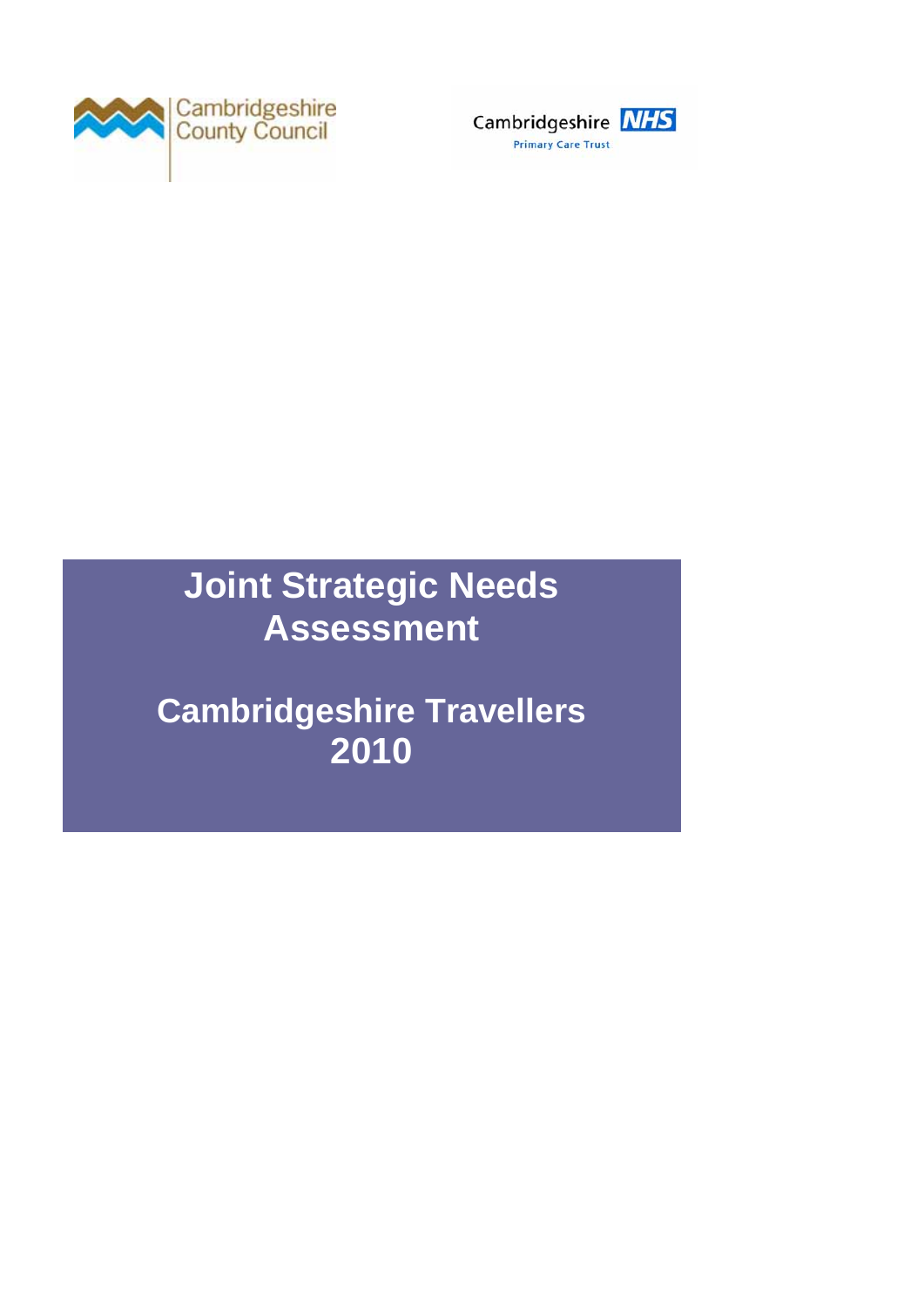# **TABLE OF CONTENTS**

| 1.  |                                                                        |  |
|-----|------------------------------------------------------------------------|--|
| 2.  |                                                                        |  |
|     | 2.1                                                                    |  |
| 3.  |                                                                        |  |
| 3.1 |                                                                        |  |
|     |                                                                        |  |
| 3.2 |                                                                        |  |
|     |                                                                        |  |
|     |                                                                        |  |
| 3.3 |                                                                        |  |
|     |                                                                        |  |
|     |                                                                        |  |
| 3.4 |                                                                        |  |
|     |                                                                        |  |
| 3.5 |                                                                        |  |
|     |                                                                        |  |
|     |                                                                        |  |
| 3.6 |                                                                        |  |
|     |                                                                        |  |
|     |                                                                        |  |
| 3.7 |                                                                        |  |
|     |                                                                        |  |
|     |                                                                        |  |
|     |                                                                        |  |
|     |                                                                        |  |
|     |                                                                        |  |
|     |                                                                        |  |
|     |                                                                        |  |
| 4.  |                                                                        |  |
| 4.1 |                                                                        |  |
|     |                                                                        |  |
|     | 4.1.2 Ormiston Children and Families Trust's Travellers Initiative  48 |  |
|     |                                                                        |  |
|     |                                                                        |  |
| 4.2 |                                                                        |  |
| 4.3 |                                                                        |  |
|     |                                                                        |  |
|     |                                                                        |  |
|     |                                                                        |  |
| 5.  |                                                                        |  |
| 5.1 |                                                                        |  |
|     |                                                                        |  |
|     |                                                                        |  |
|     |                                                                        |  |
|     |                                                                        |  |
| 5.2 |                                                                        |  |
|     |                                                                        |  |
|     |                                                                        |  |
|     |                                                                        |  |

Page 2 of 63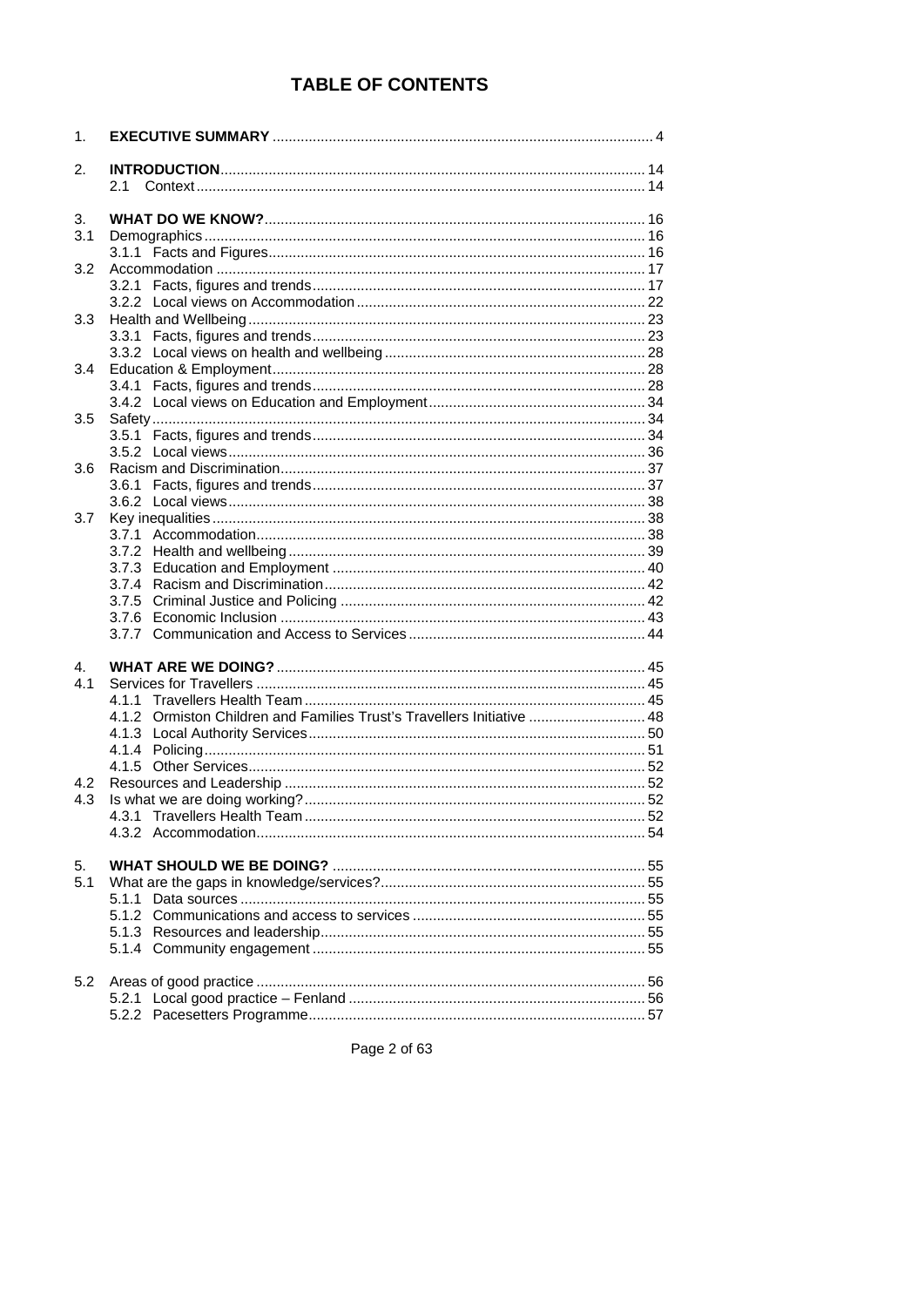Page 3 of 63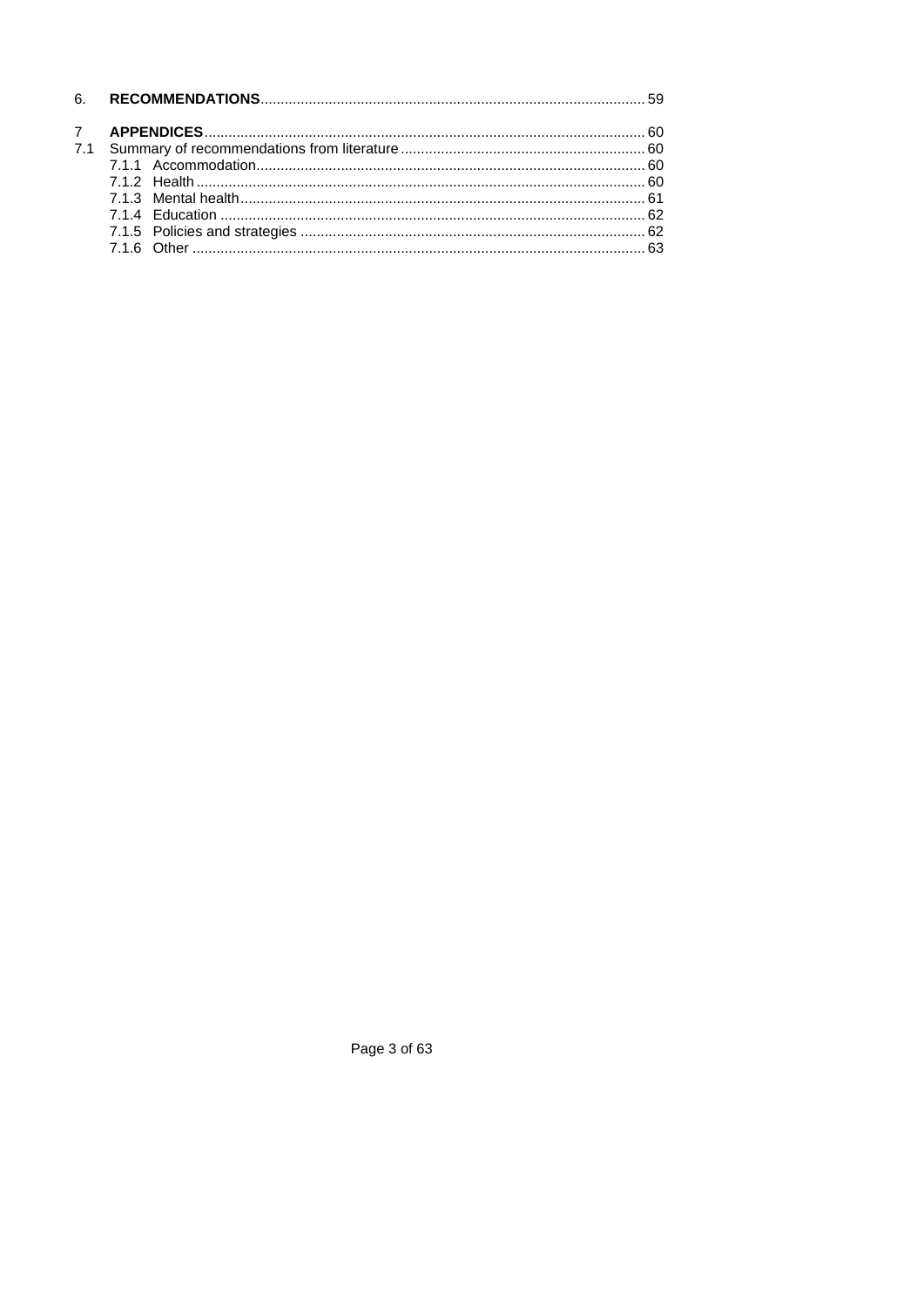# <span id="page-3-0"></span>**1. EXECUTIVE SUMMARY**

# **KEY**

In this section the following applies to bullet points:

- Local evidence
- ¾ National evidence

# **1.1 Introduction**

- The Cambridgeshire Community Wellbeing Partnership decided that Travellers should be a priority area to include in Phase 4 of the JSNA in line with the Cambridgeshire Area Assessment.
- The Cambridgeshire Gypsy and Travellers JSNA aims to identify the current and future health, care and wellbeing needs of the Traveller population in Cambridgeshire and has been overseen by the Cambridgeshire Travellers Strategic Co-ordination Group.
- It should be noted that this JSNA is being written at a time of significant change with a new Coalition Government and economic recession which may have implications for future policy regarding Gypsies and Travellers.
- The difficulties in accurately identifying the Gypsy and Traveller population should also be acknowledged as this largely depends on self classification and there may be particular issues around the fear of being identified as a Gypsy or Traveller and negative consequences associated with this.
- The definition of Gypsies and Travellers varies and there are different definitions for housing, planning and education purposes. The Gypsies and Travellers living in the UK are made up of many different communities including Romany Gypsies, Irish Travellers, Scottish Travellers, Welsh Travellers, New Travellers, Travelling Showpeople, Bargees and Circus People. Romany Gypsies and Irish Travellers are recognised as ethnic groups, but the other groups are not. In this JSNA the term 'Gypsies and Travellers' will be used to refer to these groups collectively.

# **1.2 What do we know?**

# **1.2.1 Facts, Figures and Trends**

#### **Demographics**

The numbers of Gypsies and Travellers in the population is difficult to ascertain. There may be significant underreporting as organisations often do not include Gypsies and Travellers in their ethnic monitoring, the subjective definition of Gypsies and Travellers and reluctance to declare ethnicity for fear of discrimination. The National Census will include Gypsies and Travellers for the first time in 2011 and the Gypsy and Traveller community should be encouraged to complete this.

- Gypsies and Travellers make up almost 1% of the population in Cambridgeshire representing the largest ethnic minority in the county. In Cambridgeshire it is estimated that approximately 70% are Romany Gypsies, 20% are Irish Travellers and 10% are others including Scottish and Welsh Travellers and an increasing number of Eastern European Gypsies. There appears to be a demographic variation between North and South Cambridgeshire with a higher number of Irish Travellers in South Cambridgeshire.
- A Traveller Needs Assessment carried out in the Cambridge Sub-region in 2005 estimated the Gypsy and Traveller population in Cambridgeshire to be 5702.

Page 4 of 63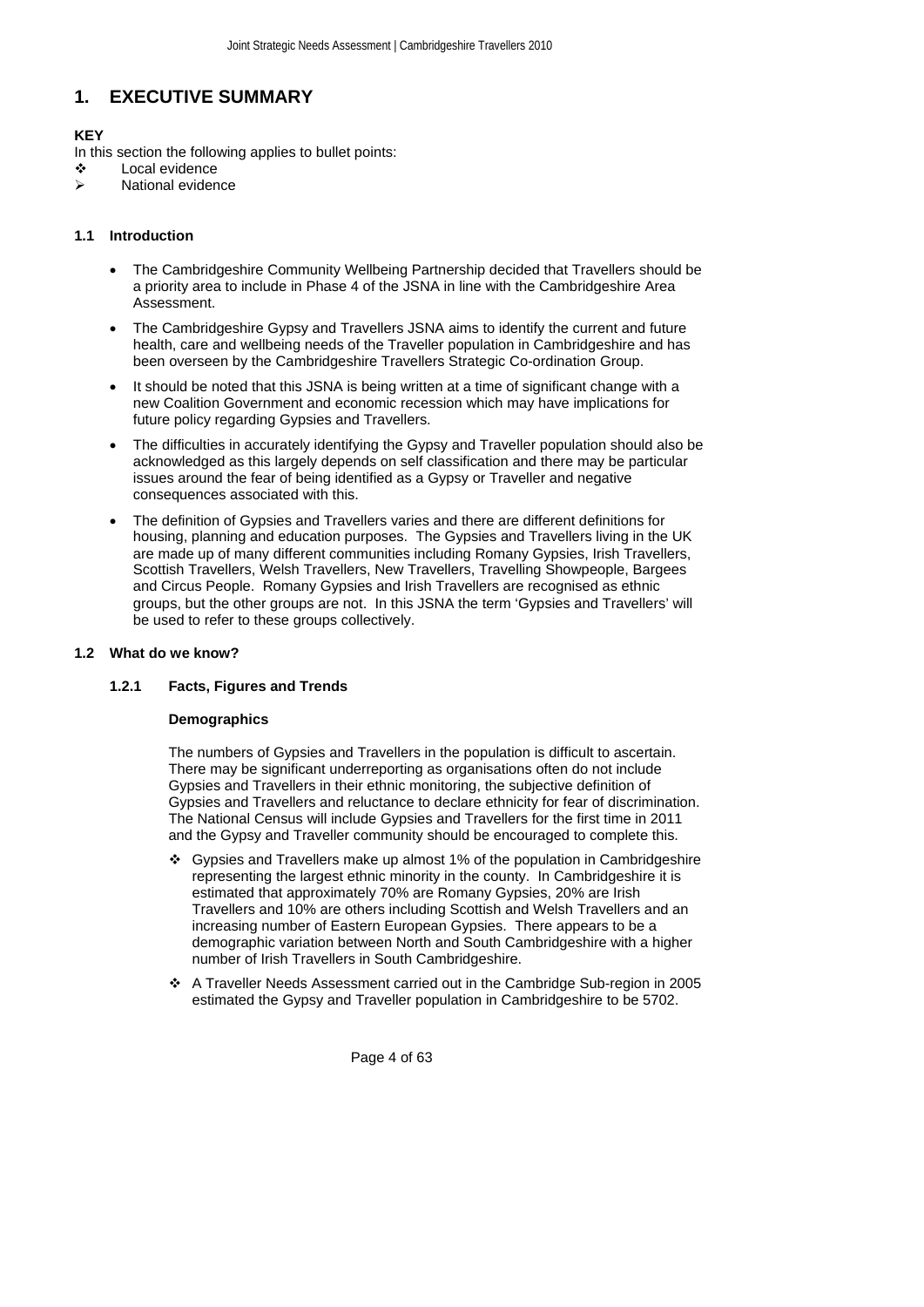Cambridgeshire County Council is currently updating the figures and new estimates will be available in October 2010.

## **Accommodation**

The Gypsy and Traveller community has different accommodation needs to the settled community, however as with the settled community the type of need varies. Although travelling is recognised as part of their cultural heritage, not all Gypsies and Travellers actually travel.

- Many of the County's Gypsy Traveller population choose to live in housing. Whilst others live on authorised sites which may be socially or privately rented/owned or they may live on unauthorised sites when authorised sites are not available. The 2005 Traveller Needs Assessment estimated that 58% of households live in caravans and 42% live in settled housing.
- \* In the January 2010 Count of Gypsy and Traveller Caravans in England the total caravan count in Cambridgeshire was 1278. Of these, 92% (1,180) were on authorised sites (with planning permission) and 8% (98) were on unauthorised sites (without planning permission).

The recent revocation of the Regional Spatial Strategy (RSS) which set the existing targets for additional pitches in each local authority has implications for assessment of need and future planning of site provision. The Cambridgeshire City and District Councils will have to review the assumptions made at the regional level in relation to the need for additional residential and transit pitches for Gypsies and Travellers and ensure that this information is incorporated within their Development Plans.

¾ Data sources on the number of Gypsies and Travellers in 'bricks and mortar' housing are very limited. However, those living in settled housing may face particular problems with maintaining their tenancy, lack of support, racism and isolation. Gypsies and Travellers are at risk of homelessness.

#### **Health and Wellbeing**

- $\triangleright$  There is a wealth of local and national evidence which reports the poor health status of Gypsies and Travellers. A lower life expectancy, higher infant mortality rate, poorer health outcomes and poorer access to preventative care is found in the Gypsy and Traveller population compared to the general population and there is evidence that mental health problems are more widespread.
- $\triangleright$  There are issues around access to health services and lack of cultural awareness among healthcare staff impacts on this. There are particular issues around encouraging men to access health services.
- $\triangleright$  Literacy problems may cause difficulties with reading communications such as hospital appointments/results and public health information.

#### **Education**

- Since 2003 Gypsy/Roma and Travellers of Irish heritage have been identified as two distinct ethnicity groups in national school census data. However, this data is incomplete as many parents and children are reluctant to identify themselves for fear of bullying and prejudice which is endemic in their everyday lives.
- In January 2009 there were 414 self-ascribed Gypsy/Roma and 88 self-ascribed Irish Traveller pupils in Cambridgeshire, comprising respectively 0.5% and 0.1% of the total school population compared with 0.2% nationally for both groups. However, a more accurate figure is likely to be higher than that with Cambridgeshire Race Equality and Diversity Services (CREDS) data showing

Page 5 of 63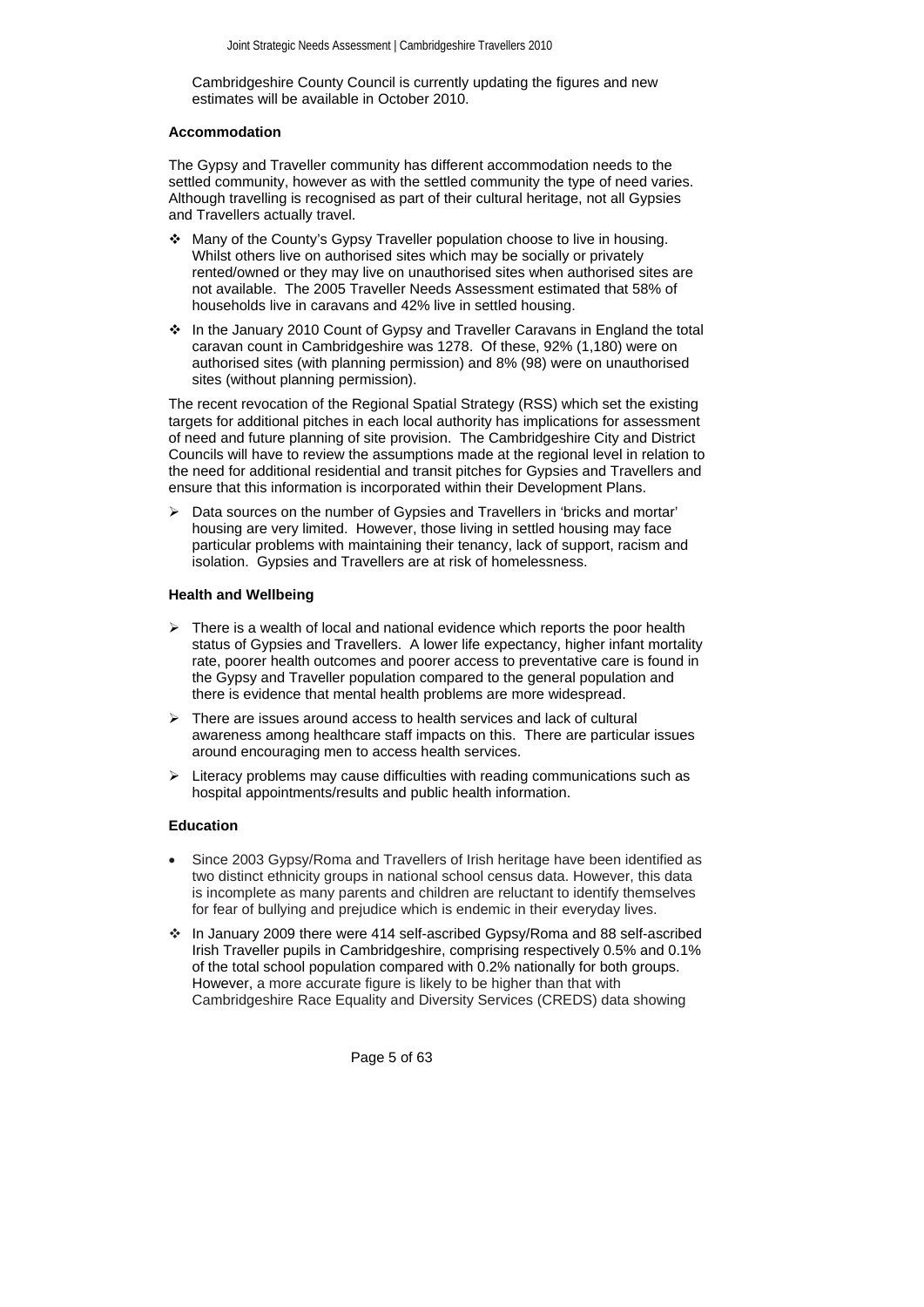844 Gypsy, Roma, Traveller pupils during the period September 2008 to July 2009.

- \* In Cambridgeshire, data for 2009 across all phases (Foundation Stage, KS1, KS2 and KS4) shows performance of Gypsy, Roma and Traveller pupils as consistently trailing, with little evidence of narrowing the gap with the county average.
- Figures for Cambridgeshire in 2008/09 show that 81% of **all known** Gypsy, Roma and Traveller children and young people accessed education in county schools at some point during the year.
- There is a significant number of secondary school aged Gypsy, Roma and Traveller young people in Cambridgeshire, not accessing secondary school provision. Attendance figures are in line with those nationally for these groups but well below the national average for all pupils.

#### **Employment**

 There is little research or consultation relating to Gypsies and Travellers and skills and employment. What research does exist suggests that there is a strong preference for self employment among communities and there is a broad skill base that goes unrecognised. A reduction in some employment opportunities traditionally filled by Gypsies and Travellers has been highlighted and there is evidence of high levels of unemployment among those living on local authority sites.

#### **Safety**

 $\triangleright$  There are a number of safety issues pertinent to the Gypsy and Traveller community. This includes ensuring site safety and safe places for children to play as many sites are located near main roads, railway tracks or under pylons. Domestic violence and hate crime have also been reported as issues faced by the Gypsy and Traveller community although there is a lack of data on this.

#### **Racism and Discrimination**

 $\triangleright$  Hate crime is also reportedly an issue faced by some of the Gypsy and Traveller community; although there is a lack of evidence to clarify the severity or frequency of this. There is a dedicated contact-line for reporting hate crime that is deliberately distanced from the police service. The use of this service by Gypsies and Travellers and the outcomes of any resulting investigations are not readily obtainable. There are many negative and entrenched views held by the public about Gypsies and Travellers. It is believed members of the community may face racism and discrimination. Nationally, a lack of confidence in the role that the police and public services play in protecting the community from discrimination has been expressed.

#### **Access to services**

 Locally, there is experience that the Gypsy and Traveller community lack confidence and knowledge about how to access services such as health and social care and there is a tendency not to ask for external agency support.

#### **1.2.2 Local views**

 $\div$  Over the last five years there has been extensive consultation with the Gypsy and Traveller communities in Cambridgeshire and in order to avoid consultation fatigue, this JSNA makes use of the views already expressed rather than

Page 6 of 63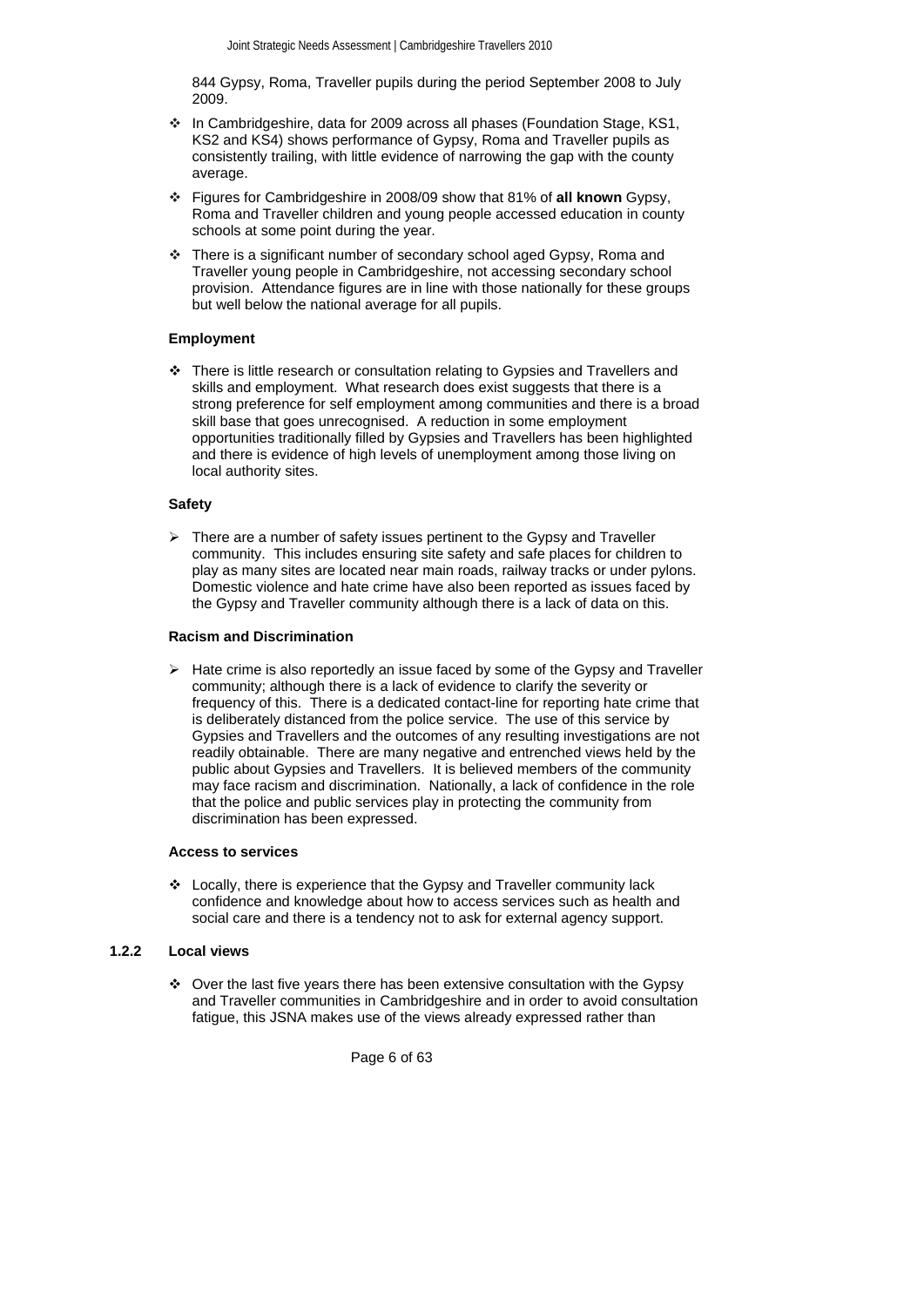seeking these again. The main source of local views already expressed are the Cambridge Sub- Region Travellers Needs Assessment (CSTNA)<sup>[1](#page-6-0)</sup> carried out in 2005, the 2006 East Cambridgeshire and Fenland Gypsy and Traveller Needs Assessment<sup>[2](#page-6-1)</sup> and 'Children's Voices<sup>'[3](#page-6-2)</sup> a report examining the views and experiences of young Gypsies and Travellers carried out in 2006.

- **Accommodation:** The CSTNA confirmed a pressing need for more sites of all kinds and that the preference was for small, self-owned long-stay sites for family groups, preferably on the edge of a village, near established Gypsy and Traveller communities. The East Cambridgeshire and Fenland Needs Assessment found that the majority of Gypsies and Travellers on private and council sites were content with their location. Views were expressed about not being located immediately adjacent to existing housing to avoid potential problems between the two cultures. 'Children's Voices' found that threat of repeated eviction was experienced by some children on unauthorised sites and contributed to children's insecurity and vulnerability
- **Health and Wellbeing:** The main problems expressed in the East Cambridgeshire and Fenland Needs Assessment were difficulties obtaining permanent registration, a lack of awareness of Travellers on health issues and the health system, a lack of information in an appropriate format and a lack of awareness among health professionals on Traveller cultural.
- **Education and Employment:** The CSTNA found a preference for selfemployment amongst Gypsies and Travellers. A decline in traditional farm work and increased competition has made it increasingly difficulty to make a living from traditional occupations, contributing to severe economic disadvantage and social exclusion.
- \* The CSTNA found some Gypsies and Travellers were motivated to ensure their children attend school to equip them for the future. However, a lack of interest in formal education was also expressed due to factors such as alienation at school, accommodation problems, negative experiences, concerns over the educational curriculum and cultural practices.
- The 2006 Children's Voices report identified that Gypsy and Traveller children valued opportunities for learning, but some children felt strongly that school wasn't always the best environment in which to learn. Concerns were expressed around racism and lack of representation within the school curriculum and learning resources.
- **Safety:** Children expressed concerns about their environment such as location, lack of safe play spaces/facilities and distance/isolation from local communities. Many Gypsy and Traveller children live without the levels of safety and security which most UK children take for granted.

l

<sup>1</sup> Cambridge Sub Regional Traveller Needs Assessment. Robert Home and Margaret Greenfields, May 2006.

<sup>&</sup>lt;sup>2</sup> East Cambridgeshire and Fenland Traveller Health Needs Assessment. Suzanne Wood, 2006.<br><sup>2</sup> Children's Veigos: Changing Futures. The views and avasiances of veuge Cuncise and Travel

<span id="page-6-2"></span><span id="page-6-1"></span><span id="page-6-0"></span><sup>3</sup> Children's Voices: Changing Futures. The views and experiences of young Gypsies and Travellers. Camille Warrington, Ormiston Children and Families Trust, 2006.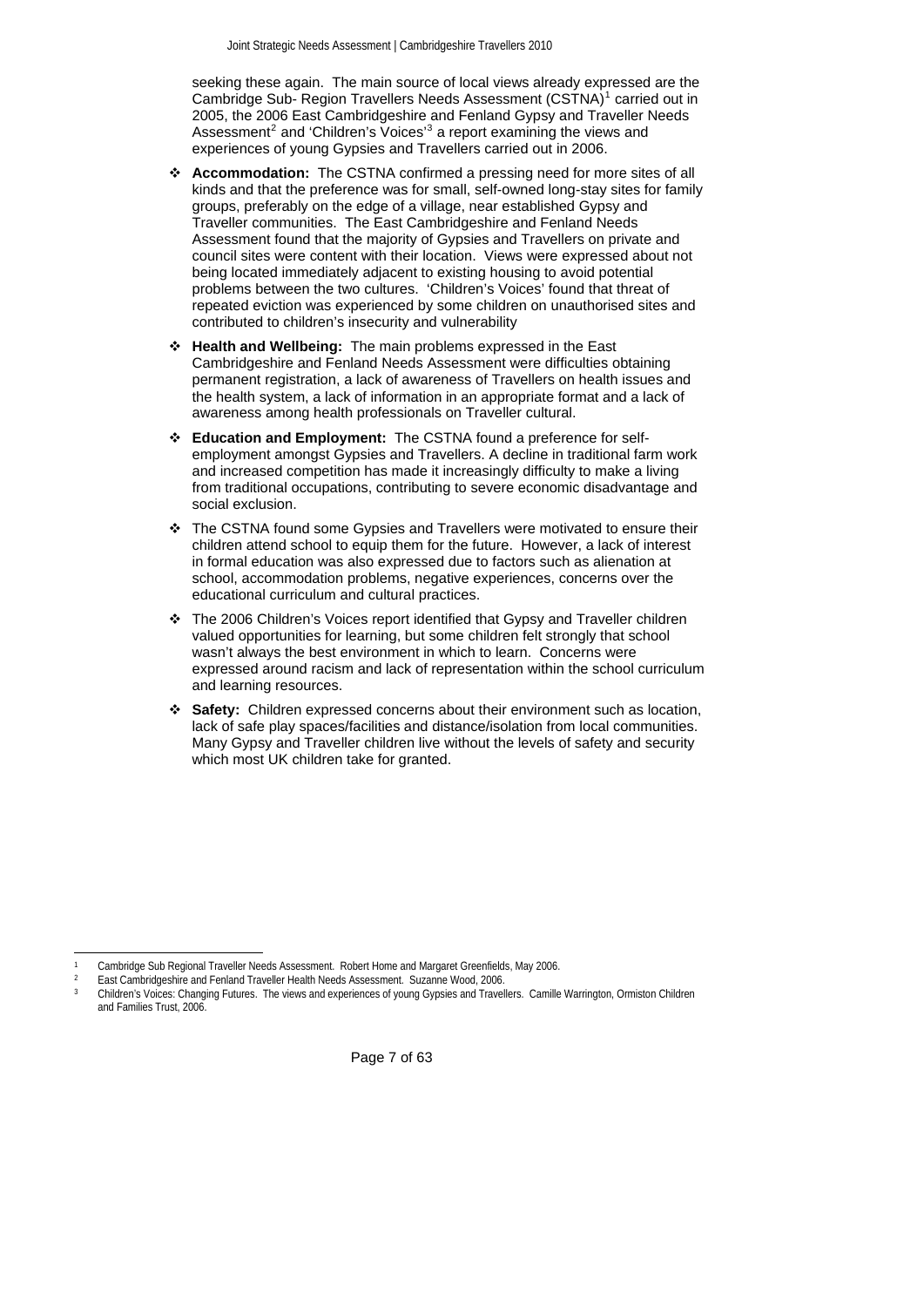- **Racism and discrimination:** Racism has been identified as the single biggest problem Gypsy and Traveller children face. Misunderstanding about the nature of their identity and reluctance to reveal ethnicity for fear of bullying are particular concerns. Children expressed a constant expectation of racism and many had been exposed to racially motivated threats or attacks.
- The CSTNA found negative attitudes towards the police and reluctance to report incidents to the police. Negative attitudes towards the media were also expressed.

# **1.2.3 Evidence and best practice**

- A number of areas of good practice have been highlighted across Cambridgeshire, in particular the work of the Traveller's Health Team, CREDS and Ormiston Children and Families Trust (see below). Work at both County Council and District Council level should also be mentioned, for instance Fenland District Council (FDC) has been cited as an example of good practice both nationally and locally. FDC works with the Travelling community to enable them to lead safe, healthy and supported lives. A Traveller welcome pack is provided to all new arrivals and every child receives a support plan. Traveller forum meetings have been established and work has been carried out around reporting of hate crime. FDC have achieved high levels of satisfaction from the Gypsy and Traveller community.
- $\triangleright$  The evaluation of the National Pacesetters Programme<sup>[4](#page-7-0)</sup>, which involves delivering equality and diversity improvements and innovations, has identified some short term gains which included making links and engaging with community members, improving cultural awareness among healthcare staff, increasing awareness of health needs and health services among Gypsies, Roma and Travellers and raising the profile of their health needs. It is noted that many of these gains have been made in the process of involvement.

# **1.2.4 Current Activity and Services**

- **Travellers Health Team (THT):** The THT was established in January 2009 and became fully operational in April 2009. The team was established to address the issues relating to difficulty in accessing services, poor adult literacy and lack of knowledge and understanding of the importance of early diagnosis and treatment. The team consists of a Lead Nurse, two Community Development Workers, an Advocacy Worker and an Administrator.
- $\div$  Over the last year the THT has engaged with Gypsy and Traveller families to provide support for stopping smoking, healthy eating and physical play and has worked to improve understanding about treatment and improve access by facilitating attendance at health appointments. Work has also been undertaken in raising awareness among Health Professionals about the Traveller culture and providing information in appropriate formats. Partnership working with Children's Centres has encouraged families to access other services provided and recruitment and training of peer Health trainers is underway.

<span id="page-7-0"></span>l 4 Pacesetters Programme Gypsy, Roma and Traveller core strand Evaluation Report for the Department of Health. Van Cleemput P, Bissell P, Harris J, April 2010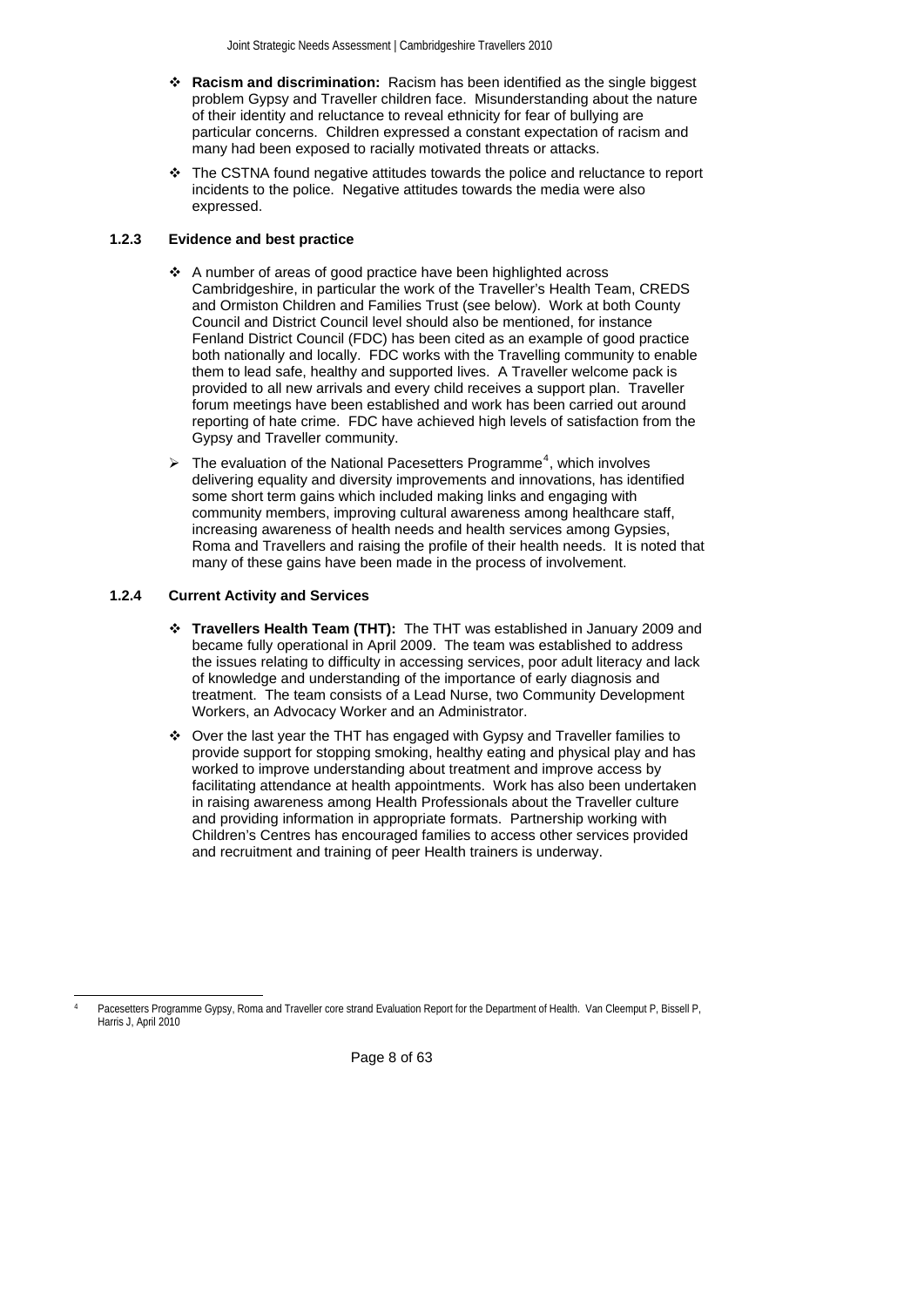**Ormiston Travellers Initiative:** The Cambridgeshire Travellers Initiative provided by the Ormiston Children and Families Trust provides a range of services to improve outcomes for children, young people and families from Travelling communities. The THT Advocacy Worker is employed by Ormiston Children and Families Trust and provides practical support to help improve accommodation, living conditions and income, encourages lifestyle changes and supports access to courses and training. The most frequent activity undertaken by the Travellers Initiative is advocacy and the most common reasons for referral are accommodation and financial issues.

# **Local Authority Services:**

- Gypsy and Traveller Liaison Officers have the responsibility for supporting and assisting Gypsies and Travellers and representing their views to the local councils. The presence of these workers and their teams improves the local authorities' ability to deliver effective services to these groups.
- The County Council's Supporting People programme helps by funding support in Fenland and Huntingdon and is looking to expand support to all districts.
- Cambridgeshire Race, Equality and Diversity Service (CREDS). The main of CREDS Team for Traveller Education is to address inequalities of achievement and access to education by Gypsy, Roma and Traveller children in Cambridgeshire. Since 2006, CREDS Team for Traveller Education has successfully involved several Cambridgeshire schools in the National Strategies Gypsy, Roma, Traveller Achievement Programme.
- **Policing**: Cambridgeshire Constabulary developed a revised Force Gypsy and Traveller Engagement Action Plan in December 2009 to improve the standard of policing services offered to Gypsy and Traveller communities in Cambridgeshire. This was developed following consultation with partner agencies and community members. The overarching goal of the plan is to ensure that the policing of Gypsy and Traveller communities is 'mainstreamed' and to achieve a state whereby an engagement plan is no longer required.
- **Resources and Leadership:** Cambridgeshire Gypsy and Traveller policy is led by the Travellers Strategic Co-ordination Group whose membership includes key lead officers from the public agencies responsible for Gypsies and Travellers in Cambridgeshire. Sub groups have been established to lead on particular areas and include the Travellers Health Sub Group and Site Provision Group.

# **1.3 What is this telling us?**

# **1.3.1 What are the key inequalities?**

The Gypsy and Traveller population face a number of inequalities. These can be summarised as follows:

#### **Accommodation**

- Lack of secure accommodation is the biggest issue facing Gypsy and Traveller communities in the East of England and many are homeless. Eviction and enforced mobility are key factors preventing access to education, healthcare, training and work opportunities.
- $\triangleright$  Selecting the right location for a site is a key element in supporting good community relations and maximising its success. Well-run, authorised sites can be effectively integrated into local communities.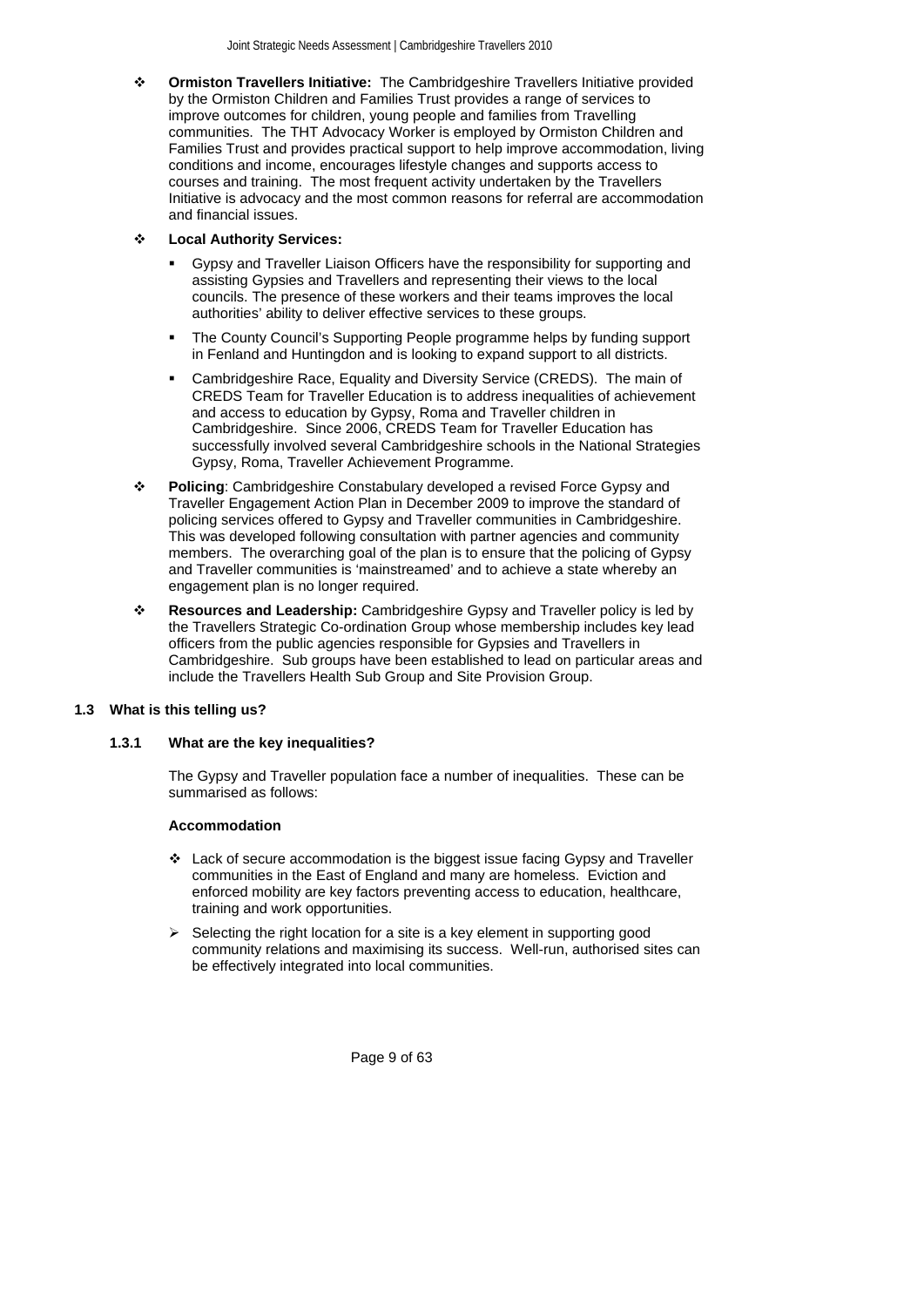- $\cdot \cdot$  It appears that the quality of public site provision is variable within the county (raised at Strategic Traveller Co-ordination Group). This may also apply to privately owned sites.
- $\div$  The production of a model SLA for site management may improve consistency and reduce inequalities between different sites.

#### **Health and Wellbeing**

- $\triangleright$  Gypsies and Travellers have significantly poorer health status and more selfreported symptoms of ill-health than the rest of the population with reported health problems being between two and five times more prevalent.
- $\div$  Poor mental health is a particular concern and has been flagged by the THT as an issue.
- $\div$  There are issues with lack of understanding and therefore not complying with treatment and access to healthcare services.
- Male Gypsies and Travellers are reluctant to discuss personal issues with the women in their family network and will not access health services until the problem is severe.
- $\triangleright$  Early intervention and prevention measures such as screening and immunisation have low uptake among the Gypsy and Traveller population.
- $\div$  Lifestyle risk factors such as rates of smoking and obesity are higher in the Gypsy and Traveller community than the rest of the general population.

#### **Education and Employment**

- Gypsy and Traveller children remain highly disadvantaged in terms of access to education and achievement.
- There are many inhibitors to achievement for Gypsy, Roma and Traveller pupils. Practical inhibitors to attending school regularly include some that are a consequence of lifestyle and, to a certain extent, out of the communities' control.
- The lack of confirmed statistical data on the numbers of Gypsy, Roma and Traveller pupils in schools continues to make it difficult to assess issues of access.
- The decision not to register with a school is often actively taken by parents. These children and young people are being excluded from the opportunity to develop the skills and knowledge that will equip them to be able to participate fully and equally in society.

#### **Racism and discrimination**

 $\triangleright$  Inequalities can arise from both active and unintentional discrimination and include services being unwelcoming, inappropriately communicated, employment offers being withdrawn and people being harassed in or dismissed from employment

#### **Criminal justice and policing**

- $\triangleright$  Nationally it is reported that within the criminal justice system there is a process of accelerated criminalisation at a young age, leading rapidly to custody.
- Locally, accurate figures of numbers of Gypsies and Travellers in the prison and youth offending populations are difficult to obtain due to the current method of

Page 10 of 63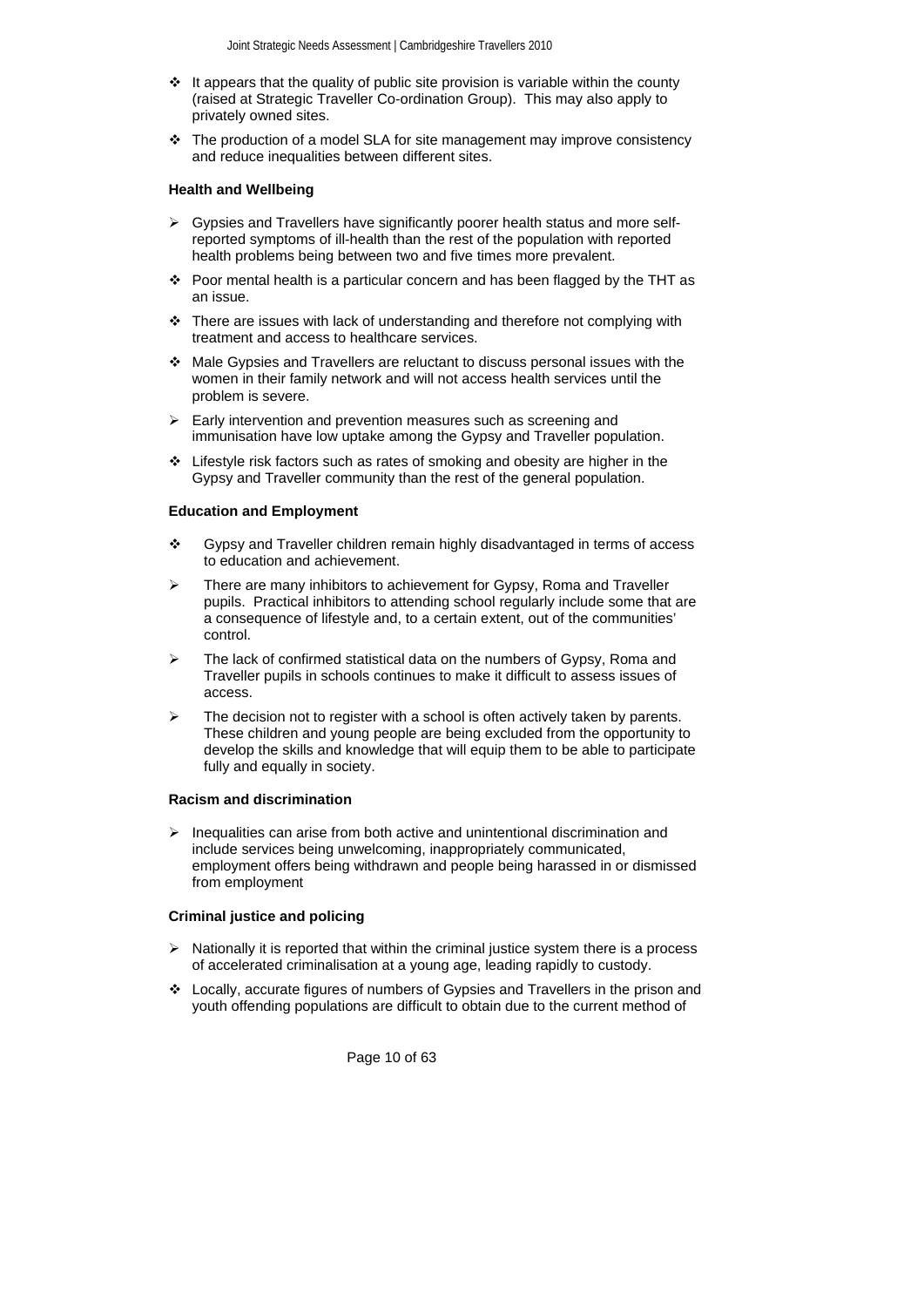ethnic monitoring. Therefore, assessing inequalities in comparison to the general population becomes difficult.

## **Economic exclusion**

 $\triangleright$  There is evidence of economic exclusion in the Gypsy and Traveller population and locally concern has been raised locally about access to affordable utilities. Other issues include problems with securing finance due to having no fixed abode or varied employment. In common with other vulnerable groups, lack of literacy and numeracy may impact on household budgeting skills and awareness of rights and benefits.

#### **Communications and access to services**

- Poor levels of literacy make it difficult to access services and information and there is a lack of information for Gypsies and Travellers in appropriate formats.
- ¾ Gypsy and Traveller culture and identity receive little or no recognition and are frequently excluded in policy initiatives.
- There is a lack of access to culturally appropriate support services for people in the most vulnerable situations.

The Gypsy and Traveller community may face multiple inequalities which result in poorer outcomes and in turn broaden the inequalities gap further.

#### **1.3.2 What are the key gaps in knowledge/services?**

**Data sources:** One of the consistent issues highlighted throughout the JSNA has been the lack of ethnic monitoring processes that include Gypsy and Traveller classifications, within organisations. This makes it problematic to accurately identify the Gypsy and Traveller population and their needs. Organisations should be encouraged to add Romany Gypsy and Irish Traveller as a minimum as separate categories in their ethnic monitoring systems.

**Communications and access to services:** There is a lack of information for the Gypsy and Traveller community in appropriate formats such as audio or DVD. Most existing communications are written and this presents problems for members of the community with poor levels of literacy and they may have to rely on other members of the community with better literacy levels or professionals.

Access to services presents a particular problem for the community and there is a lack of understanding and awareness of the services available. Again this may be due to poor literacy levels or cultural barriers. Male health and mental health have been flagged as issues where further support is needed for the Gypsy and Traveller community.

**Resources and leadership:** There is strong leadership on Gypsy and Traveller policy across Cambridgeshire, but there appears to be differences between districts and there is a lack of an overall strategy for Gypsies and Travellers in Cambridgeshire. There is also some evidence of inconsistent site management across the County.

**Community engagement:** Although it was decided not to consult with Gypsies and Travellers for the purpose of this JSNA due to the existing evidence available, the importance of engaging with the Gypsy and Traveller community should be acknowledged and mechanisms put in place for continued community engagement by all local services in the future.

Page 11 of 63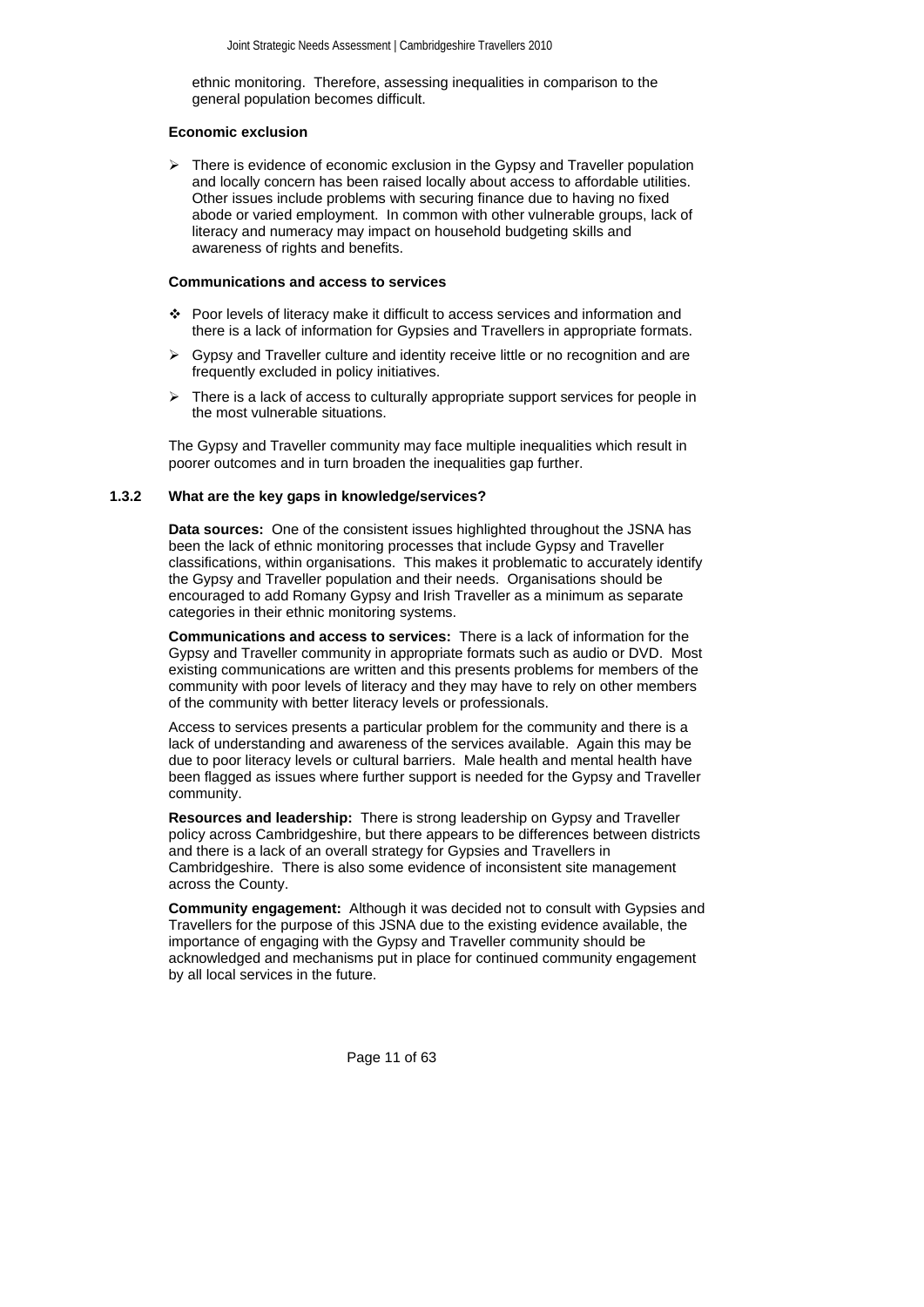The THT are hoping to use the *'Working Together for Change: using person-centred information for commissioning'[5](#page-11-0)* approach to review the experiences of Gypsies and Travellers and determine their priorities for change. This approach places service users at the heart of the commissioning process by using person-centred information to inform commissioning of local services.

#### **1.3.3 Is what we are doing working?**

- **Travellers Health Team:** The THT have reported successes as increasing trust has been placed in the team by the Gypsy and Traveller community and there seems to be increased confidence in the team for issues relating to advocacy, adult learning and general health. Delivering drop in clinics at sites has proved successful. Having a dedicated multi-agency team with differing expertise is working extremely well. Working closely with Children's Centres is opening up pathways for Gypsy and Traveller families to receive additional services as well as fostering better relations with local families. Additional funding has been obtained for specific purposes such as vocational courses, family healthy eating sessions, swimming lessons for children, literacy courses and Health Trainer courses. Partnerships have also been developed with other Professionals to enable the delivery of more acceptable and accessible services.
- **Accommodation:** Progress has been made by the Cambridgeshire Districts in making provision for additional Gypsy and Traveller sites. However the revocation of the Regional Spatial Strategy may impact on this.

# **1.4 Recommendations**

- 1. Develop a county wide Gypsy and Traveller strategy to improve outcomes and life chances for Gypsy and Traveller communities and promote and enable community cohesion in Cambridgeshire.
- 2. There is a need for better data collection and ethnic monitoring. Local authorities, the NHS and other public bodies should review their ethnic monitoring systems to include Romany Gypsy and Irish Traveller as separate categories and use the resulting data for better planning and commissioning. Work should be undertaken to encourage Gypsies and Travellers to complete the 2011 census.
- 3. A number of health issues have been identified and there should be a focus on:
	- Early intervention/prevention and promotion of immunisations and screening.
	- Mental health specialist support services.
	- Male health specialist support services.
	- More support around complex health needs.
	- Investigation into infant and maternal mortality and prevalence of disabilities in the Gypsy and Traveller population; further work is needed to help understand this.
	- Raising awareness of the Gypsy and Traveller community with professionals.
	- Training health champions from the Gypsy and Traveller community.
- 4. Public health and other service information and communications need to be provided in an accessible format to the Gypsy and Traveller population and the content appropriate.
- 5. Accommodation:

 $\overline{a}$ 

The implications of the revocation of the Regional Spatial Strategy should be considered and the need for additional Gypsy and Traveller accommodation addressed.

<span id="page-11-0"></span><sup>5</sup> Working together for change: using person-centred information for commissioning. Department of Health, June 2009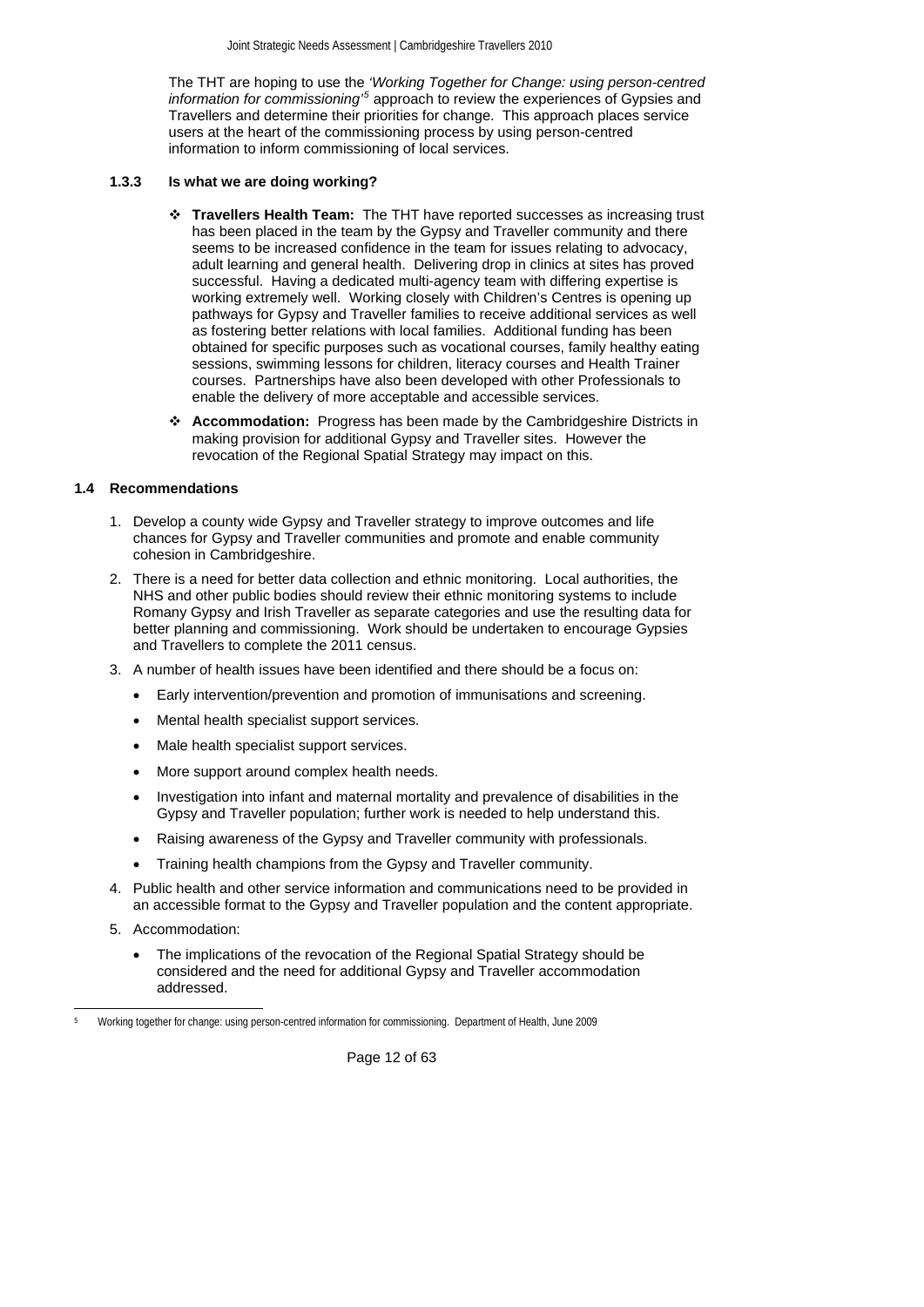- Promote consistent site management practices across the County.
- 6. Continue emphasis on promoting good practice in education of Gypsy, Roma and Traveller pupils in schools and other educational settings.
- 7. Encourage sharing of good practice across different organisations.
- 8. Promote continuing community engagement with the Gypsy and Traveller population.
- 9. Develop strategies to promote integration between the settled and Traveller communities to reduce mistrust, fear and discrimination.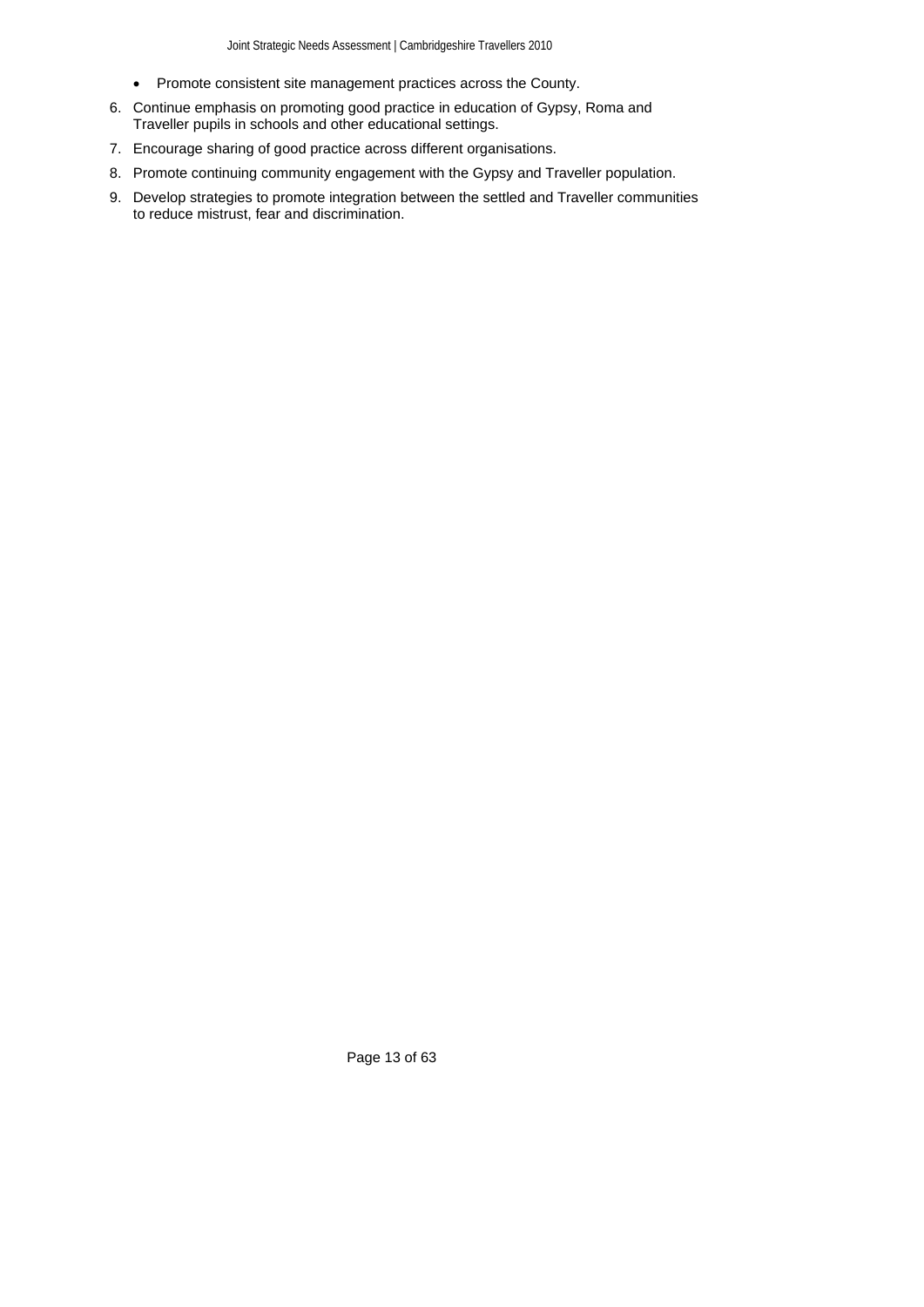# <span id="page-13-0"></span>**2. INTRODUCTION**

A Joint Strategic Needs Assessment (JSNA) is the means by which Primary Care Trusts (PCTs) and local authorities describe the future health, care and wellbeing needs of the local populations, the strategic direction of service delivery and the commissioning requirements to meet those needs.

The JSNA:

- Provides analysis of data to show the health and wellbeing status of local communities.
- Defines where inequalities exist.
- Uses local community views and evidence of effectiveness of interventions to review existing services and shape the future investment.
- Provides data to assist with the setting of local priorities.
- Helps build the evidence base to influence the commissioning of services
- Makes recommendations to improve outcomes for Gypsies and Travellers.

The Cambridgeshire Community Wellbeing Partnership decided that Travellers should be a priority area to include in Phase 4 of the JSNA in line with the Cambridgeshire Area Assessment which identified the issues and poor outcomes for Travellers. The JSNA covers the wider determinants of health, such as housing, transport, education, employment, crime etc because of their importance in people's health and wellbeing. It is undertaken jointly by NHS Cambridgeshire, Cambridgeshire County Council, District Councils, service providers, Third sector and other partners and the Exec Summary will feed into the Overarching JSNA for Cambridgeshire, covering the other clients groups (children, older people, etc).

This JSNA has been overseen by the Cambridgeshire Travellers Strategic Co-ordination Group (see section 4.2). The JSNA brief was initially discussed at this group and key areas for inclusion in the JSNA were identified. The group also advised that there has been extensive consultation with the Gypsy and Traveller population over the last five years and to avoid consultation fatigue the JSNA should use local views already expressed rather than seeking these views again. This JSNA has not therefore consulted with the Gypsy and Traveller population and has used evidence from existing consultations.

Throughout the JSNA, the following bullet points have been used to distinguish the difference between local and national data and information:

- Cambridgeshire data/information.
- $\triangleright$  National data/information.

# **2.1 Context**

It should be noted that this JSNA is being written at a time of massive change with a new Coalition Government and economic recession which may have implications for future policy regarding Gypsies and Travellers.

The difficulties in accurately identifying the Gypsy and Traveller population should also be acknowledged as this largely depends on self classification and there may be particular issues around the fear of being identified as a Traveller and possible negative consequences associated with this.

Page 14 of 63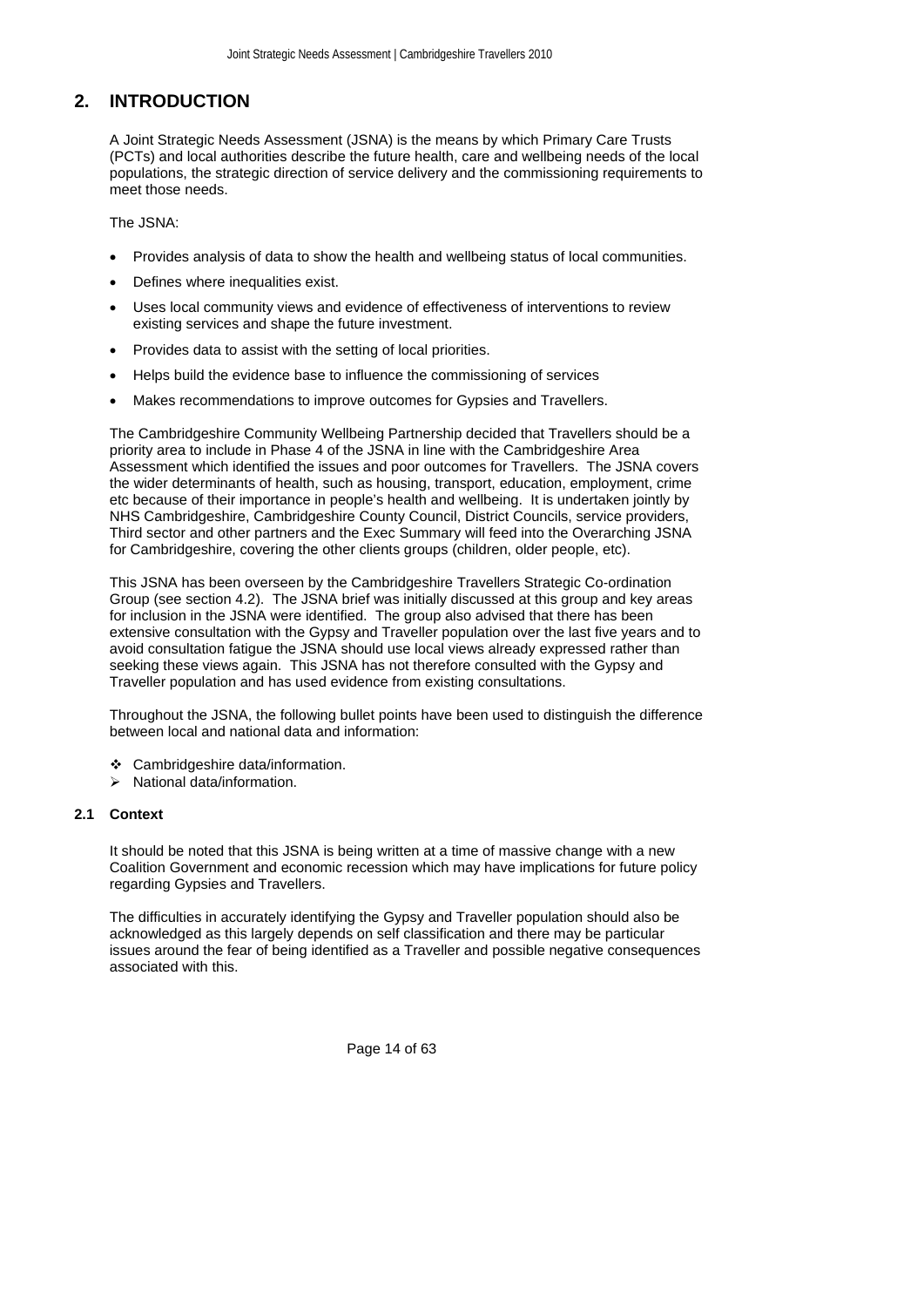In order to describe the Gypsy and Traveller population of Cambridgeshire, it is necessary to define what is meant by Gypsy and Traveller. The definition varies depending on what it is being used for with different definitions for housing, planning, education and other purposes.

For housing purposes, in 2007<sup>[6](#page-14-0)</sup>, the definition of "Gypsies and Travellers" was updated and the following definition was agreed for the purpose of the Housing Act 2004:

- persons with a cultural tradition of nomadism or of living in a caravan;
- all other persons of a nomadic habit of life, whatever their race or origin, including:
	- such persons who, on grounds only of their own or their family's or dependant's educational or health needs or old age, have ceased to travel temporarily or permanently;
	- members of an organised group of travelling showpeople or circus people (whether or not travelling together as such).

It should be noted that there are separate definitions for 'Gypsies and Travellers' and 'Travelling Showpeople' for planning purposes, although the Secretary of State intends to withdraw and replace these circulars.

The Gypsies and Travellers living in the UK are made up of many different communities including Romany Gypsies, Irish Travellers, Scottish Travellers, Welsh Travellers, New Travellers, travelling showmen, bargees and circus people. There are cultural differences between these groups and their needs may also be different. In this JSNA the term 'Gypsies and Travellers' will be used to refer to these groups collectively.

Romany Gypsies and Irish Travellers are recognised as ethnic groups via case law under the Race Relations Act 1976, but the other groups of Gypsies and Travellers are not. The Race Relations (Amendment) Act 2000, which was introduced in response to the identification of "institutional racism" in the Stephen Lawrence Report, gives public bodies a statutory duty to promote race equality.

Gypsies and Travellers are long established in Britain. Their histories and traditions stretch back many hundreds of years. Records show that Cambridgeshire has been home to Gypsies and Travellers for nearly 500 years, a reference to Gypsies in Cambridgeshire can be found as early as 1515. $^7$  $^7$  The county's farmers provided seasonal employment such as fruit picking and Cambridge City and the county towns offered opportunities for hawking and selling goods and services door to door. Many Gypsies and Travellers living in Cambridgeshire today will have historic links with the county.

Travelling showpeople and circus people also live in the county for all or part of the year, following a circuit of fairs which go back hundreds of years, including Cambridge Midsummer Fair which dates back to 1211 and is one of the biggest fairs in England.

Page 15 of 63

l 6 Definition of the term 'gypsies and travellers' for the purposes of the Housing Act 2004. Department for Communities and Local Government,

January 2007. <http://www.communities.gov.uk/documents/housing/pdf/152705.pdf><br><http://www.cambridgeshire.gov.uk/leisure/archives/online/breakingthebarriers/barriers8.htm>

<span id="page-14-1"></span><span id="page-14-0"></span>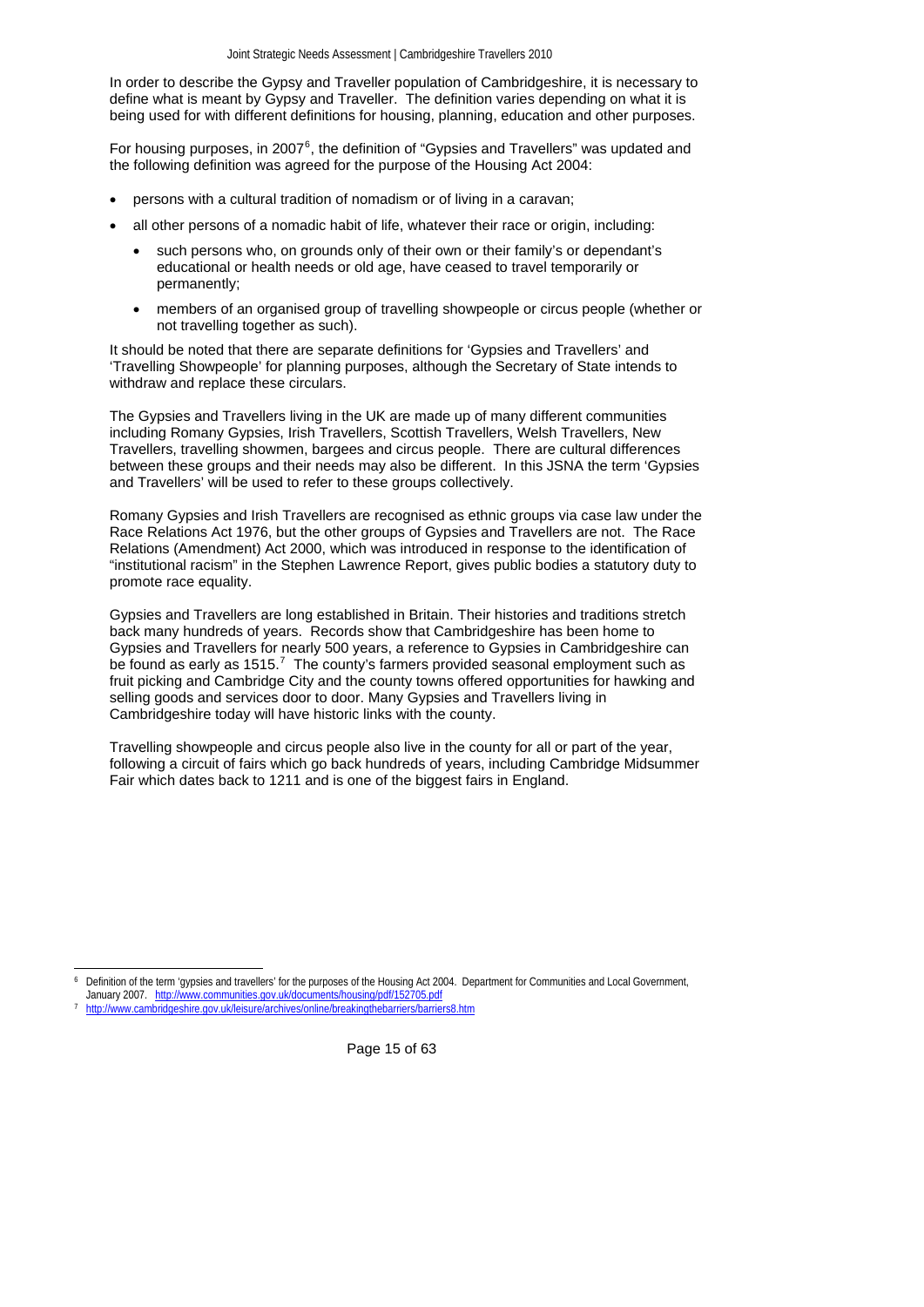# <span id="page-15-0"></span>**3. WHAT DO WE KNOW?**

### **3.1 Demographics**

### **3.1.1 Facts and Figures**

The numbers of Gypsies and Travellers in the population is difficult to ascertain for a variety of reasons. Previously the national census did not included Gypsies or Travellers. The 2011 census will allow, for the first time, people to select Gypsy or Irish Traveller as their ethnic group. Work will need to be undertaken to encourage the Gypsy and Traveller community to complete the census to ensure that high quality information is obtained about the community.

Organisations often do not include Gypsies and Travellers in their ethnic monitoring. If they are included there are issues around the subjective definition of Gypsies and Travellers and reluctance to declare their identity for fear of discrimination, which may lead to significant underreporting. Estimating the number of Gypsies and Travellers can therefore be problematic.

- Estimates of the Gypsy and Traveller population vary widely in Britain. In 2005, the former Commission for Racial Equality noted estimates of between 180,000 to 350,000 of whom the majority live in conventional 'bricks and mortar' housing.<sup>[8](#page-15-1)</sup> Although Gypsy and Traveller communities are poorly captured in most national datasets, they are thought to represent 0.6% of the total UK population. Estimates suggest that the largest group in England, possibly half of all the community, is Romany Gypsies (63,000), followed by Irish Travellers (19,000). 13% of local authorities suggested they are the largest single ethnic minority group in their area.<sup>[9](#page-15-2)</sup>
- <span id="page-15-5"></span> Gypsies and Travellers make up almost 1% of the population in Cambridgeshire and represent the largest ethnic minority in the county. In Cambridgeshire it is estimated that approximately 70% are Romany Gypsies, 20% are Irish Travellers and 10% are others including Scottish and Welsh Travellers and an increasing number of Eastern European Gypsies. There appears to be a difference in demographics across the county with a higher number of Irish Travellers in South Cambridgeshire and Eastern European Roma in Fenland.
- <span id="page-15-6"></span> With regards to travelling showpeople, a number of showmen have permanent winter quarters in yards. In East Cambridgeshire there are 13 authorised travelling showpeople sites, one planning application for an additional site has been refused and is currently subject to an appeal. Fenland has one unauthorised Travelling Show people site as at January 2007 and South Cambridgeshire has two authorised travelling showpeople sites (of 21 plots).
- Of the total number of statutory aged Traveller children enrolled in Cambridgeshire schools during the 2008/09 academic year, 81.5% were Romany Gypsies, 11% Irish Travellers, 4% Showmen and 3.5% Eastern European Roma. (CREDS 2008/09 Cambridgeshire Traveller Education Data)
- The Cambridge Sub-region Traveller Needs Assessment (CSTNA) carried out in 2005 $^{10}$  $^{10}$  $^{10}$  estimated the Gypsy and Traveller population in Cambridgeshire to be 5702, shown in the table below. The 2005 CSTNA was the largest survey of Travellers in the Country interviewing 313 Gypsies and Travellers. However

Page 16 of 63

 $\overline{a}$ 8 The Road Ahead. Department for Communities and Local Government, December 2007.

<sup>9</sup> Inclusion Health Evidence pack. Department of Health and Cabinet Office social exclusion task force, March 2010.

<span id="page-15-4"></span><span id="page-15-3"></span><span id="page-15-2"></span><span id="page-15-1"></span><sup>10</sup> Cambridge Sub Region Traveller Needs Assessment. Robert Home and Margaret Greenfields, May 2006.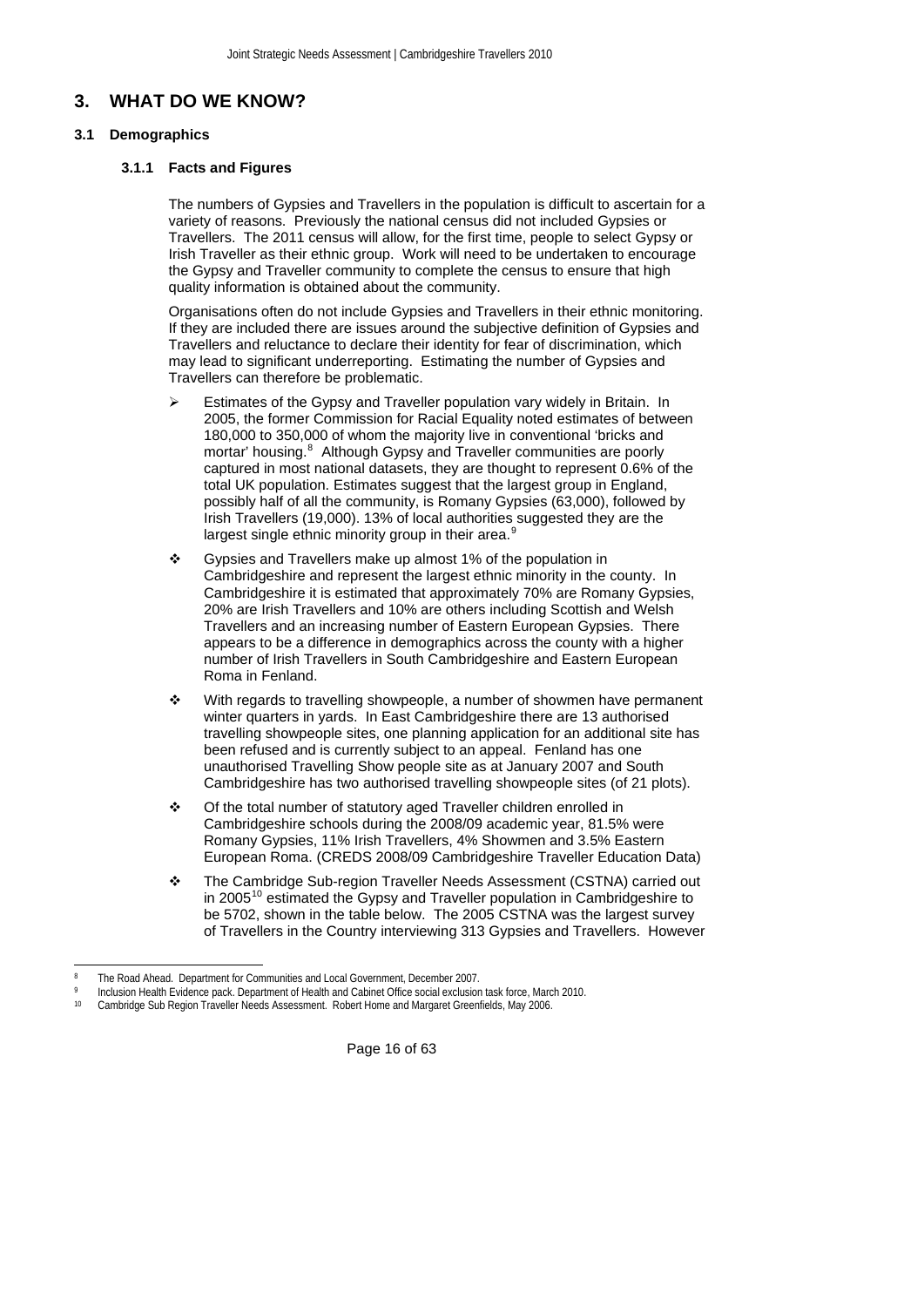<span id="page-16-0"></span>the figures regarding households in housing should be treated with caution as the figures are based on information from 40 Gypsies/Travellers living in housing. Cambridgeshire County Council are currently updating the figures and new estimates will be available in October 2010.

| Table 1: Estimated Gypsy/Traveller population in CSTNA study area |
|-------------------------------------------------------------------|
| districts, ranked and rounded                                     |

**Total Population 2005 Comment [S2]:** 

**Comment [S1]:** 

| <b>District</b>  |      | <b>Caravans Households</b><br>in caravans | <b>Households</b><br>in housing | <b>Total</b><br>households<br>2005 | <b>Population</b><br>2005 |
|------------------|------|-------------------------------------------|---------------------------------|------------------------------------|---------------------------|
| Fenland          | 485  | 285                                       | 309                             | 594                                | 2851                      |
| South Cambs      | 425  | 250                                       | 28                              | 278                                | 1334                      |
| East Cambs       | 180  | 106                                       | 115                             | 221                                | 1061                      |
| Huntingdonshire  | 60   | 35                                        | 5                               | 40                                 | 192                       |
| Cambridge (City) | 30   | 18                                        | 37                              | 55                                 | 264                       |
| Total            | 1180 | 694                                       | 494                             | 1188                               | 5702                      |

Source: Cambridge Sub-region Traveller Needs Assessment, May 2006

 $\div$  The 2005 CSTNA found that the age distribution of the Gypsy and Traveller population broadly corresponded with findings from other research: there is a higher proportion of children and lower proportion of older people in the Gypsy and Travellers population compared to the general population.

# **3.2 Accommodation**

#### **3.2.1 Facts, figures and trends**

Taking appropriate steps to resolve both perceived and actual inequalities in our society is a vital way to foster and sustain cohesion within the communities in which we live. In terms of Gypsies and Travellers, the increased provision of legal sites has historically been seen as the most effective way of reducing tensions concerning Gypsy and Travellers with the settled community and improving the life chances of individuals from Gypsy and Traveller backgrounds. Since the Criminal Justice and Public Order Act 1994, purchasing private land for site development has also been the emphasis.

The Gypsy and Traveller community has different accommodation needs than the settled community and the type of need varies. Gypsies and Travellers recognise travelling as part of their cultural heritage, however, not all Gypsies and Travellers actually travel. This can often be interpreted as an indication that those members of the Gypsy community are not 'real Gypsies'. This view, however, reflects a lack of knowledge and understanding of the ethnicity and culture of Gypsies and Travellers.

Many of the County's Gypsy and Traveller population choose to live in housing, whilst others choose to live on authorised sites, The sites may be socially rented by the local authority or a registered social landlord, privately rented or owned. However some Gypsies and Travellers may live on unauthorised sites when authorised sites are not available, which may lead to tension with other members of the public living nearby.

Page 17 of 63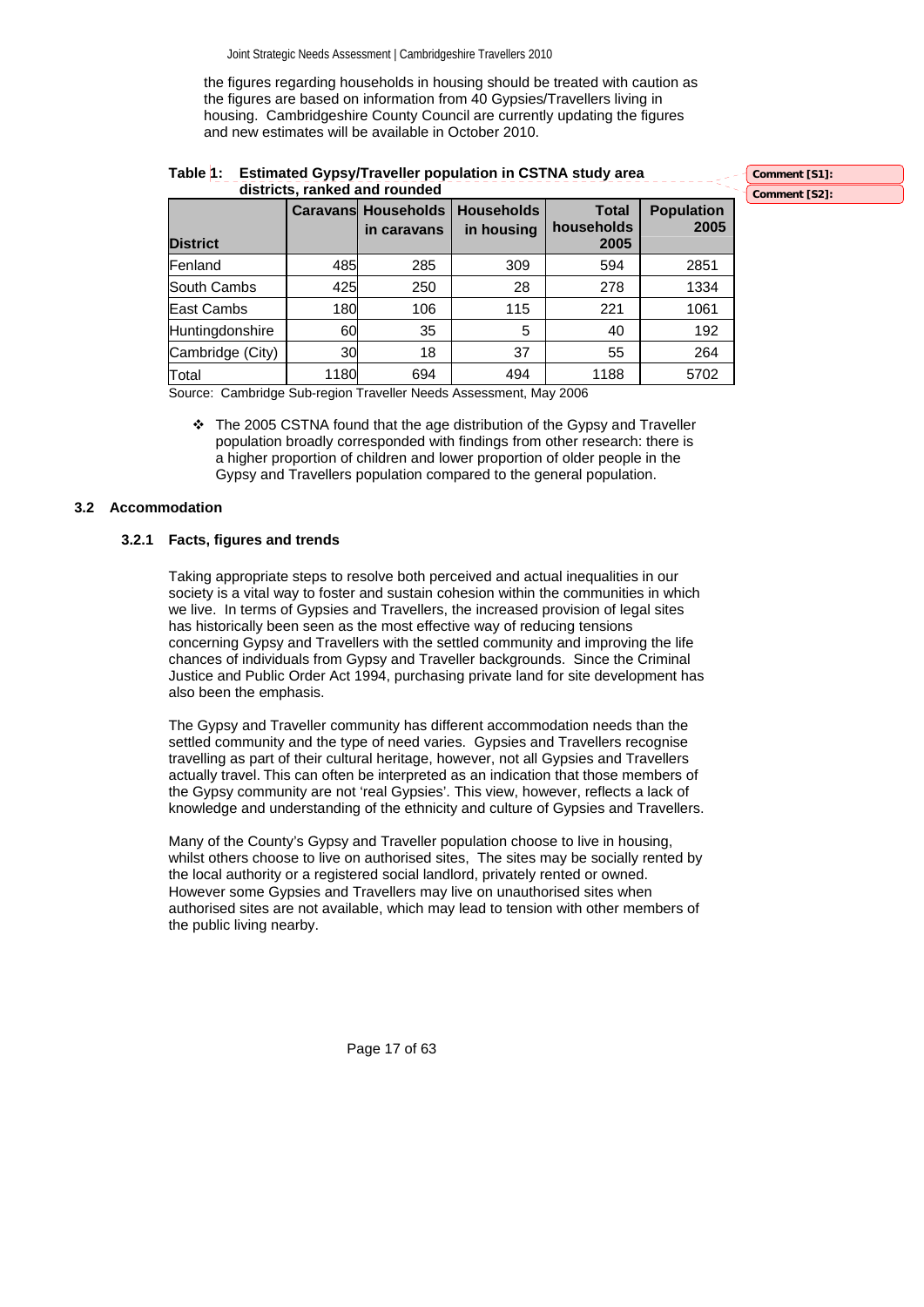$\div$  The 2005 CSTNA estimated that 58% of households live in caravans and 42% live in settled housing.

A 'Caravan Count' is conducted by local authorities twice a year and is compiled on two separate days in the year. This provides information on the number and location of Gypsy and Traveller caravans on both authorised and unauthorised sites across England. Whilst it may be a true reflection of the position on the "day" this "snapshot" may not reflect the actual position at other times of the year.

\* The most recent published Count of Gypsy and Traveller Caravans in England took place in January 2010.<sup>[11](#page-17-0)</sup> The total caravan count in Cambridgeshire was 1,278. Of these, 92% (1,180) were on authorised sites (with planning permission) and 8% (98) were on unauthorised sites (without planning permission). This is illustrated by district in the tables below.

| Table 2: Count of Gypsy and Traveller Caravans 28 January 2010: Authorised |  |
|----------------------------------------------------------------------------|--|
| sites (with planning permission)                                           |  |

| Area               | No. of                         |                                                                                                                        | <b>Private Caravans</b> |                            |       |  |  |  |
|--------------------|--------------------------------|------------------------------------------------------------------------------------------------------------------------|-------------------------|----------------------------|-------|--|--|--|
|                    | caravans<br>socially<br>rented | All<br><b>Permanent</b><br><b>Temporary</b><br>planning<br>planning<br>private<br>permission<br>permission<br>caravans |                         | <b>Authorised</b><br>sites |       |  |  |  |
| Cambridge          |                                |                                                                                                                        | 46                      | 46                         | 46*   |  |  |  |
| East Cambs         | 74                             |                                                                                                                        | 74                      | 74                         | 148   |  |  |  |
| Fenland            | 189                            |                                                                                                                        | 211                     | 218                        | 407   |  |  |  |
| Huntingdonshire    | 35                             | 24                                                                                                                     |                         | 25                         | 60    |  |  |  |
| South Cambs        | 65                             | 119                                                                                                                    | 335                     | 454                        | 519   |  |  |  |
| <b>Cambs Total</b> | 363                            | 150                                                                                                                    | 667                     | 817                        | 1,180 |  |  |  |

Source: Department for Communities and Local Government, May 2010

\* There are no designated Travellers sites/pitches in Cambridge. The figure refers to pitches on private caravan sites occupied by Travellers.

| Table 3: Count of Gypsy and Traveller Caravans 28 January 2010: |
|-----------------------------------------------------------------|
| Unauthorised sites (without planning permission)                |

| Area               | <b>No. of Caravans on</b><br><b>Sites on Gypsies own</b><br>land |           |   | No. of Caravans on<br>Sites on land not<br>owned by Gypsies | <b>Total</b><br><b>Unauthorised</b><br>sites |
|--------------------|------------------------------------------------------------------|-----------|---|-------------------------------------------------------------|----------------------------------------------|
|                    | <b>Tolerated</b><br><b>Not</b>                                   |           |   | <b>Not</b>                                                  |                                              |
|                    |                                                                  | tolerated |   | tolerated                                                   |                                              |
| Cambridge          |                                                                  |           |   |                                                             |                                              |
| East Cambs         |                                                                  |           | 6 |                                                             |                                              |
| Fenland            |                                                                  | 52        |   |                                                             | 60                                           |
| Huntingdonshire    |                                                                  |           |   |                                                             |                                              |
| South Cambs        | 20                                                               |           |   |                                                             | 20                                           |
| <b>Cambs Total</b> | 17                                                               | 72        |   |                                                             | 98                                           |

Source: Department for Communities and Local Government, May 2010

 $\cdot \cdot$  The only Registered Social Landlord managed site in Cambridgeshire is in Huntingdonshire. This is owned by Cambridgeshire County Council and run on their behalf by Luminus Housing Association.

Page 18 of 63

<span id="page-17-0"></span>l <sup>11</sup> Count of Gypsy and Traveller caravans on 28<sup>th</sup> January 2010 Last five counts. Communities and Local Government, May 2010.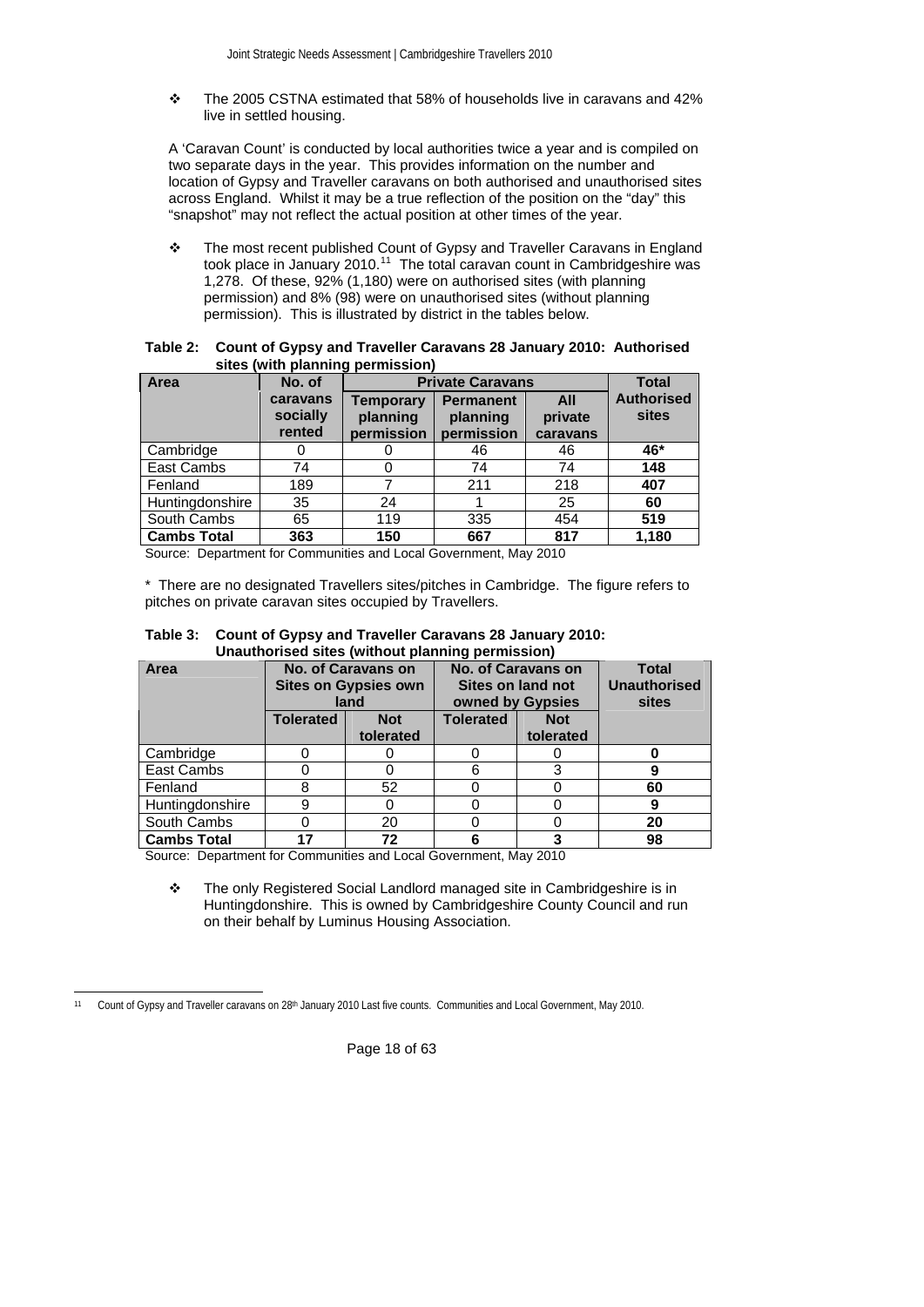#### **Accommodation need**

In recent years, there have been a number of national policy changes regarding site provision for Gypsies and Travellers. In 2004, a requirement was made for local housing authorities to carry out Gypsy and Travellers Accommodation Assessments (GTAAs). Results of the GTAAs were fed into the Regional Spatial Strategy (RSS) which set the targets for additional pitches (both residential and transit) in each local authority. Local authorities were required to meet these targets by identifying land for site provision through a Development Plan. District Councils are required to prepare Annual Monitoring Reports which set out the progress in relation to Development Plan preparation and the number of Gypsy and Traveller pitches (both public and private) which are required to meet identified need. Progress in relation to the delivery of pitches within Cambridgeshire is set out in the table below.

- $\triangleright$  A 2009 report by Salford University<sup>[12](#page-18-0)</sup> assessing local authorities progress in meeting the accommodation needs of Gypsy and Traveller communities in England, estimated that there are 8,263 pitches for Gypsy and Traveller accommodation across England. There are significant regional differences in pitch requirements: the East of England and South West have the largest requirement, the North East and London have the smallest.
- <span id="page-18-1"></span> The 2005 CSTNA identified the accommodation need for Gypsies and Travellers. The level of accommodation need identified in the CSTNA for Cambridgeshire in 2005-2010 and progress made is shown in the table below. The assumptions made in the 2005 CSTNA will have to be revisited as part of the current review. For example recent changes in population numbers will have to be taken into account when identifying the need for additional pitches. It should be noted that the number of roadside encampments has declined following the publication of the CSTNA. The figures given below for accommodation need differ from those which appeared in the Single Issue Review of the East of England Plan which was published in July 2009.

| <b>District</b>                                                                   | <b>Fenland</b>                                                                               | <b>South Cambs</b>                                                                                                                                                           | <b>East Cambs</b>                                                                               | <b>Hunts</b> | <b>Cambridge</b><br>City |
|-----------------------------------------------------------------------------------|----------------------------------------------------------------------------------------------|------------------------------------------------------------------------------------------------------------------------------------------------------------------------------|-------------------------------------------------------------------------------------------------|--------------|--------------------------|
| Current<br>Supply<br>(council<br>and private<br>authorised<br>pitches)*           | 165-200                                                                                      | 210-220                                                                                                                                                                      | 90-120                                                                                          | 20           | 0                        |
| <b>Extra Pitch</b><br>Need 2005<br>$-2010*$                                       | 160-205                                                                                      | 110-130                                                                                                                                                                      | $25 - 45$                                                                                       | $12 - 25$    | $15^{\circ}$             |
| Progress in<br>the delivery<br>οf<br>additional<br>pitches<br>$2005 -$<br>$2009+$ | $3 (+ 9$ transit<br>pitches<br>through the<br>submission of<br>а<br>planning<br>application) | $17(+1)$<br>Emergency<br><b>Stopping Place</b><br>through<br><b>County Council</b><br>planning<br>application)<br>Cambridge Pub Begian Travellers Needs Assessment, May 2006 | 5 (a further 20<br>pitches have<br>been given<br>planning<br>permission<br>since April<br>2010) | 1            | $\Omega$                 |

# **Table 4: District Gypsy/Traveller accommodation need and progress**

Source: Cambridge Sub Region Travellers Needs Assessment, May 2006

+Source: Cambridgeshire District and City Council Annual Monitoring Reports

Page 19 of 63

<span id="page-18-0"></span> $12$ Assessing local housing authorities' progress in meeting the accommodation needs of Gypsy and traveller communities in England. Brown, P, University of Salford, Winter 2009.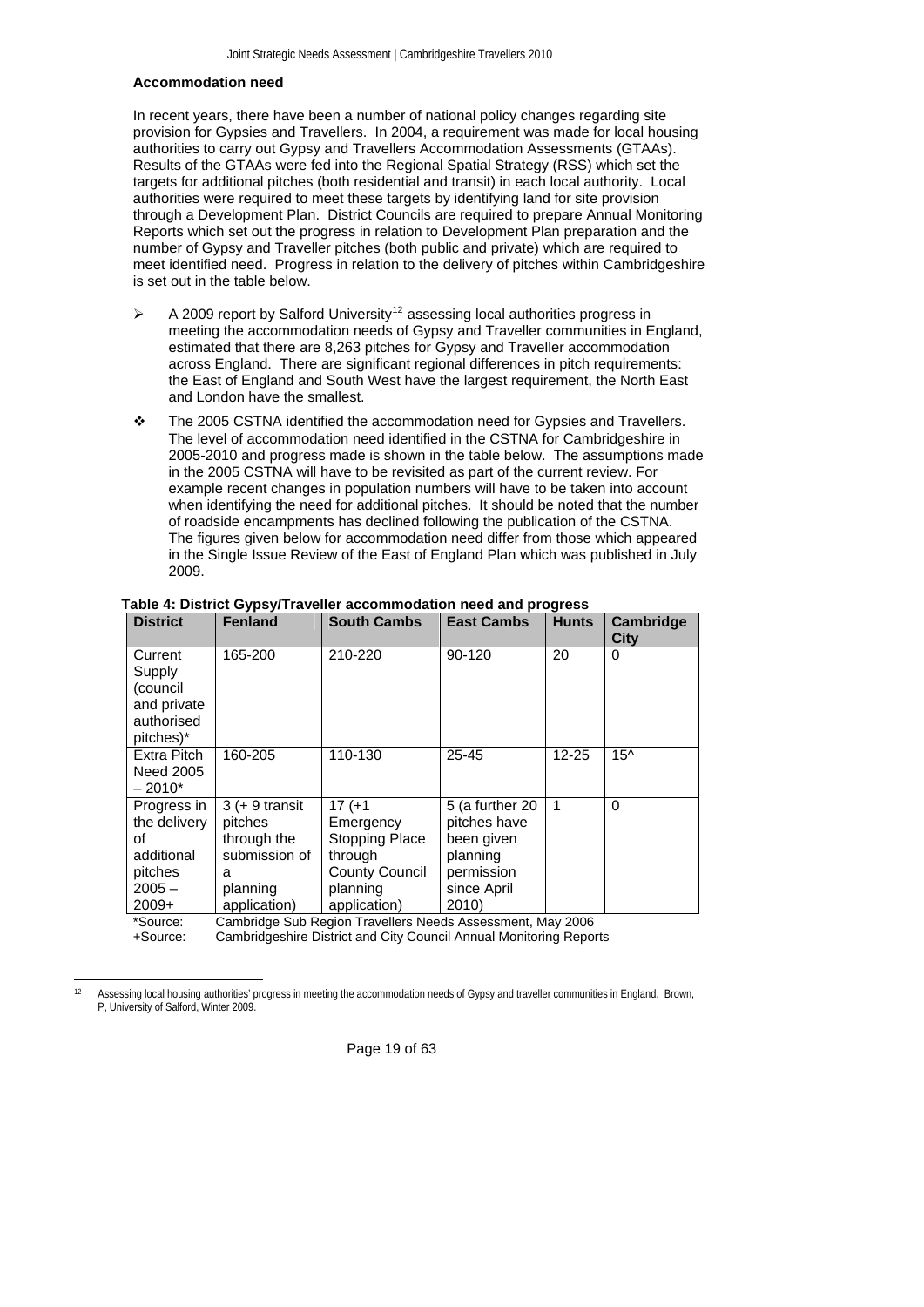^ Given the small numbers, data limitations and council site proposal for an emergency stopping, it was considered inappropriate to calculate a site demand for 2005-2010, except for the emergency stopping place proposal.

#### **In July 2010, the Government abolished Regional Spatial Strategies (RSSs), including the East of England Plan, which has implications for future planning of site provision. Guidance issued with the revocation states that:**

"Local councils are best placed to assess the needs of Travellers. The abolition of Regional Strategies means that local authorities will be responsible for determining the right level of site provision, reflecting local need and historic demand, and for bringing forward land in Development Plans. They should continue to do this in line with current policy. *Gypsy and Traveller Accommodation Assessments* (GTAAs) have been undertaken by all local authorities and if local authorities decide to review the levels of provision these assessments will form a good starting point. However, local authorities are not bound by them."<sup>[13](#page-19-0)</sup>

More recently the Government has announced that the existing Planning circular relating to Gypsy and Traveller caravan sites will also be revoked and replaced with "light touch" quidance.

- \* Following the Government's revocation of the Regional Spatial Strategies the Cambridgeshire Districts will have to review the assumptions made in relation to the need for additional residential and transit pitches for Gypsies and Travellers and ensure that this information is captured within their Development Plans. To inform this process the existing Cambridge Sub Region Travellers (Accommodation) Needs Assessment is to be reviewed in 2010. This will be approved by the Cambridge Sub Region Housing Board taking into account the views of the Chief Planning Officers and will be used to inform future revisions of the JSNA.
- $\div$  There are systems in place in each district to consider applications for pitches on publicly owned sites. Some districts have waiting lists but these may not be a true reflection of need as many Travellers apply to many districts in various counties to keep all options open.

#### **Accommodation trends**

l

- \* According to the 2005 CSTNA the total caravan numbers in the study area have nearly doubled in 25 years (from about 800 to 1600), with an increase of two-thirds in the six year period 1998-2004; this reflects both natural population increase and significant in-migration. The districts with the greatest increase in caravan numbers were South Cambridgeshire and Fenland (each doubling since 1997)**.**
- Authorised accommodation is on both council and private sites. In 1983 the study area had only four council sites, but by 2005 the number had risen to 15. The number of private authorised caravans, overwhelmingly on owner-occupied sites, has grown, both nationally (from 14% to 25% of counted caravans in 25 years), and within the study area (from about 100 in 1980 to about 600).
- Unauthorised caravan numbers have fluctuated, declining in the 1990s but rising sharply since the year 2000.

Page 20 of 63

<span id="page-19-1"></span><span id="page-19-0"></span><sup>13</sup> Chief Planning Officer Letter: Revocation of Regional Strategies. Communities and Local Government, July 2010. Planning, building and the environment: Travellers. Communities and Local Government website. <http://www.communities.gov.uk/planningandbuilding/travellers/>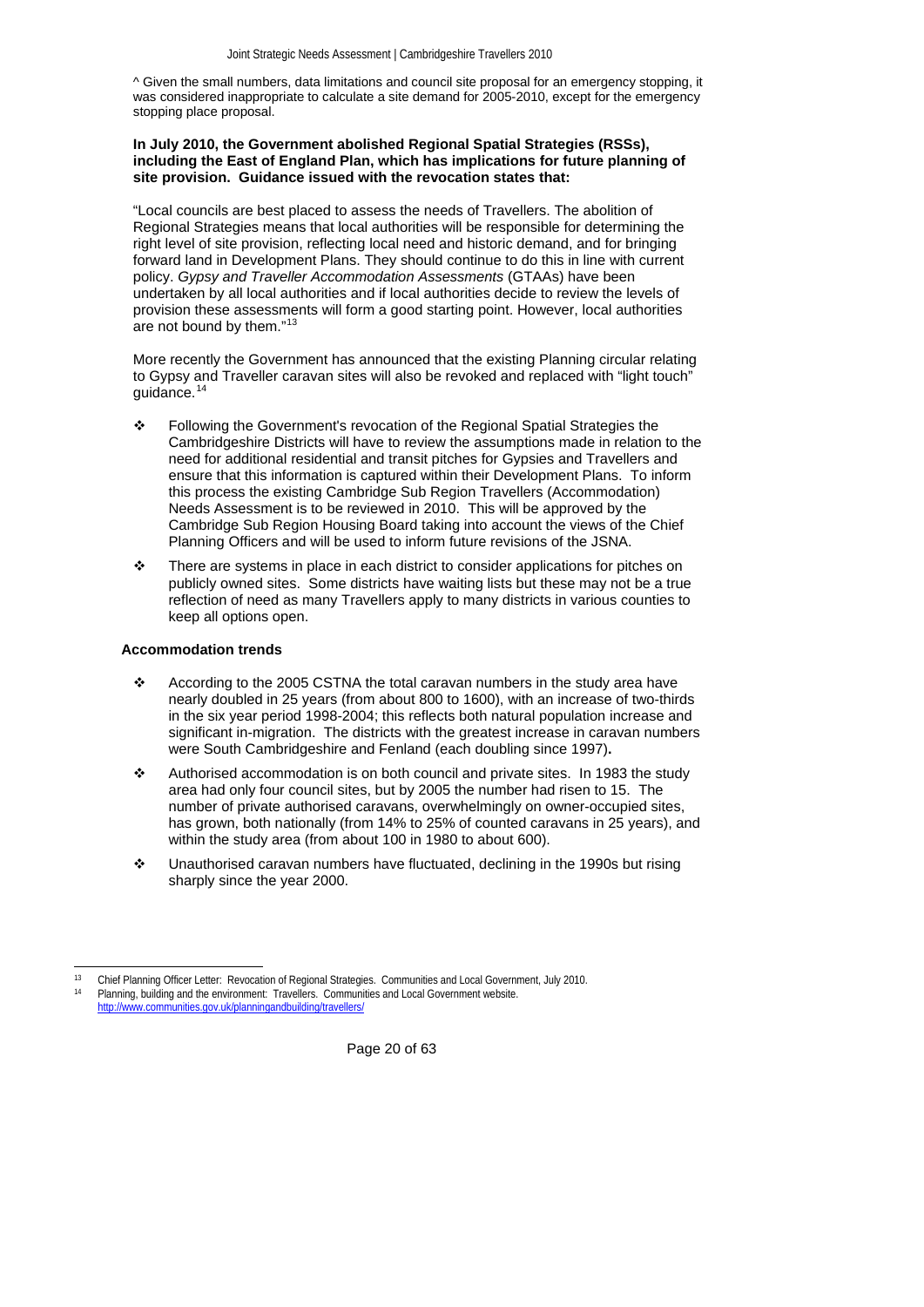\* The most recent figures published by the department of communities and local government shows that the total number of Gypsy and Traveller caravans in Cambridgeshire has increased by 7% between January 2009 and 2010 and in England this has increased by 3% over the same period. The graphs below show trends in caravan counts for Cambridgeshire and total caravan counts by district.





Source: Communities and Local Government, May 2010



**Figure 2: Count of Gypsy and Traveller Caravans – Total all Caravans by District** 

Source: Communities and Local Government, May 2010

Page 21 of 63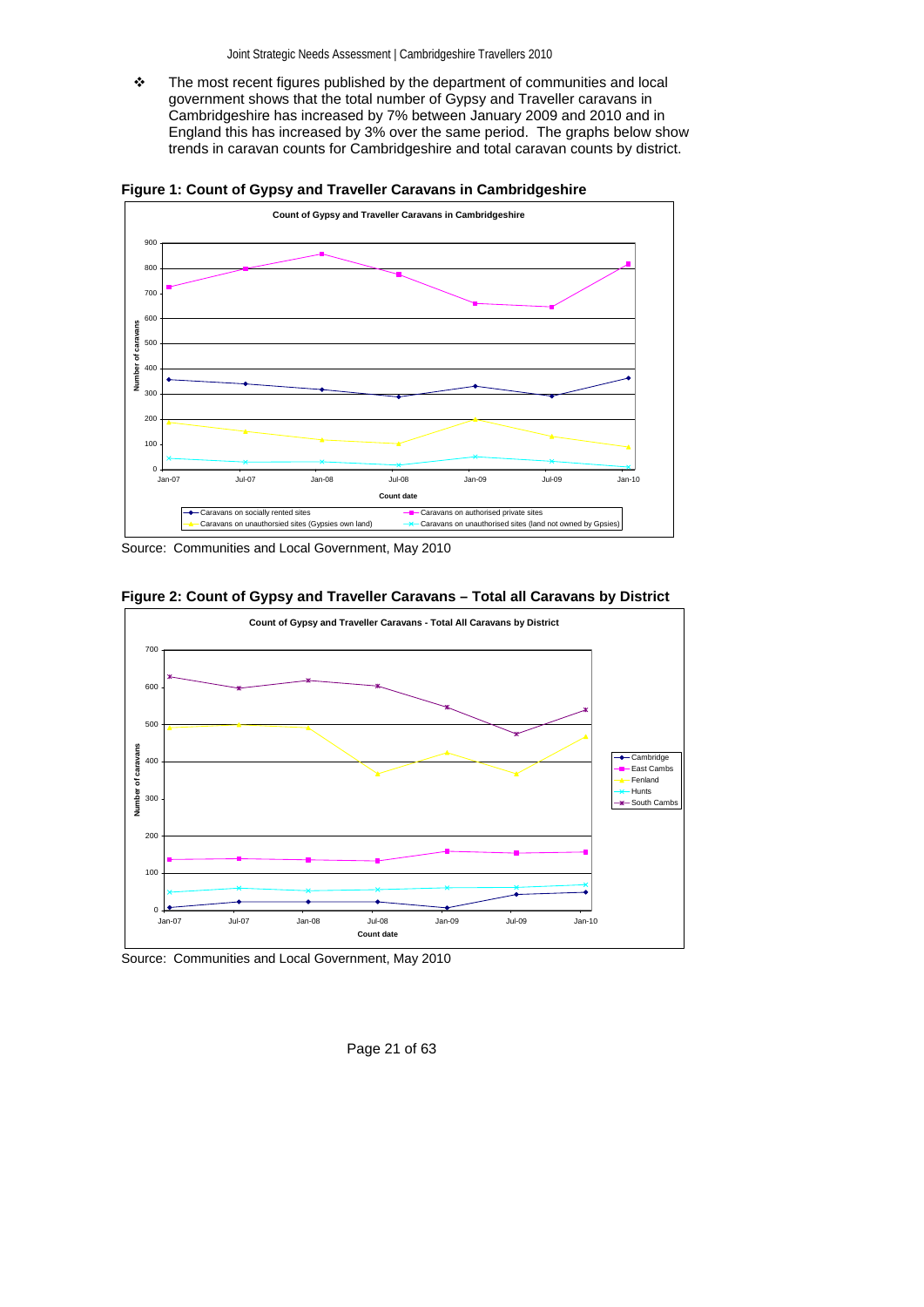#### <span id="page-21-0"></span> **Travellers and Housing**

Data sources on the number of Gypsies and Travellers living in 'bricks and mortar' housing are very limited.

- In 2007, Shelter, the housing and homelessness charity, produced a good practice briefing on Gypsies and Travellers<sup>15</sup>. The briefing identified a number of issues faced by these communities relating to housing
	- When Gypsies and Travellers moved into housing from sites, they often struggled to maintain their tenancies. Without appropriate support and help, the tenancy might break down, and the family or individual might become homeless.
	- Settled Gypsies and Travellers often became invisible to the authorities due to inconsistent and inadequate monitoring and so their needs often went unsupported which, as a result, might lead to exclusion from specialist services available to communities living on sites.
	- Gypsies and Travellers might give up a mobile lifestyle due to limited availability of stopping places and sites or due to increased support needs for example relating to health and education.
	- Lack of appropriate support might lead to increased problems in maintaining a tenancy. Gypsies and Travellers might be inexperienced in dealing with practical tenancy issues such as paying bills and rent and making benefits applications and low levels of literacy may also contribute to this.
	- Racism towards Gypsies and Travellers was regarded as acceptable by some members of society, which contributed to discrimination and distrust of support services. Housing Gypsy or Traveller households in unsuitable properties or an unsuitable area could intensify neighbourhood tensions.
	- Customary reliance on family support structures could leave Gypsies and Travellers severely isolated when housed away from sites.
- The 2010 Cambridgeshire JSNA on Homelessness and those at risk of homelessness identified Travellers as a group who may be vulnerable to homelessness.
- Ormiston Children and Families Trust's Travellers Initiative has supported several families who went into housing and then went back into caravans. There is also some evidence of children of housed families going back into caravans on marriage.

#### **3.2.2 Local views on Accommodation**

- \* The 2005 CSTNA which interviewed 313 Gypsies/Travellers confirmed that there is a pressing need for more sites of all kinds (public and private, longstay and transit). In addition, Gypsies/Travellers would prefer small, selfowned long-stay sites for family groups, preferably on the edge of a village, and near established Gypsy/Traveller communities.<sup>[10](#page-15-4),[8](#page-15-5)</sup>
- \* A Gypsy and Travellers Needs Assessment was carried out in East Cambridgeshire in 2006<sup>[16](#page-21-2)</sup> and confirmed that the majority of Travellers in private sites and on council sites were content with their location, felt it was right for them, were close to doctors and shops, and felt they were close to their relatives. This result shows a high level of overall satisfaction with present location. The preferred accommodation for Travellers on Council run sites was a mobile home or caravan.

Page 22 of 63

 $\overline{a}$ 15 Good practice: briefing Gypsies and travellers. Shelter, February 2007.

<span id="page-21-3"></span><span id="page-21-2"></span><span id="page-21-1"></span><sup>16</sup> Sub District Gypsy and Travellers Needs Assessment: East Cambridgeshire District Council April 2006.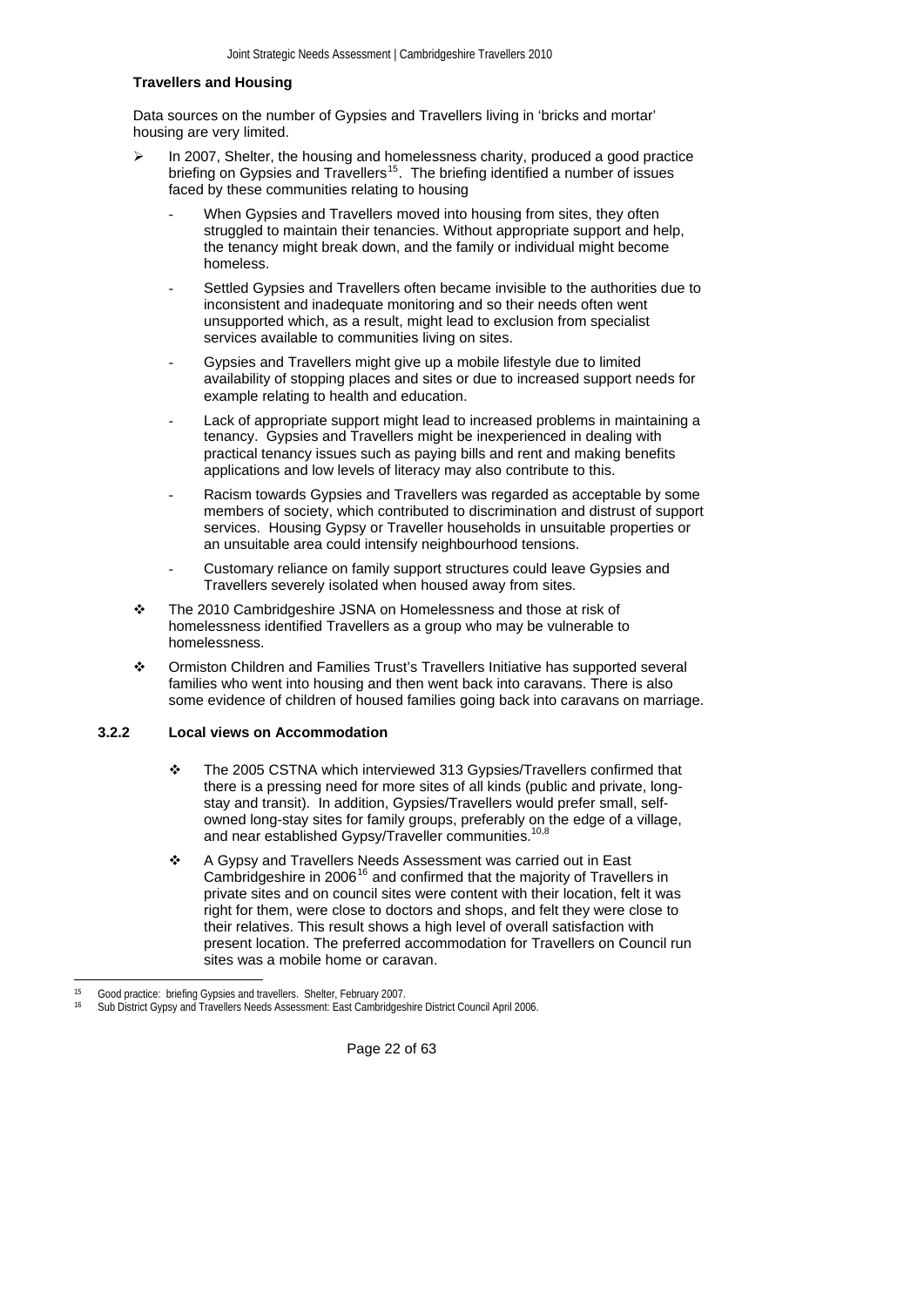- <span id="page-22-0"></span> $\div$  Of those interviewed in social housing, two thirds said they were living there by choice, mainly because it was the right accommodation, close to shops schools and other facilities. Those on unauthorised sites expressed a preference for caravan accommodation on a private site.
- Overall the Travellers do not want to be located immediately adjacent to existing housing to avoid potential problems between different cultures. Sites should therefore be located near to, but not directly adjacent to, existing settlements.

In 2006, Ormiston Children and Families Trust carried out participatory research into the lives, views and experiences of young Gypsies and Travellers in the UK. The study involved 148 children, aged from five to 13 years, from English Romany Gypsy, Irish Traveller and Showmen's communities. The report 'Children's voices: changing futures<sup>[17](#page-22-1)</sup> revealed children's views on a number of key areas.

With regards to accommodation, threat of repeated eviction was experienced by some children on unauthorised sites and contributed to children's insecurity and vulnerability. Those experiencing evictions expressed a feeling of repeated rejection from schooling and access to services.

# **3.3 Health and Wellbeing**

#### **3.3.1 Facts, figures and trends**

- In 2006, a Travellers Health Needs Assessment was carried out in East Cambridgeshire and Fenland<sup>[18](#page-22-2)</sup>. The Assessment demonstrated the high health needs in the Travelling community and highlighted that many Travellers experience a much lower life expectancy, higher infant mortality rate, lower health outcomes and poorer access to preventative care compared to the general population. This was supported by the findings of Cambridge Subregion Travellers Needs Assessment, which adds that culturally sensitive outreach work is necessary to engage Gypsies/Travellers in health care access.
- <span id="page-22-4"></span> $\cdot \cdot$  Applying traditional methods to promote health and access health care in Travelling communities has not been effective. The Travelling community has differing priorities, for example ensuring safe and secure accommodation would be more pressing than seeking health care or quitting smoking.
- $\triangleright$  The association between housing and both physical and mental health has long been recognised. 'Housing and public health', a review of reviews of interventions for improving health identifies a number of aspects of poor housing that can adversely affect health including overcrowding and housing tenure. $1$
- ¾ Overcrowding is a factor that can adversely affect health (including mental health). Furthermore, poor housing conditions often coexist with other forms of deprivation (unemployment, poor education, ill health, social isolation etc), making it difficult to isolate, modify and assess the overall health.
- $\triangleright$  There also appears to be a significant link between housing deprivation in early life and ill health in adulthood, with poor housing in childhood associated

Page 23 of 63

 $\overline{a}$ <sup>17</sup> Children's Voices: Changing Futures. The views and experiences of young Gypsies and Travellers. Camille Warrington, Ormiston Children<br>and Families Trust, 2006.

<sup>&</sup>lt;sup>18</sup> East Cambridgeshire & Fenland Traveller Health Needs Assessment. Suzanne Wood, 2006.

<span id="page-22-3"></span><span id="page-22-2"></span><span id="page-22-1"></span><sup>19</sup> Housing and public health: a review of reviews of interventions for improving health. National Institute for Clinical Excellence (NICE). Evidence briefing. December 2005.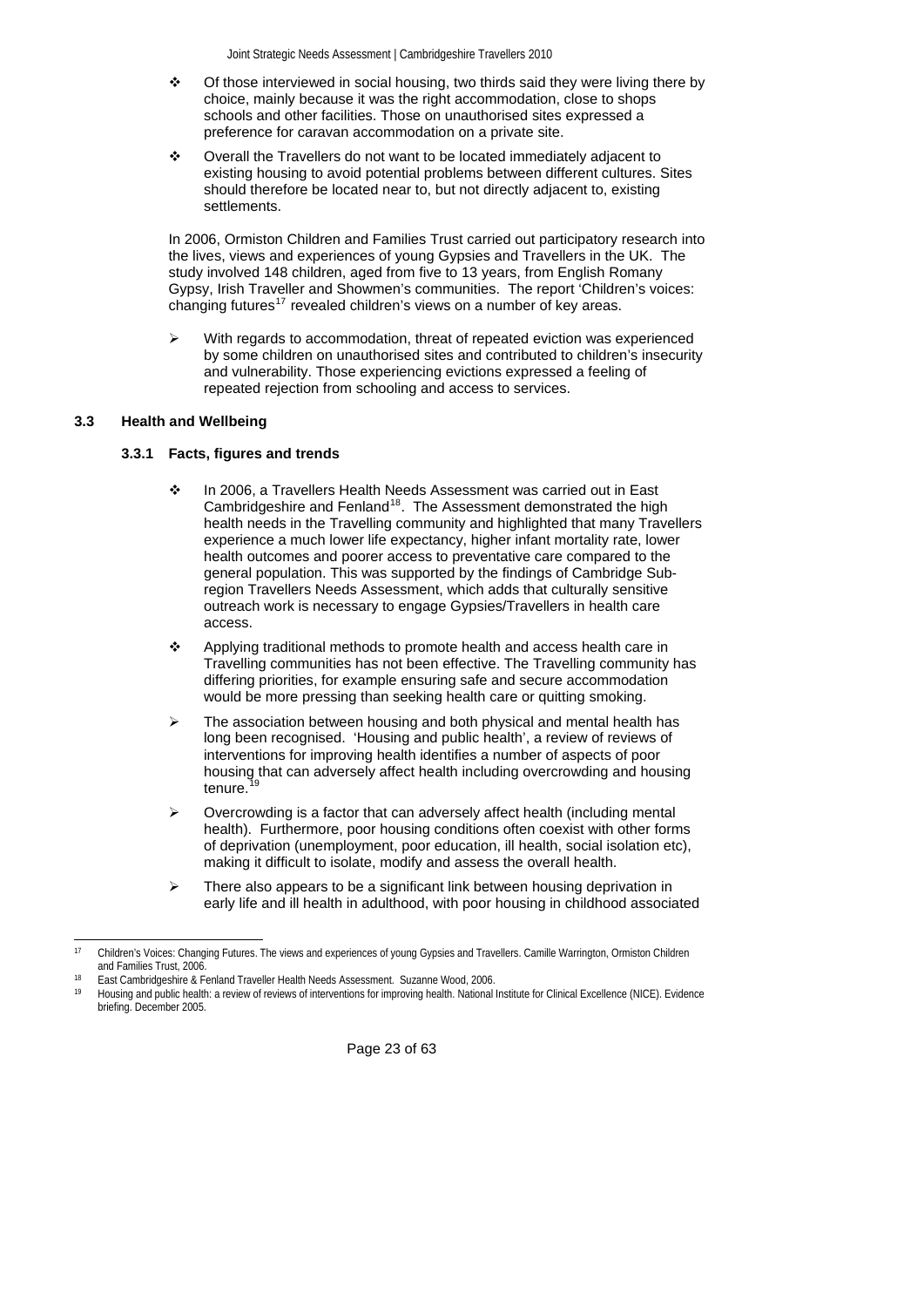with higher rates of hospital admissions and both morbidity and mortality increased in adult life.<sup>[20](#page-23-0)</sup>

Evidence on the health needs of Gypsies and Travellers comes from the documents listed below:

- $\triangleright$  The Health Status of Gypsies and Travellers in England, 2004.<sup>[21](#page-23-1)</sup>
- <span id="page-23-7"></span>East Cambridgeshire and Fenland Traveller Health Needs Assessment, 2004.
- ¾ Inclusion Health Evidence Pack, March 2010.
- ¾ Facing the Future? Vivitas East Midland Racial Equality Consortium, February 2007.
- ❖ East of England Gypsy and Traveller Life Style Survey, August 2009.<sup>[23](#page-23-3)</sup>
- <span id="page-23-8"></span>¾ Overview of Nature and Extent of Illicit Drug use Amongst the Traveller Community, 2006.<sup>[24](#page-23-4)</sup>
- <span id="page-23-13"></span>**Improving Mental Health Services for Travellers in Cambridgeshire, 2005.**<sup>[25](#page-23-5)</sup>
- ¾ Participatory Health Needs Assessment of Gypsies, Roma and Travellers in Luton, January 2009<sup>[26](#page-23-6)</sup>

#### <span id="page-23-15"></span><span id="page-23-11"></span> **Mortality**

- <span id="page-23-12"></span>Maternal, perinatal, neonatal and infant mortality rates are high in many  $Travellers.<sup>9,18,21,22</sup>$  $Travellers.<sup>9,18,21,22</sup>$  $Travellers.<sup>9,18,21,22</sup>$  $Travellers.<sup>9,18,21,22</sup>$  $Travellers.<sup>9,18,21,22</sup>$
- Many Gypsies and Travellers die earlier than the rest of the population.<sup>[27](#page-23-9)</sup>
- $\triangleright$  Life expectancy: Gypsy and Traveller women live 12 years less than women in the general population and men live 10 years less.  $8,9,28$  $8,9,28$  $8,9,28$
- ¾ Nationally 17% of Gypsy and Traveller mothers have experienced the death of a child compared to less than 1% of the wider population.

#### <span id="page-23-14"></span> **Morbidity**

- $\triangleright$  Self reported chest pain, angina, respiratory problems including asthma, diabetes and arthritis were more prevalent in the Traveller group.  $9,18,21,22$  $9,18,21,22$
- ¾ More than 40% reported long term illness compared to 18% of the settled community.[21](#page-23-7)
- ¾ The health status of Gypsies and Travellers, as assessed with standardised measures (EQ5D, HADS anxiety and depression), is worse than that of their age-sex matched comparators.<sup>[21](#page-23-7)</sup>

#### **Life style and risk factors**

Page 24 of 63

 $20$ <sup>20</sup> Home sweet home? The impact of poor housing on health. Marsh, A., Gordon, D., Pantazis, C. and Heslop, P. Bristol: Policy Press, 1999.<br><sup>21</sup> The Health Status of Gypsies and Travellers in England. University of Sheffie

 $\frac{22}{100}$  Facing the Future? Vivitas East Midland Racial Equality Consortium Vivitas East Midland Racial Equality Consortium February 2007<br><sup>23</sup> Life style survey-Gypsies and Travellers. Ipsos MORI and NHS East of Engla 24 An overview of the nature and extent of illicit drug use amongst the Traveller community: an exploratory study 2006 available at

<http://www.nacd.ie/publications/NACDTravellerReportFinal.pdf>(8N)<br>
25 Improving mental health services for Travellers in Cambridgeshire. Treise C, Shepherd G, Cambridgeshire and Peterborough Mental Health<br>
25 Partnership T

<sup>26</sup> Participatory Health Needs Assessment of Gypsies, Roma and Travellers in Luton. NHS Luton January 2009

<sup>&</sup>lt;sup>27</sup> Cemlyn S, Greenfields M et al., Inequalities experienced by Gypsy and Traveller communities: A review. University of Bristol Winter 2009<br><sup>28</sup> Progress Report on Gypsy and Traveller Policy. Department for Communities a

<span id="page-23-10"></span><span id="page-23-9"></span><span id="page-23-6"></span><span id="page-23-5"></span><span id="page-23-4"></span><span id="page-23-3"></span><span id="page-23-2"></span><span id="page-23-1"></span><span id="page-23-0"></span>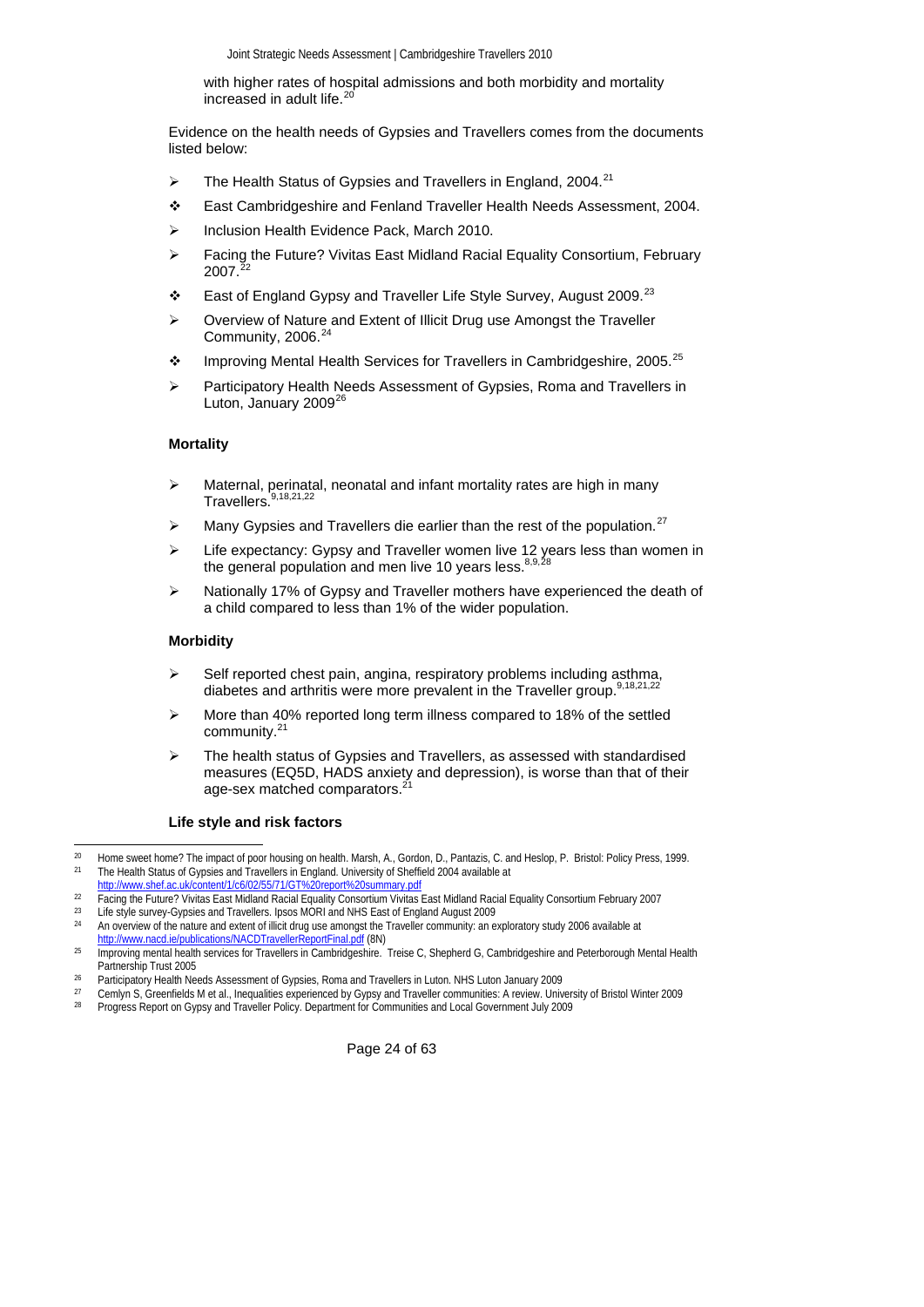The 2009 lifestyle survey of Gypsies and Travellers in the East of England found that:

- Smoking prevalence among Gypsies and Travellers is 47% (compared to 18% in the overall population) and 75% of heavy drinkers also smoke. Highest prevalence was seen in the 55-64 year age group and 53% started smoking before the age of 16. 61% expressed their willingness to give up smoking. None of them had ever tried NHS stop smoking services.
- High Smoking prevalence is also supported by other literature.<sup>[18](#page-22-4),21,[22](#page-23-8)</sup>
- Just over a half (55%) of Gypsies and Travellers drink alcohol. Nine in ten (88%) could be considered sensible drinkers.
- $\div$  A third (33%) of the population ate at least five or more portions of fruit and vegetables per day compared to half (50%) of the non Traveller population.
- Based on Body Mass Index (BMI), just under a third (31%) are of a normal weight, with one in three (35%) overweight and a further three in ten (31%) obese. In the general population in the Eastern region, one in seven is obese (14%).
- Over two thirds of Gypsies and Travellers (69%) are active to at least a moderate degree. Four fifths (80%) of the overall regional population are at least moderately active.
- \* Anecdotally evidence suggests an increasing trend in young women using tanning parlours as well as the use of unlicensed slimming pills.

An exploratory study on illicit drug use among Travellers found:

- Illicit and licit substances most widely used by Travellers are also the same substances that are used by the general population eg cannabis, sedatives, tranquillisers and antidepressants. Many more males than females use these substances. A wide age range of Travellers was perceived to be using illicit drugs.
- $\triangleright$  Education, health, employment, accommodation, previous and current drug use, involvement with criminal justice system, family, social networks and environment were identified as important risk factors for illicit drug use by the respondents

#### **Mental Health**

- Mental health problems are frequently mentioned as being high in Traveller population in most available surveys and in research studies.<sup>[9](#page-15-6)</sup>
- ¾ Gypsies and Travellers are nearly three times more likely to suffer from anxiety than average and just over twice as likely to be depressed. Women are twice as likely to experience mental health problems as men.<sup>[9](#page-15-6)</sup>
- Ormiston Children and Families Trust obtained Department of Health funding to carry out a project on Emotional Wellbeing in the Travelling community. The aim of the project was to empower female Travellers who are identified as experiencing emotional wellbeing difficulties residing in or passing through Cambridgeshire and improve their emotional wellbeing. This project took place between 2005 and 2008. An Emotional Wellbeing Advocacy Worker (EWAW) was recruited for the project and the key findings/outcomes were:
	- Over the project period, 341 people made use of the projects activities and services.

Page 25 of 63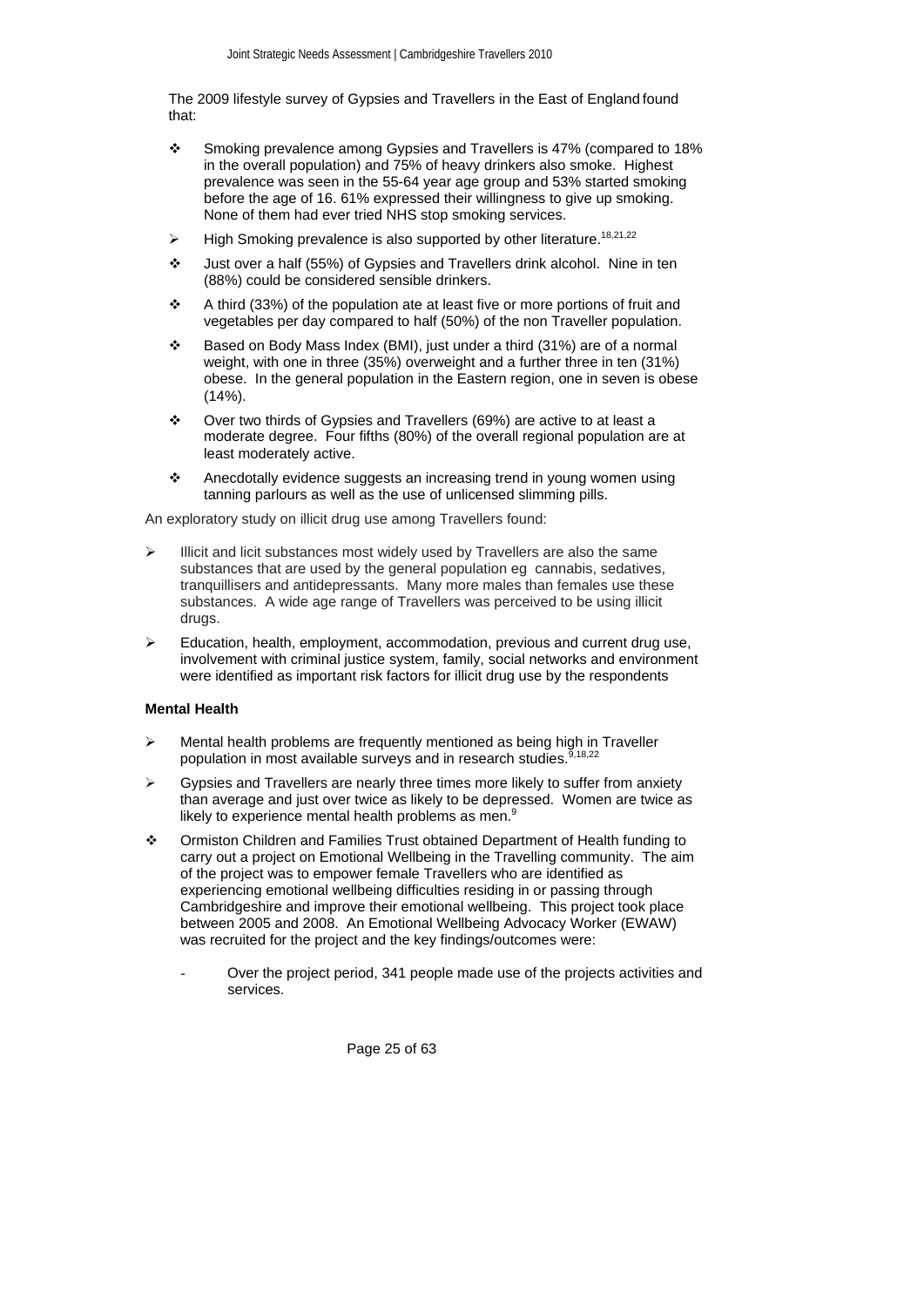- Issues included homelessness, child protection proceedings, eviction, benefits, setting up home, debt, racism, support to access services including help with mental health appointments.
- There were potentially many more clients that could have been supported within the County than the EWAW had capacity to support.
- Development of a culturally appropriate needs assessment tool
- Need for information to be provided for members of the Traveller community on pathways and choices in an accessible format
- Need to improve ethnic monitoring procedures

# **Screening and immunisations**

 ¾ Preventative measures such as immunisation, contraception and cervical screening had poor uptake amongst Travellers.<sup>[18,](#page-22-4)[22](#page-23-8)</sup>

#### **Health services/access to care**

- ❖ In the 2006 East Cambridgeshire and Fenland Traveller health needs assessment GP registration rates were low in Travellers. However, the 2009 East of England lifestyle survey found, out of the 189 Gypsies and Travellers interviewed, 93% were currently registered with a GP, 84% had visited a GP within last two years and 43% had visited the hospital.
- ¾Lack of trust, expectations of poor understanding of Travellers' needs, or frank discrimination from health workers featured strongly as barriers to accessing services.<sup>[25](#page-23-11),26</sup> Reputations of different doctors and their practices, and also of different hospitals, were well-circulated within Traveller communities. Wherever possible, these services were either frequented or avoided accordingly.
- $\leftrightarrow$   $\triangleright$  With regards to mental health services: <sup>[25](#page-23-11)[,26](#page-23-12)</sup>
	- The 'invisibility' of mental health problems and lack of knowledge and understanding about mental health problems constituted clear barriers to care.
	- Women had low expectations of the ability of formal mental health services to meet their needs effectively and cultural and lay beliefs on specific health conditions such as mental health restrict the service access.
- $\triangleright$  Difficulty with encouraging men to access health services such as GP's.<sup>[26](#page-23-12)</sup>
- Compared to other Gypsies and Travellers, Romany Gypsies, men and those who work are less likely to have visited their GP.<sup>[23](#page-23-13)</sup>
- The role of the specialist health visitor featured positively and prominently, particularly their role as an advocate, and was a significant factor in access to and experience of health services.<sup>[21](#page-23-7)</sup>
- Self-reliance when suffering from ill health often result in delayed access to health services in this group. $2<sup>2</sup>$
- $\div$  Health inequalities are observed in terms of access, registration, morbidity and mortality. Inequalities also exist between authorised and unauthorised accommodation sites.[10,](#page-15-4)[18](#page-22-4)
- Access to initial or continuing healthcare can be very limited for Gypsies and Travellers, sometimes hampered by a lack of medical records in particular, Gypsies and Travellers report considerable problems in registering with GPs and/or receiving appropriate care from GP practices.<sup>[12](#page-18-1)</sup>

Page 26 of 63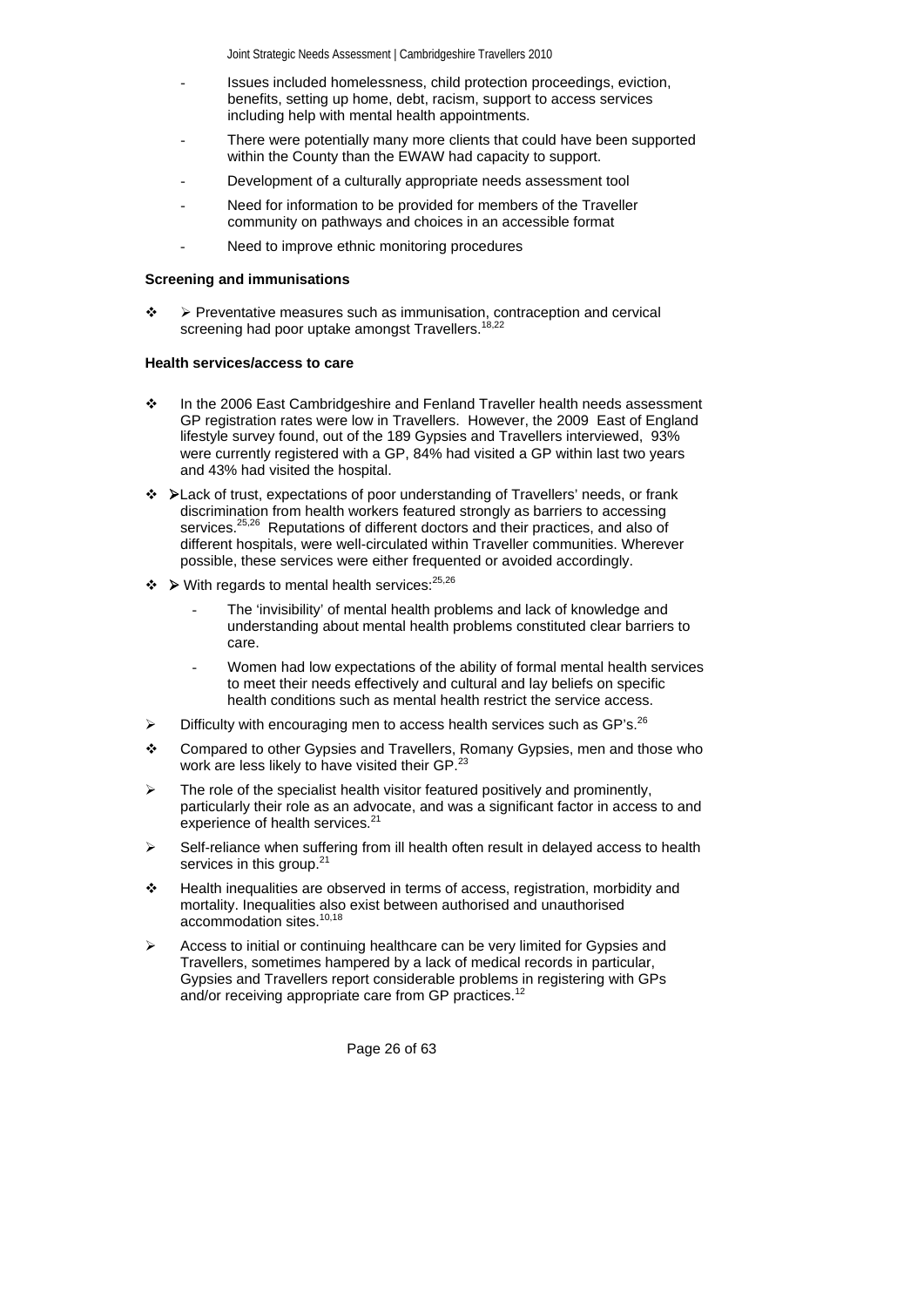#### **Perception of health**

- $\div$  In the East of England Gypsy and Traveller lifestyle survey (n=189), approximately half of the population surveyed said that they are either in very good or good health. 47% experiencing long term disabilities.
- $\triangleright$  The extreme fear of cancer among Gypsy and Traveller groups is a factor that contributes to delayed presentation, and where there is also a fatalistic belief that 'nothing can be achieved by attending for screening or potential early diagnosis' this can result in more serious outcomes that then reinforce the belief that terminal illness is an inevitable outcome. $21$

### **Older People**

- \* The CSTNA identified that a few elderly Gypsies and Travellers are extremely isolated as they do not have relatives on the same site and were dependent on other site residents for their needs.
- An Age Concern report exploring the issues for older Gypsies and Travellers identified the potential severe social exclusion and vulnerability that older Gypsies and Travellers may face including barriers in accessing health and social care services.<sup>[29](#page-26-0)</sup>

#### **Communications**

- Poor levels of literacy in the Gypsy and Traveller population can make it difficult to navigate the health system and may also present problems with inappropriate usage of prescription drugs. People with poor literacy skills may also feel embarrassed about having to seek help with reading.
- The lack of a postal address may mean that appointment letters are never received leading to missing appointments and treatment.<sup>27</sup>
- $\div$  This may also present problems with reading communications such as hospital appointments/results or public health information. This is illustrated in the case study below from a non health worker in Cambridgeshire.

### **Case Study**

A member of the Travelling population had been visiting the doctors and hospital for a few weeks for investigative tests and recently had a biopsy. The Traveller asked me to read a letter to them that had come from the hospital. The letter stated that they had been trying to contact them by phone, but, unable to contact them wanted to let them know their results. It then went on to read that their biopsy showed signs of cancer and further treatment and tests were necessary.

Obviously, this was a shock for both of us. Firstly, not expecting the contents of the letter to be conveying this news, I was unprepared and couldn't therefore prepare the recipient. Secondly, unable to read the letter themselves, they may have had to ask someone who they did not want to know about their medical issues to read the letter. I feel that this identifies a need for medical staff to know where there is a literacy issue and to have provision to use a surgery nurse/GP or Travellers Health Team to visit where this sort of information needs to be passed on.

Page 27 of 63

<span id="page-26-0"></span> $\overline{a}$ 29 Exploring the issues for Older Gypsies and travellers. Age Concern, February 2009.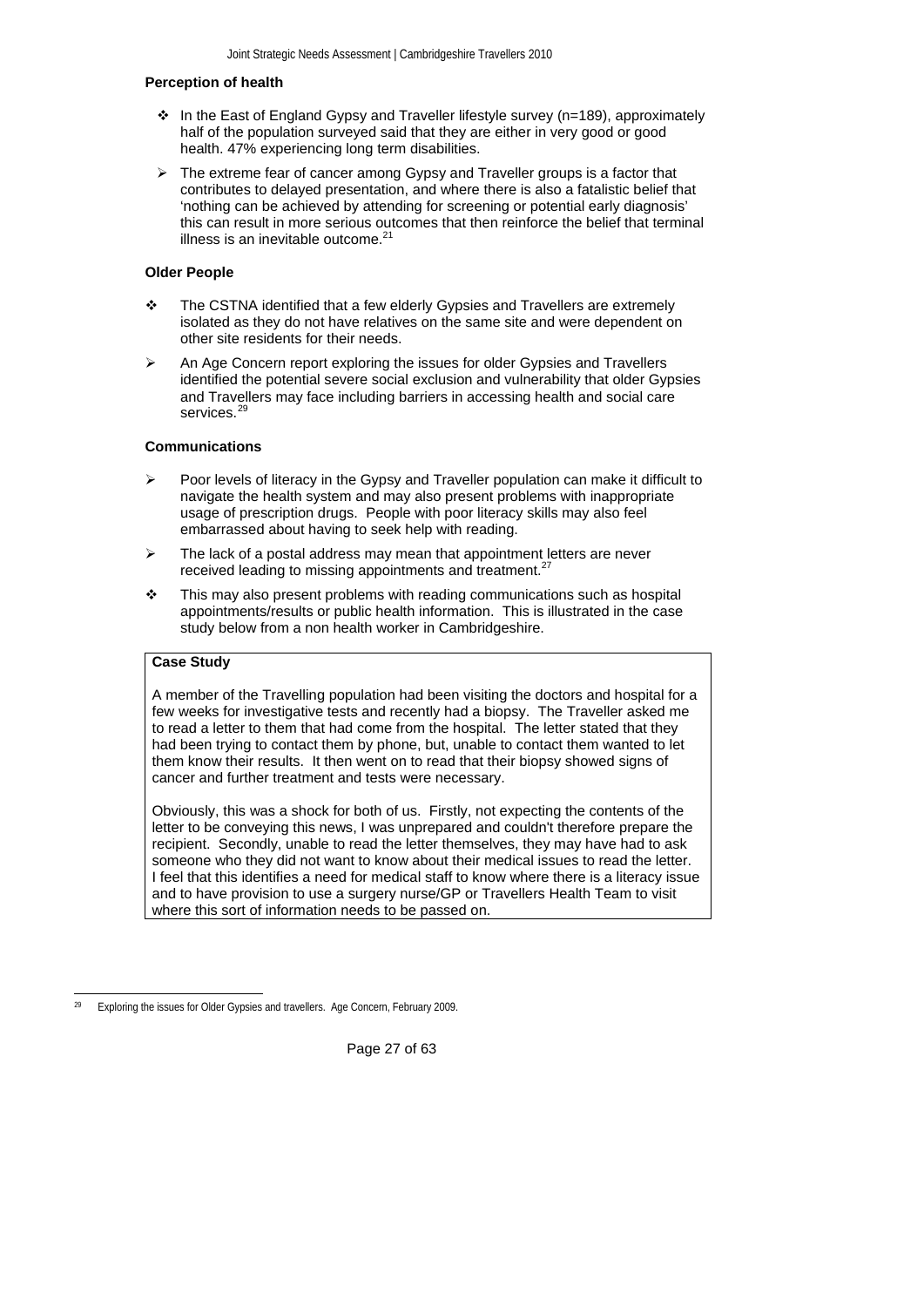# <span id="page-27-0"></span>**3.3.2 Local views on health and wellbeing**

- In the 2006 East Cambridgeshire and Fenland Traveller Needs Assessment focus group discussions with Travellers sought their views on health services available to them. The main problems identified were:
	- Difficulties in registering with a GP.
	- A lack of awareness of health issues and the health system among **Travellers**
	- A lack of awareness among health professionals of Traveller culture.
	- A lack of information in an appropriate format.

The Travellers Health Team have also identified a number of issues from their work with the local Gypsy and Traveller population (see section 4.1.1)

#### **3.4 Education & Employment**

**3.4.1 Facts, figures and trends** 

## **Education**

Since 2003 Gypsy/Roma and Travellers of Irish heritage have been identified as two distinct ethnicity groups in national school census data. However, we know that this data is incomplete as many parents and children are reluctant to identify themselves for fear of bullying and prejudice which they experience in their everyday lives.

The two groups are defined as follows:

- **Gypsy/Roma** This category includes pupils who identify themselves as Gypsies and/or Romanies, and/or Travellers, and/or Traditional Travellers, and/or Romanichals, and/or Romanichal Gypsies and/or Welsh Gypsies/Kaale, and/or Scottish Travellers/Gypsies, and/or Roma. It includes all children of a Gypsy/Roma ethnic background, irrespective of whether they are nomadic, semi nomadic or living in static accommodation.
- **Traveller of Irish Heritage** A range of terminology is also used in relation to Travellers with an Irish heritage. These are either ascribed and or selfascribed and include: Minceir, Travellers, Travelling People, and Travellers of Irish heritage. Travellers of Irish heritage speak their own language known as Gammon, sometimes referred to as 'Cant' and which is a language with many Romani loan-words, but not thought to be a dialect of Romani itself.

The School Census does not include categories for Fairground (Showman's) children; the children travelling with circuses; or the children of New Travellers or those dwelling on the waterways. (The Inclusion of Gypsy, Roma and Traveller Children & Young People – DCSF 2008)

- In January 2009 there were 414 self-ascribed Gypsy/Roma and 88 selfascribed Irish Traveller pupils in Cambridgeshire, comprising respectively 0.5% and 0.1% of the total school population compared with 0.2% nationally for both groups.
- Bearing in mind previous low self-ascription rates for ethnicity, it is important to point out that a more accurate figure for Gypsy, Roma and Traveller pupils enrolled in Cambridgeshire schools is higher than that stated above. During the period September 2008 to July 2009, the total number of Gypsy, Roma,

Page 28 of 63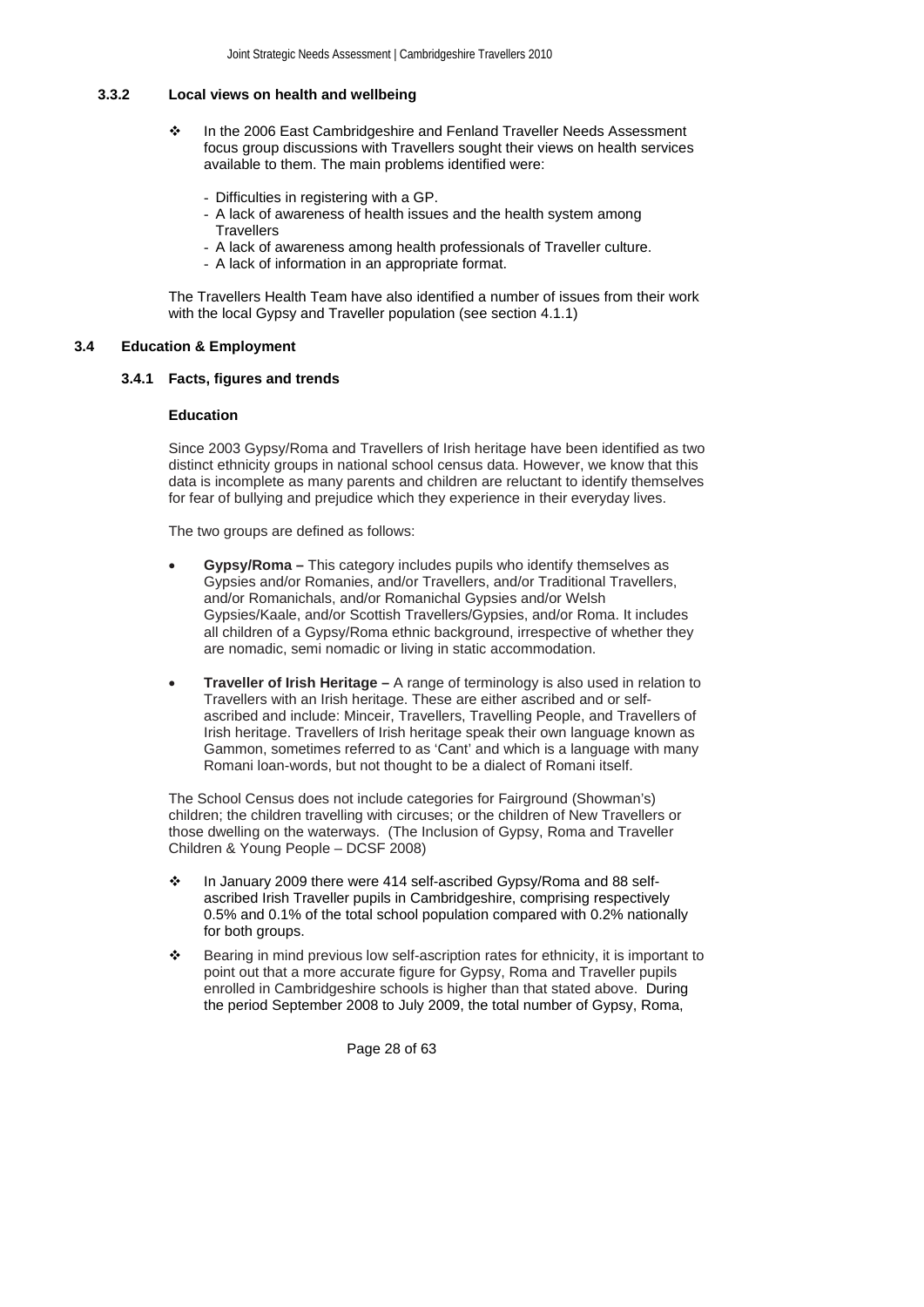Traveller pupils known to the Local Authority was 844 (including those who self-ascribed). This figure breaks down as: 689 Romany Gypsy, 91 Irish Traveller, 34 Showmen and 30 Eastern European Roma. (CREDS 2008/09 Cambridgeshire Traveller Education Data)

#### **Educational Attainment**

- Ethnic monitoring information is providing evidence of under-performance in the end of Key Stage National Curriculum Tests by Gypsy/Traveller pupils<sup>[30](#page-28-0)</sup>.
- $\triangleright$  Nationally, the gap in achievement between Gypsy, Roma and Traveller children's GCSE results and the national average is over 41% and not improving. At all stages of education those children display marked underachievement compared with other ethnic groups including ethnic minorities groups. A significant proportion of young people from Gypsy, Roma and Traveller community drop out of school; their numbers not in education, employment, or training (NEET) are also high.
- \* In Cambridgeshire (as the tables below show), data for 2009 across all phases (Foundation Stage, KS1, KS2 and KS4) shows performance of Gypsy, Roma and Traveller pupils as consistently trailing, with little evidence of narrowing the gap with the county average.

**Table 5: Foundation Stage Profile 2009 Black and Minority Ethnic (BME), Gypsy, Roma & Travellers Performance variations across the county: average scores and percentage with 78+ points & 6+ in PSE & CLL and their difference from the county mean** 

|                                 | <b>Cohort</b> | Average       | Diff from | $%78 + 8$ | Diff from     |
|---------------------------------|---------------|---------------|-----------|-----------|---------------|
|                                 |               | <b>scores</b> | county    | 6+ in PSE | county        |
| County average: all pupils      | 6254          | 86.0          | 0.0       | 49.4      | 0.0           |
| <b>Boys</b>                     | 3236          | 83.3          | $-2.7$    | 40.0      | $-9.5$        |
| Girls                           | 3018          | 88.9          | 2.9       | 59.6      | 10.2          |
| Language other than English     | 504           | 81.1          | $-4.9$    | 40.9      | $-8.6$        |
| Eastern European language       | 104           | 75.7          | $-10.3$   | 33.7      | $-15.8$       |
| <b>Black Caribbean</b>          | 10            | 77.9          | $-8.1$    | 30.0      | $-19.4$       |
| <b>Black African</b>            | 37            | 84.8          | $-1.2$    | 48.6      | $-0.8$        |
| Mixed Black Caribbean and White | 45            | 84.0          | $-2.0$    | 33.3      | $-16.1$       |
| Mixed Black African and White   | 25            | 86.3          | 0.3       | 60.0      | 10.6          |
| Indian                          | 79            | 85.4          | $-0.6$    | 51.9      | $2.5^{\circ}$ |
| Pakistani                       | 31            | 78.5          | $-7.5$    | 38.7      | $-10.7$       |
| Bangladeshi                     | 41            | 77.3          | $-8.7$    | 31.7      | $-17.7$       |
| <b>Chinese</b>                  | 29            | 86.9          | 0.9       | 41.4      | $-8.1$        |
| Gypsy/Roma                      | 39            | 73.3          | $-12.7$   | 17.9      | $-31.5$       |
| <b>Irish Traveller</b>          | 7             | 60.7          | $-25.3$   | 0.0       | $-49.4$       |

Source: Data Profile of Children and Young People in Cambridgeshire. NHS Cambridgeshire and Cambridgeshire County Council, November 2009

> \* In general Gypsy, Roma and Traveller children have the lowest scores. It should be noted though that numbers are very small in these groups and patterns may therefore be statistically unreliable.

Page 29 of 63

<span id="page-28-0"></span>l 30 Data Profile of Children and Young People in Cambridgeshire. NHS Cambridgeshire and Cambridgeshire County Council, November 2009.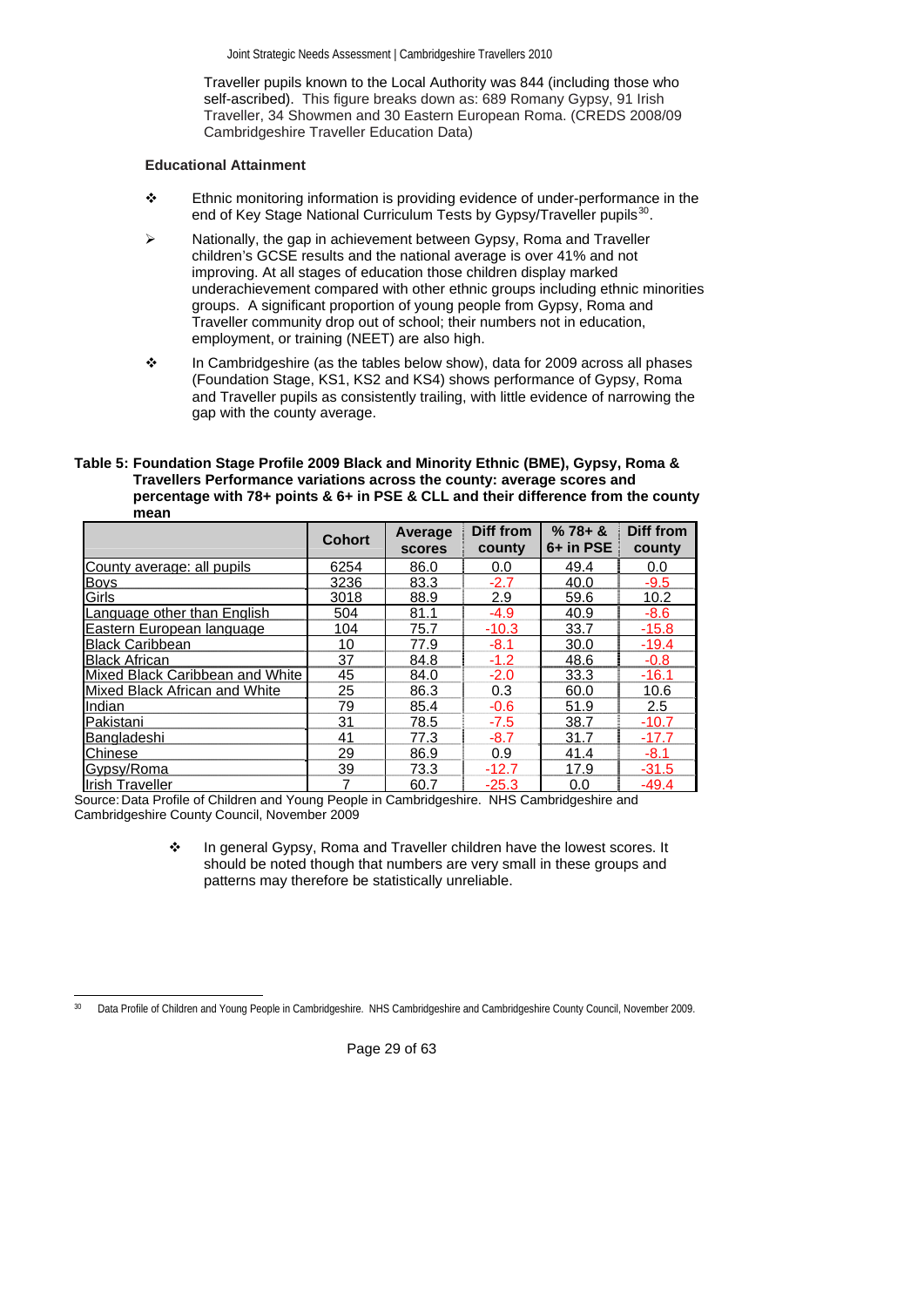|                                       | Ave<br>cohort | 2004    | 2005    | 2006    | 2007    | 2008    | 2009    |
|---------------------------------------|---------------|---------|---------|---------|---------|---------|---------|
| All Cambs pupils                      | 6130          | 87.8    | 87.0    | 85.2    | 84.6    | 86.2    | 87.7    |
| Bangladeshi                           | 41            | 76.3    | 76.6    | 80.5    | 79.2    | 75.7    | 86.1    |
| <b>Difference</b>                     |               | $-11.4$ | $-11.2$ | $-6.5$  | $-6.0$  | $-8.9$  | $-0.0$  |
| <b>Black African</b>                  | 16            | 68.4    | 81.3    | 100.0   | 85.7    | 83.3    | 85.7    |
| <b>Difference</b>                     |               | $-19.3$ | $-6.5$  | 13.0    | 0.5     | $-1.3$  | $-0.4$  |
| <b>Mixed Black</b><br>African/White   | 23            | 95.2    | 77.3    | 88.9    | 85.0    | 93.1    | 92.3    |
| <b>Difference</b>                     |               | 7.5     | $-10.5$ | 1.9     | $-0.2$  | 8.5     | 6.1     |
| <b>Black Caribbean</b>                | 11            | 97.5    | 85.0    | 77.8    | 80.0    | 70.0    | 83.3    |
| <b>Difference</b>                     |               | 9.8     | $-2.8$  | $-9.2$  | $-5.2$  | $-14.6$ | $-2.8$  |
| <b>Mixed Black</b><br>Caribbean/White | 35            | 100.0   | 91.4    | 89.5    | 82.8    | 75.7    | 85.1    |
| <b>Difference</b>                     |               | 12.3    | 3.6     | 2.5     | $-2.5$  | $-8.9$  | $-1.1$  |
| Chinese                               | 25            | 92.0    | 96.7    | 88.0    | 80.0    | 85.2    | 95.8    |
| <b>Difference</b>                     |               | 4.3     | 8.9     | 1.0     | $-5.2$  | 0.6     | 9.7     |
| Gypsy/Roma                            | 30            | 42.9    | 51.7    | 46.15   | 39.4    | 14.8    | 44.2    |
| <b>Difference</b>                     |               | $-44.8$ | $-36.1$ | $-40.9$ | $-45.8$ | $-69.8$ | $-42.0$ |
| <b>Irish Traveller</b>                | 9             | 28.6    | 30.00   | 25.00   | 50.0    | 33.3    | 22.2    |
| <b>Difference</b>                     |               | $-59.1$ | $-57.8$ | $-62.0$ | $-35.2$ | $-51.3$ | $-63.9$ |
| Indian                                | 49            | 90.9    | 95.8    | 83.7    | 89.6    | 89.6    | 93.2    |
| <b>Difference</b>                     |               | 3.2     | 8.0     | $-3.3$  | 4.4     | 5.0     | 7.0     |
| Pakistani                             | 24            | 66.7    | 73.3    | 80.0    | 88.9    | 81.5    | 96.0    |
| <b>Difference</b>                     |               | $-21.0$ | $-14.5$ | $-7.0$  | 3.7     | $-3.1$  | 9.8     |

**Table 6: KS1 2009 BME, Gypsy, Roma & Travellers** 

 **The percentage point difference between all pupils and those from key Black and minority ethnic groups attaining L2+ in Reading** 

Source: Data Profile of Children and Young People in Cambridgeshire. NHS Cambridgeshire and Cambridgeshire County Council, November 2009

Page 30 of 63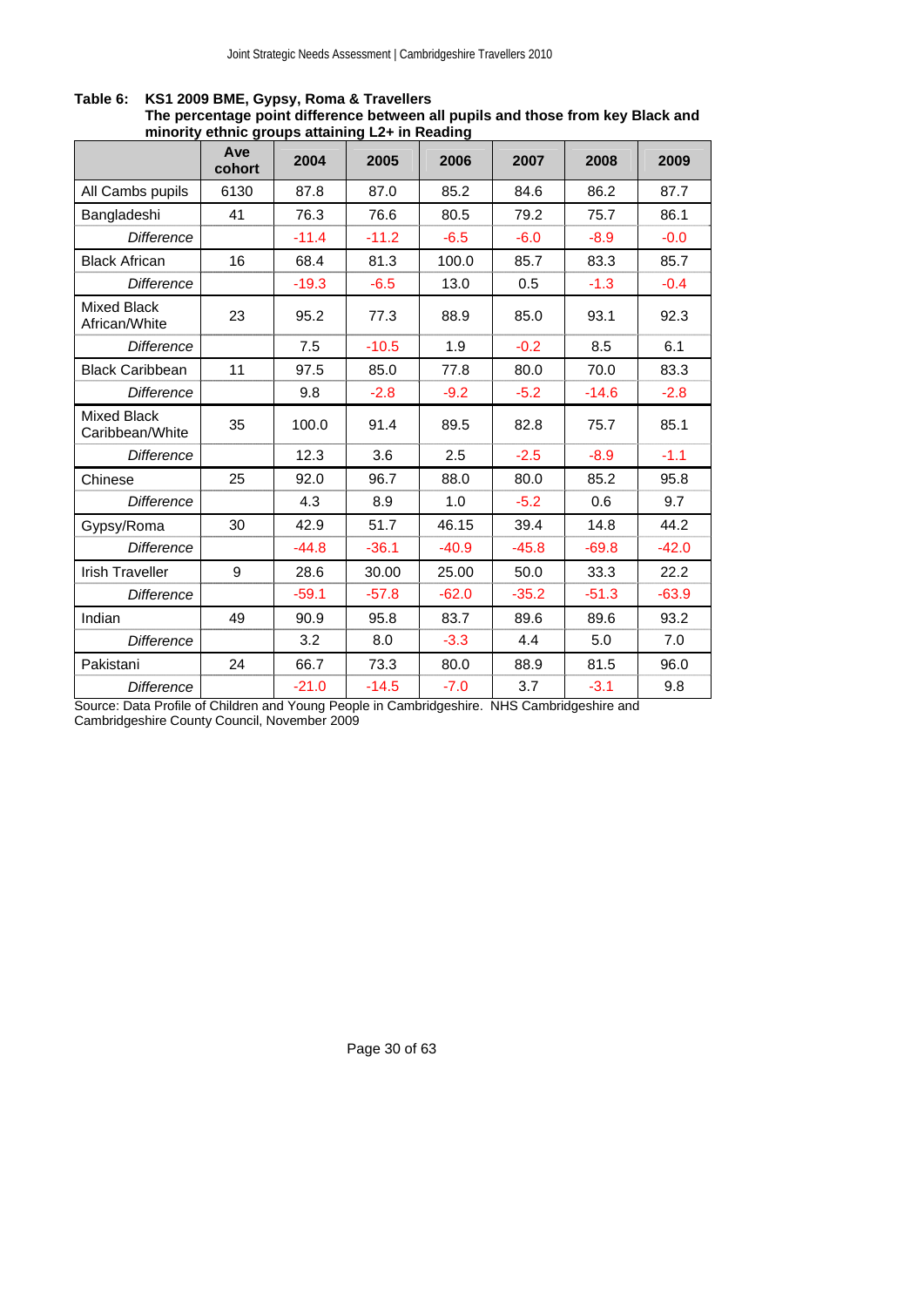#### **Table 7: KS2 2009 BME, Gypsy, Roma and Travellers summary Performance variations across the county: percentage achieving L4+ in English Maths & Science and their difference from the county**

|                                    |               | <b>English</b> |                                | <b>Maths</b> |                                | <b>Science</b> |                                |
|------------------------------------|---------------|----------------|--------------------------------|--------------|--------------------------------|----------------|--------------------------------|
|                                    | <b>Cohort</b> | $L4+$          | Diff from<br>county<br>average | $L4+$        | Diff from<br>county<br>average | $L4+$          | Diff from<br>county<br>average |
| County average: all pupils         | 6366          | 80.1           |                                | 78.4         |                                | 88.0           |                                |
| Boys                               | 3276          | 75.5           | $-4.6$                         | 79.0         | 0.5                            | 87.4           | $-0.6$                         |
| Girls                              | 3090          | 84.9           | 4.9                            | 77.9         | $-0.6$                         | 88.7           | 0.6                            |
| Language other than English        | 381           | 70.9           | $-9.2$                         | 71.9         | $-6.5$                         | 77.0           | $-11.0$                        |
| Eastern European home              | 84            | 50.6           | $-29.5$                        | 66.3         | $-12.2$                        | 63.9           | $-24.2$                        |
| language                           |               |                |                                |              |                                |                |                                |
| <b>Black Caribbean</b>             | 23            | 73.9           | $-6.1$                         | 78.3         | $-0.2$                         | 82.6           | $-5.4$                         |
| <b>Black African</b>               | 32            | 71.9           | $-8.2$                         | 65.6         | $-12.8$                        | 87.5           | $-0.5$                         |
| Mixed Black Caribbean and<br>White | 38            | 81.1           | 1.0                            | 78.4         | $-0.1$                         | 83.8           | $-4.3$                         |
| Mixed Black African and White      | 27            | 81.5           | 1.4                            | 77.8         | $-0.7$                         | 88.9           | 0.8                            |
| Indian                             | 52            | 98.0           | 17.9                           | 88.0         | 9.6                            | 98.0           | 10.0                           |
| Pakistani                          | 28            | 53.6           | $-26.5$                        | 53.6         | $-24.9$                        | 67.9           | $-20.2$                        |
| Bangladeshi                        | 48            | 75.0           | $-5.1$                         | 60.4         | $-18.0$                        | 68.8           | $-19.3$                        |
| <b>Chinese</b>                     | 33            | 97.0           | 16.9                           | 97.0         | 18.5                           | 100.0          | 12.0                           |
| Gypsy/Roma                         | 36            | 40.6           | $-39.4$                        | 43.8         | $-34.7$                        | 53.1           | $-34.9$                        |
| <b>Irish Traveller</b>             | 9             | 0.0            | $-80.1$                        | 0.0          | $-78.4$                        | 0.0            | $-88.0$                        |

Source: Data Profile of Children and Young People in Cambridgeshire. NHS Cambridgeshire and Cambridgeshire County Council, November 2009

# **Table 8: KS4 Variations in performance at 5+ A\*-C including English & maths 2008 & 2009**

|                                 |               | 2008                                     | 2009          |                                          |                  |
|---------------------------------|---------------|------------------------------------------|---------------|------------------------------------------|------------------|
|                                 | <b>Cohort</b> | $\frac{1}{2}$ %5+ A*-C<br>inc En &<br>Ma | <b>Cohort</b> | $\frac{1}{2}\%5+$ A*-C<br>inc En &<br>Ma | Change<br>2008-9 |
| County average: all pupils      | 6044          | 53.2                                     | 5880          | 55.7                                     | $2.5^{\circ}$    |
| <b>Black Caribbean</b>          | 16            | 25.0                                     | 14            | 42.9                                     | 17.9             |
| <b>Black African</b>            | 19            | 21.1                                     | 17            | 47.1                                     | 26.0             |
| Mixed Black Caribbean and white | 23            | 43.5                                     | 28            | 46.4                                     | 3.0              |
| Mixed Black African and White   | 14            | 50.0                                     | 13            | 53.9                                     | 3.9              |
| Indian                          | 38            | 65.8                                     | 36            | 71.4                                     | 5.6              |
| Pakistani                       | 19            | 36.8                                     | 21            | 42.9                                     | 6.0              |
| Bangladeshi                     | 38            | 39.5                                     | 35            | 54.3                                     | 14.8             |
| Chinese                         | 37            | 56.8                                     | 29            | 75.9                                     | 19.1             |
| Gypsy/Roma/Irish Traveller      | 13            | 15.4                                     | 13            | 0.0                                      | $-15.4$          |

Source: KS4 dataset supplied by ISSIS, 10<sup>th</sup> October 2008

Source: KS4 dataset supplied by ISSIS, 10<sup>th</sup> October 2009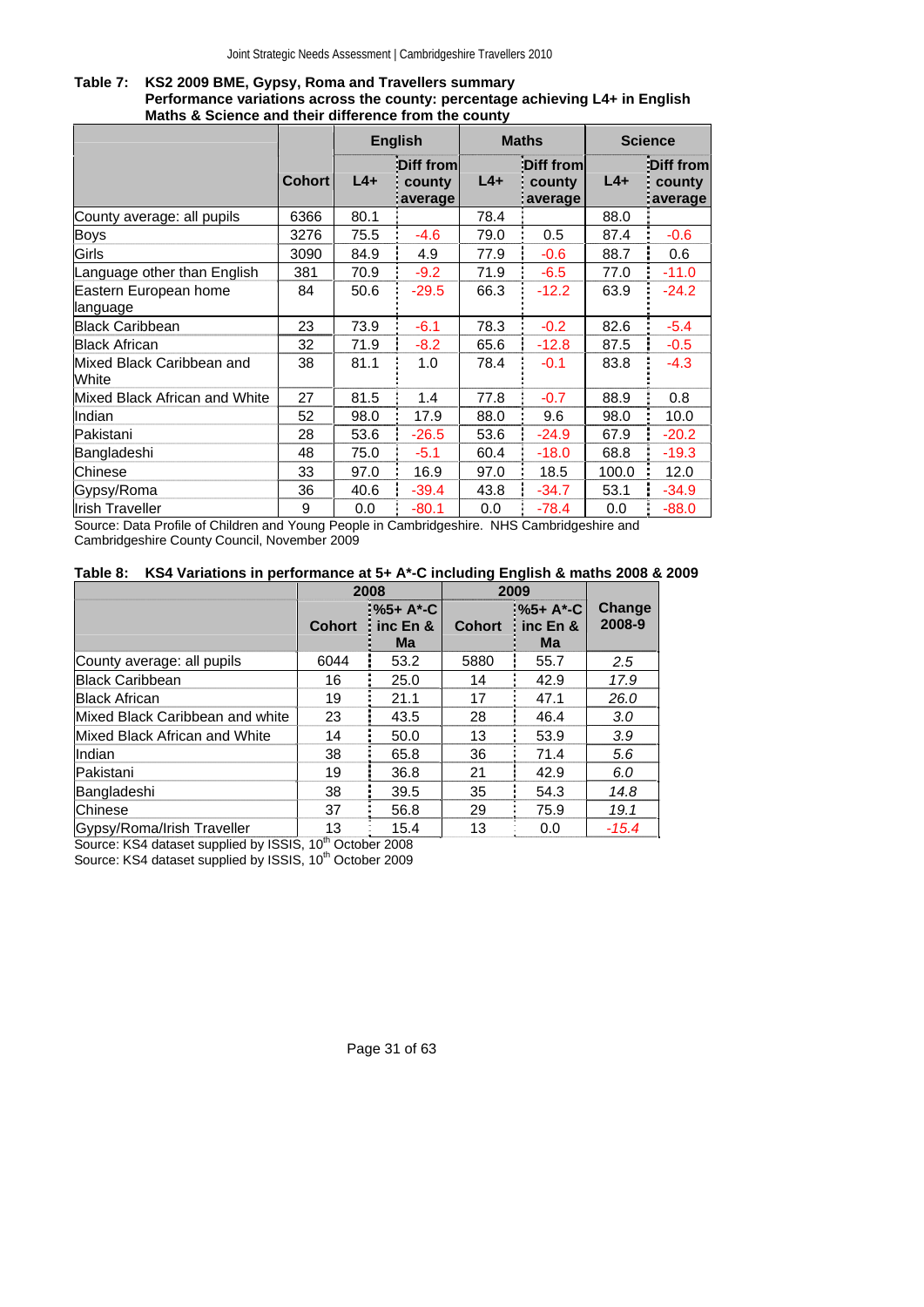| Table 9: KS4 Performance variations within Cambridgeshire: % with A*-C in English and in |
|------------------------------------------------------------------------------------------|
| Maths                                                                                    |

| <b>GCSE 2009</b>                | <b>Cohort</b> | $A^*$ -C in<br><b>English</b><br>(as $%$<br>total<br>cohort) | <b>Diff from</b><br>county<br>average | $A^*$ -C in<br><b>Maths</b><br>(as $%$<br>total<br>cohort) | Diff from<br>county<br>average |
|---------------------------------|---------------|--------------------------------------------------------------|---------------------------------------|------------------------------------------------------------|--------------------------------|
| County average: all pupils      | 5880          | 66.4                                                         | 0.0                                   | 65.1                                                       | 0.0                            |
| <b>Black Caribbean</b>          | 14            | 64.3                                                         | $-2.1$                                | 42.9                                                       | $-22.2$                        |
| <b>Black African</b>            | 17            | 56.3                                                         | $-10.2$                               | 50.0                                                       | $-15.1$                        |
| Mixed Black Caribbean and white | 28            | 60.7                                                         | $-5.7$                                | 46.4                                                       | $-18.7$                        |
| Mixed Black African and White   | 13            | 53.9                                                         | $-12.6$                               | 53.9                                                       | $-11.3$                        |
| Indian                          | 36            | 77.1                                                         | 10.7                                  | 71.4                                                       | 6.3                            |
| <b>Pakistani</b>                | 21            | 52.4                                                         | $-14.0$                               | 42.9                                                       | $-22.2$                        |
| Bangladeshi                     | 35            | 60.0                                                         | $-6.4$                                | 54.3                                                       | $-10.8$                        |
| Chinese                         | 29            | 75.9                                                         | 9.5                                   | 75.9                                                       | 10.8                           |
| Gypsy/Roma/Irish Traveller      | 13            | 7.7                                                          | $-58.7$                               | 0.0                                                        | $-65.1$                        |

Source: KS4 dataset supplied by ISSIS, 10<sup>th</sup> October 2009

 $\cdot \cdot$  In 2009 there are 11 Gypsy/Roma pupils and only two pupils identified as of Irish Traveller heritage in the KS4 cohort. Their performance is consistently below that of any other ethnic group. Also, there may be other Gypsy/Travellers who choose to classify themselves as 'White British' or 'Any other White Background' and thus remain invisible in this analysis.

#### **Educational Attendance**

- ¾ Nationally, there is a marked decline between access and attendance at primary level (2820 Travellers of Irish heritage and 6340 Gypsy/Romany registered January 2009) and secondary level (1040/3070 registered January 2009). It is estimated that 12,000 Gypsy, Roma and Traveller children may not be registered at secondary school.<sup>[9](#page-15-6)</sup>
- Bearing in mind, however, the low levels of self-ascription of ethnicity, figures for Cambridgeshire in 2008/09 show that 81% of **all known** Gypsy, Roma and Traveller children and young people (including both ascribed and non-ascribed as ethnic groups) accessed education in county schools at some point during the year. (CREDS 2008/09 Cambridgeshire Education Data)

#### **Table 10: 2008/09 Number of Gypsy, Roma and Traveller pupils accessing education and as a percentage of all known Gypsy, Roma and Traveller children and young people**

| Age            |     | <b>Reception</b> |     | KS <sub>1</sub> |     | KS <sub>2</sub> |     | KS <sub>3</sub> |     | KS4  |     | <b>TOTAL</b><br>(Recept. -<br><b>KS4)</b> |
|----------------|-----|------------------|-----|-----------------|-----|-----------------|-----|-----------------|-----|------|-----|-------------------------------------------|
|                | No. | %                | No. | $\frac{9}{6}$   | No. | %               | No. | $\frac{9}{6}$   | No. | $\%$ | No. | %                                         |
| East           |     |                  |     |                 |     |                 |     |                 |     |      |     |                                           |
| Cambs          | 6   | 60               | 26  | 100             | 44  | 96              | 31  | 86              | 28  | 97   | 135 | 92                                        |
| Fenland        | 18  | 94               | 42  | 88              | 82  | 89              | 66  | 78              | 32  | 82   | 240 | 85                                        |
| Huntingdon     | 9   | 100              | 33  | 100             | 47  | 98              | 24  | 92              | 10  | 100  | 123 | 98                                        |
| South<br>Cambs | 46  | 74               | 89  | 83              | 152 | 94              | 43  | 59              | 16  | 20   | 346 | 72                                        |
| TOTAL          | 79  | 79               | 190 | 89              | 325 | 94              | 164 | 75              | 86  | 55   | 844 | 81                                        |

Source: CREDS 2008/09 Cambridgeshire Education Data

Page 32 of 63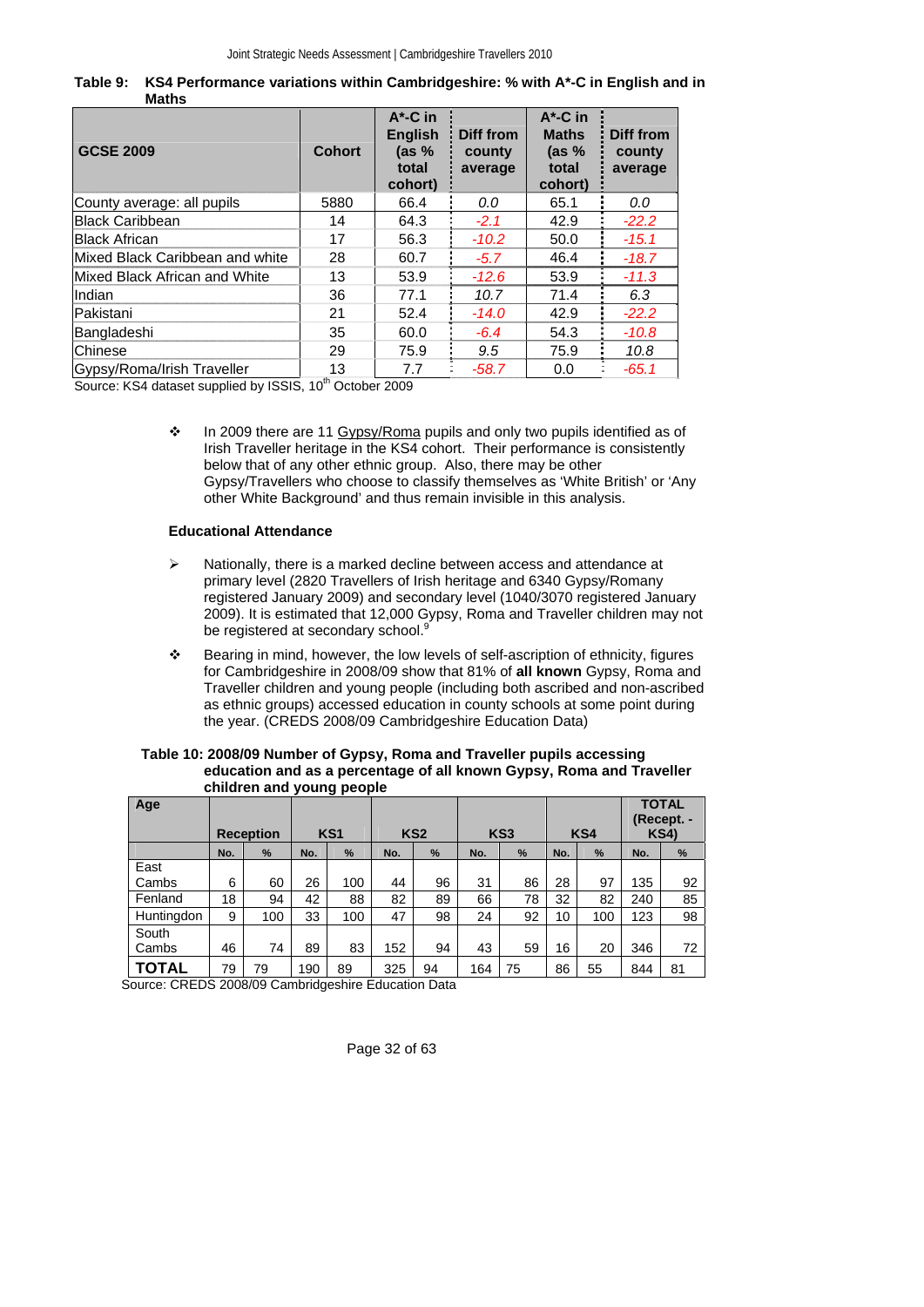- 71% of those pupils known to be in Year 6 in July 2008 transferred to secondary schools in county. (CREDS 2008/09 Cambridgeshire Education Data)
- $\div$  However, there remain a significant number of secondary school aged Gypsy, Roma and Traveller young people in Cambridgeshire not accessing secondary school provision.
- Attendance figures for the same cohort in 2008/09 are in line with those nationally for these groups and well below the national average for all pupils. Nationally, the overall absence rate for all pupils was 6.27%. Absence rates were highest for Travellers of Irish Heritage (24.44% overall absence) and Gypsy/Roma (19.05% overall absence) ethnic groups.

| Table 11: Total actual number of sessions* attended and percentage of available sessions |
|------------------------------------------------------------------------------------------|
| attended by Gypsy, Roma and Traveller pupils in Cambridgeshire - 2008/09                 |

| <b>LEA/Age</b> |       | <b>Reception</b> | KS <sub>1</sub> |    | KS <sub>2</sub> |               | KS <sub>3</sub> |               | KS4   |               | <b>TOTAL</b> |    |
|----------------|-------|------------------|-----------------|----|-----------------|---------------|-----------------|---------------|-------|---------------|--------------|----|
|                | No.   | $\frac{9}{6}$    | No.             | %  | No.             | $\frac{9}{6}$ | No.             | $\frac{9}{6}$ | No.   | $\frac{9}{6}$ | No.          | %  |
| East           |       |                  |                 |    |                 |               |                 |               |       |               |              |    |
| Cambs          | 1718  | 80               | 8147            | 81 | 14243           | 85            | 8975            | 82            | 8030  | 83            | 41113        | 83 |
| Fenland        |       |                  |                 |    |                 |               |                 |               |       |               |              |    |
|                | 5037  | 79               | 14404           | 87 | 27528           | 87            | 20754           | 83            | 10661 | 84            | 78384        | 85 |
| Huntingdon     | 2919  | 87               | 11103           | 87 | 17227           | 92            | 6722            | 77            | 2642  | 71            | 40613        | 86 |
| South          |       |                  |                 |    |                 |               |                 |               |       |               |              |    |
| Cambs          | 13338 | 81               | 25095           | 78 | 44150           | 80            | 10520           | 74            | 3978  | 78            | 97081        | 79 |
| <b>TOTAL</b>   | 23012 | 81               | 58749           | 82 | 103148          | 84            | 46971           | 80            | 25311 | 81            | 257191       | 82 |

\* A session relates to half a day Source: CREDS 2008/09 Cambridgeshire Education Data

# **Employment**

- \* The East of England survey carried out by Ormiston Children and Families Trust in 2005 highlighted that very little research or consultation relating to Gypsies and Travellers and skills and employment exists. What existing research does suggest is that there is a strong preference for self employment among communities and there is a broad skill base that goes unrecognised.
- $\cdot \cdot$  This survey also found a reduction in some employment opportunities traditionally filled by Gypsies and Travellers, such as those within agriculture. There is evidence of high levels of unemployment among those living on local authority sites.
- \* The survey highlighted that there should be explorations of opportunities to develop social enterprise, recycling initiatives and support for small businesses with Gypsy and Traveller groups and that the current provision of targeted training opportunities for Gypsies and Travellers are limited. There is a need for further provision of adult education, particularly in relation to basic skills, which should include outreach services.
- 50% of Learning and Skills Councils within the East of England replied to the survey. Of these none were able to identify any relevant work they were involved in relating to Gypsies and Travellers. In relation to actual service provision the survey was unable to identify any employment or training schemes specifically targeting Gypsies or Travellers within the region. A number of examples were found nationally, but appeared to be fairly exceptional.
- \* Investing in Communities (IiC) is a 10 year East of England Development Agency funding stream which has long term aims of tackling deprivation and enabling people to have opportunities to achieve their full potential. The THT

Page 33 of 63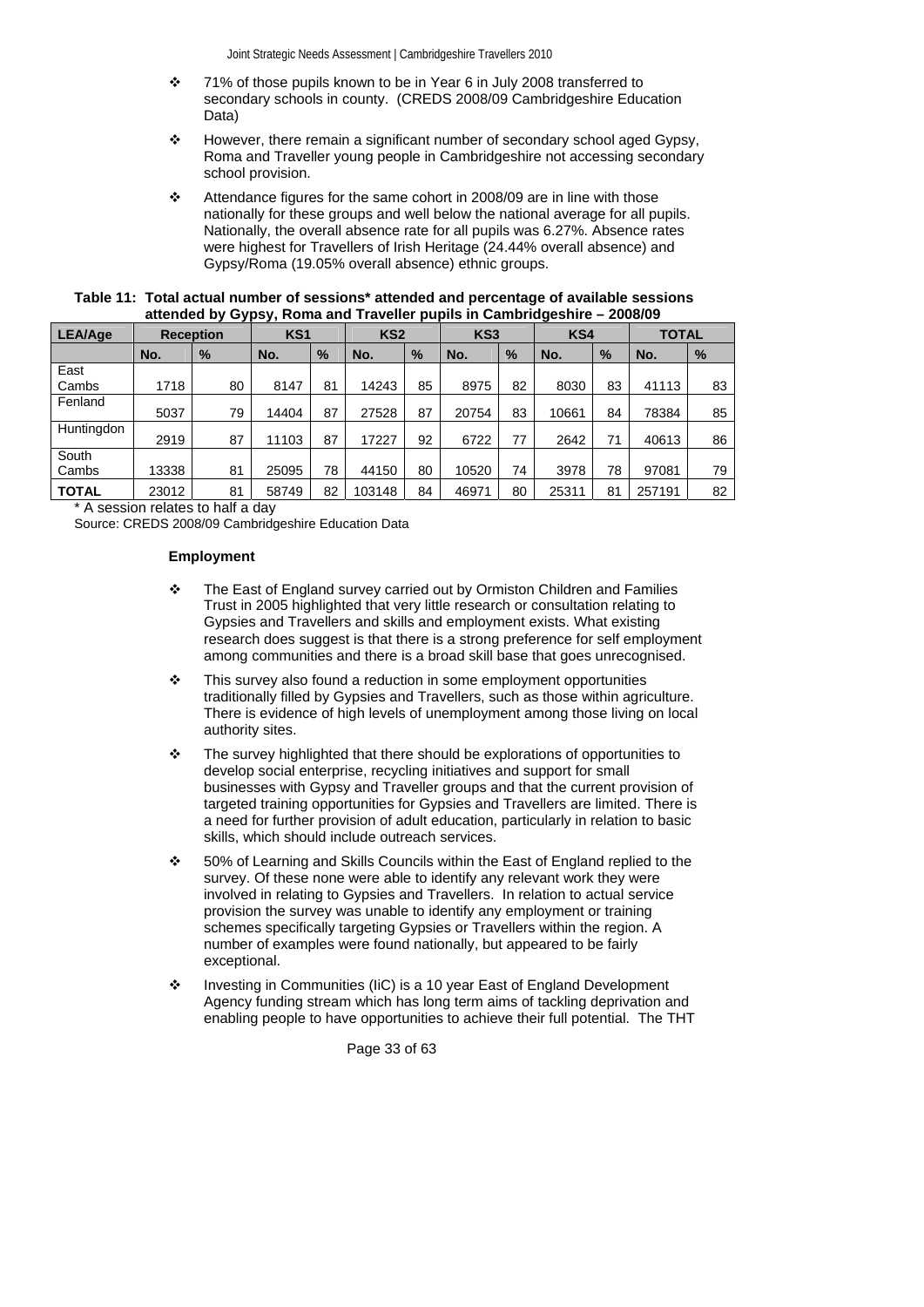<span id="page-33-0"></span>CREDS CDW has enabled several Gypsy and Traveller men to access funding, obtained from IiC by Ormiston Children and Families Trust, for vocational courses in plastering, plumbing and bricklaying, leading to a recognised qualification. A report developing the evidence base for the Cambridgeshire Investing in Communities Programme<sup>[31](#page-33-1)</sup> identified a number of issues relating to Travellers including a need to raise skill levels to improve employability. Funding was identified for a 'Learn and Earn Project' for Travellers which is being provide by Ormiston Children and Families Trust.

# **3.4.2 Local views on Education and Employment**

- \* The 2005 CSTNA survey revealed that most Gypsies and Traveller prefer selfemployment and also found evidence that types of work had changed in recent years, with a decline in traditional farm work and increased competition from cheaper immigrant labour. There is an increasing difficulty in making a living from traditional occupations, contributing to severe economic disadvantage and social exclusion. Difficulties in travelling and moving frequently make it harder to get work
- \* Furthermore, family networks and informal reciprocal arrangements are important for encouraging and sustaining economic activity, and seasonal social security benefits are important income sources, especially for those on council sites. Difficulties were found among younger Gypsies and Travellers with the theory part of the driving test due to low literacy levels.
- \* The CSTNA found some Gypsies and Travellers were motivated to ensure their children attend school to equip them for the future, however a lack of interest in formal education was also expressed due to factors such as alienation at school, accommodation problems, negative experiences, concerns over the educational curriculum such as sex education and cultural practices such as condoning absence from school for cultural and social reasons.
- \* The 2006 Children's Voices report identified that Gypsy and Traveller children valued opportunities for learning both within and outside of the school system, yet some children felt strongly that school wasn't always the best environment in which to learn. School was a place where children reported most regularly encountering racism. Children were frustrated by the lack of representation of Gypsies and Travellers within the school curriculum and learning resources.

# **3.5 Safety**

l

# **3.5.1 Facts, figures and trends**

The Gypsy and Traveller community may face particular issues around safety in terms of safety on sites, hate crime and domestic violence.

# **Children's Safety**

There is generally a lack of safe outdoor play opportunities on Travellers' sites as many are located near main roads, railway tracks or under pylons. Play is essential to the development of children and also impacts on their physical health, fitness and mental health. 'Time to Play' guidance to support Cambridgeshire's Play Policy<sup>3</sup> recognises the difficulties that Gypsy and Traveller children may have in accessing

Page 34 of 63

<sup>&</sup>lt;sup>31</sup> Developing the evidence base for the Cambridgeshire Investing in Communities Programme. Oxford Consultants for Social Inclusion and Roger Tym and Partners. September 2006.

<span id="page-33-2"></span><span id="page-33-1"></span><sup>&</sup>lt;sup>32</sup> Time to Play. Guidance to support Cambridgeshire's Play Policy. Cambridgeshire County Council.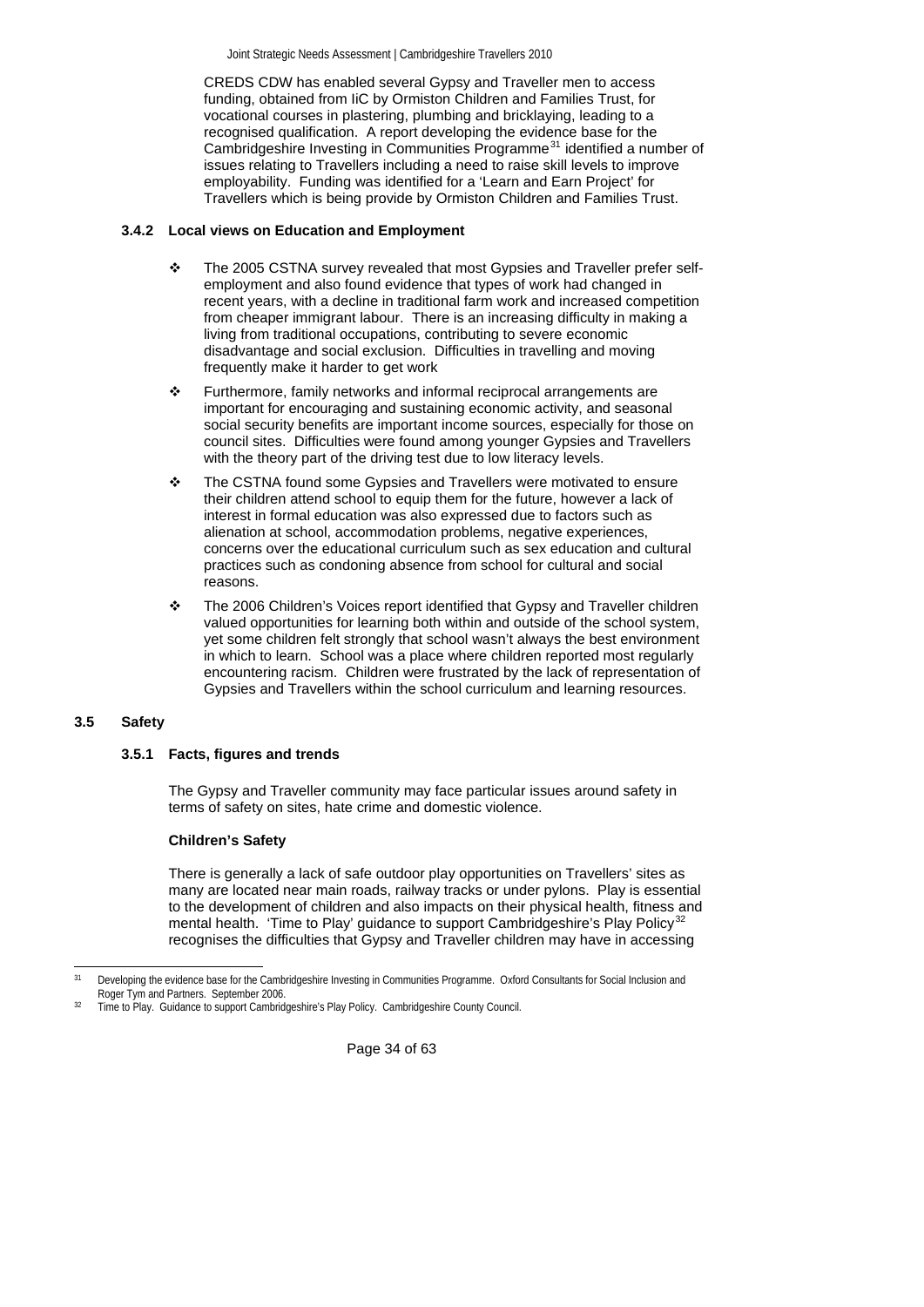good quality play opportunities because of limited space or the remote position of Traveller sites from local public play facilities. Families also may not always feel comfortable accessing public facilities due to the fear of racism. Safe places to play and access to positive activities is a priority in Cambridgeshire's Children and Young People's Plans 2009-2012 (The Big Plan 2).

#### **Site Safety**

It is essential to ensure that the location of Travellers' sites provide a safe environment for the residents. Sites should not be situated near refuse sites, industrial processes or other hazardous places, as this will obviously have a detrimental effect on the general health and wellbeing of the residents and pose particular safety risks for young children. All prospective site locations should be considered carefully before any decision is taken to proceed, to ensure that the health and safety of prospective residents are not at risk.

\* Locally, concerns have been expressed about road safety where sites are located near busy roads. It has not been possible to obtain any information about levels of accidents on or near to Travellers' sites.

#### **Hate crime**

- $\cdot \cdot$  There is a need to increase trust and confidence within the Gypsy and Traveller communities to report incidences of hate crime to which they are victims.
- Local Community Safety Partnerships are developing sustainable solutions to address the problems of both crime and victimisation and better record all instances of these crimes. There is a telephone-reporting system for hate crime, separate from the police service. Local Community Safety Partnerships regularly review the incidence of problems. The service also provides advice, guidance and support to individuals and agencies.

#### **Domestic violence**

- There is a lack of reliable statistics indicating the numbers of Gypsies and Travellers who are victims of domestic violence. It is thought that victims are predominantly female, as in the settled community. It is reported that a 2003 review of local authority homelessness strategies noted that three local authorities referred to high levels of domestic violence, based on information provided at homelessness application interviews, but no further information or statistics were provided. Scottish evidence on accommodation refers to domestic violence and inter-family feuding as responsible for pitch vacancies on public sites. While these sources attest to the presence of domestic violence, none of them provide conclusive evidence about its extent.<sup>[27](#page-23-14)</sup>
- \* The problem of domestic violence is not confined to some Gypsies and Travellers, it is a problem experienced by some residents from a wide-range of backgrounds and circumstances. While there is limited evidence about domestic violence among Gypsies and Travellers there is a support service within Cambridgeshire for domestic violence victims from all parts of the community. The incidence of domestic violence is also assessed annually as part of the County-wide Community Safety Strategic Assessment. The last assessment was in autumn 2009 and it reported: there was an improvement target in Cambridgeshire to control the rate of repeat violent incidents occurring within 12 months of the case being referred to a MARAC (Multiagency group). The county currently remains on target with a repeat rate of 27% for rolling year ending December 09. The total number of MARAC cases

Page 35 of 63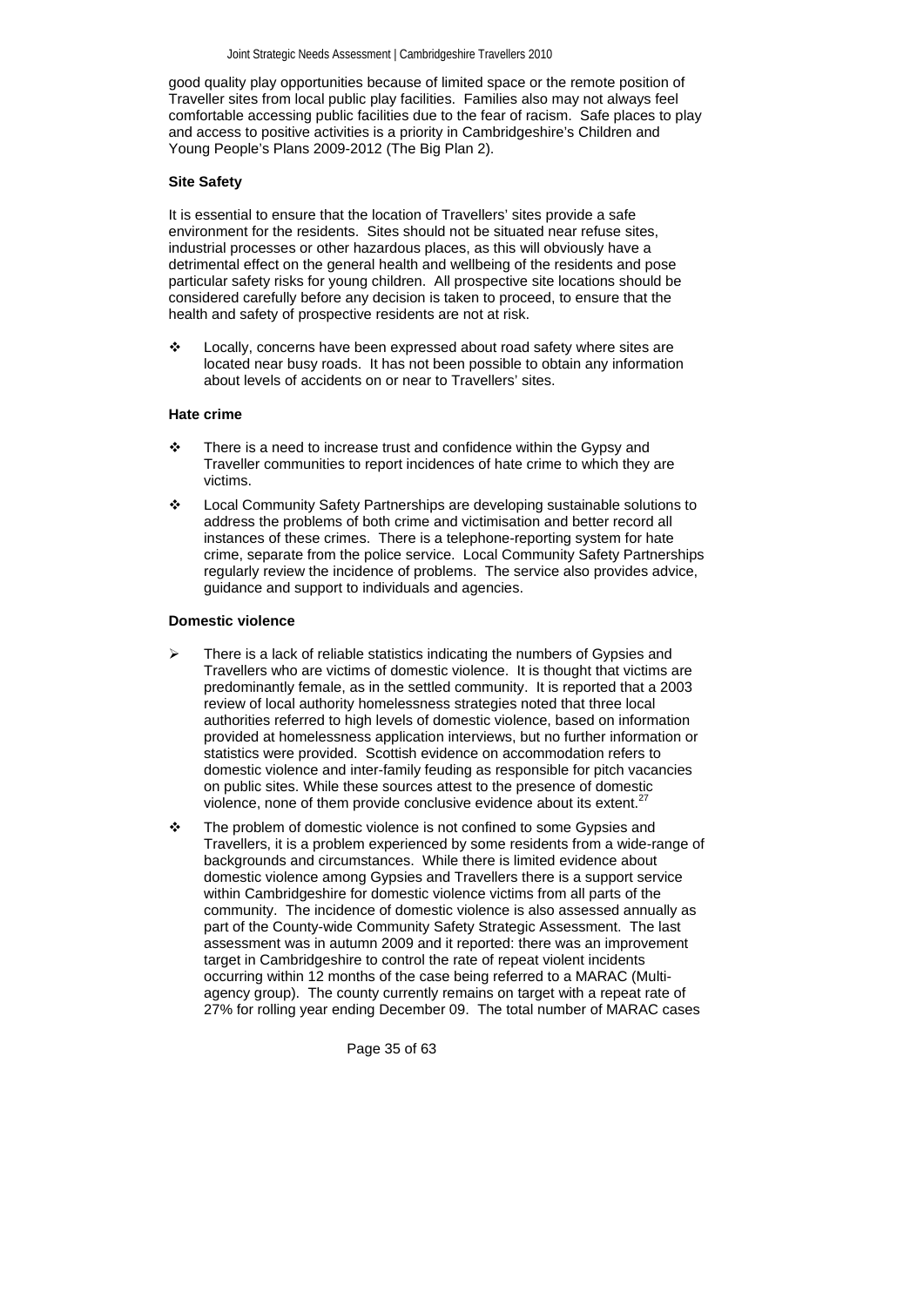<span id="page-35-0"></span>for 2009 was 330. Less than 10% of cases have been referred by partner agencies other than the police and the Independent Domestic Violence Advocacy Service. There has been rise in demand for this service, which is in line with national research. In Cambridgeshire there were 1,212 violent crimes with a domestic violence marker recorded between September 2008 and August 2009. This represents an increase of 27% on the previous year (956 crimes); it is not possible to identify how many, if any, were Gypsies or Travellers. A number of vulnerable groups, such as those from New European states, have been highlighted in relation to domestic violence. There is the likelihood of under-reporting such offences. However, the environmental factors such as, alcohol consumption, living in multiple occupancy housing, low paid manual jobs and significant levels of unemployment, are known to increase vulnerability to domestic abuse.

- $\triangleright$  Some Gypsies and Travellers have suggested that domestic violence may first commence when a family moves into a house and arguments start as they experience isolation, discrimination, financial hardship and depression. Anecdotal evidence suggests that alcohol and drug abuse features in many incidents of domestic violence, with drug use becoming more prevalent amongst younger generations of Travellers and Gypsies. Although women are far more likely to experience significant harm through violence than are men, it may be that mutual violence occurs in self-defence. $27$
- $\triangleright$  While there is no evidence to suggest that domestic violence is any more prevalent in Gypsy and Traveller communities than in any other ethnic group, some anecdotal evidence suggests that cultural barriers to leaving a violent partner are particularly strong within Gypsy and Traveller families. Some reports also indicate that there are strong taboos against interfering between spouses when violence occurs.
- One Voice 4 Travellers give a voice to women, children and young people from the Gypsy and Traveller communities in East Anglia. They are working to reduce domestic violence in the Gypsy Traveller community and have several specialised projects working across the East of England.

# **3.5.2 Local views**

- The Children's Voices report highlighted that many Gypsy and Traveller children do not enjoy the levels of safety and security which most UK children take for granted. Children expressed a variety of concerns about their environment, such as their location, lack of safe play spaces and facilities and their distance and isolation from local communities. Despite this, children also reported feeling safe on their sites and valued the opportunity they provided to live with extended family.
- $\div$  The report also highlighted the reluctance of some Traveller and Gypsy parents to leave the sites and the reluctance of local parents to allow their children to visit the sites to play with Gypsy and Traveller children. This is highlighted by the following quote from a seven year old boy: "My friends in school always play with me but when we're down here (on site), no one comes to play with me."

Page 36 of 63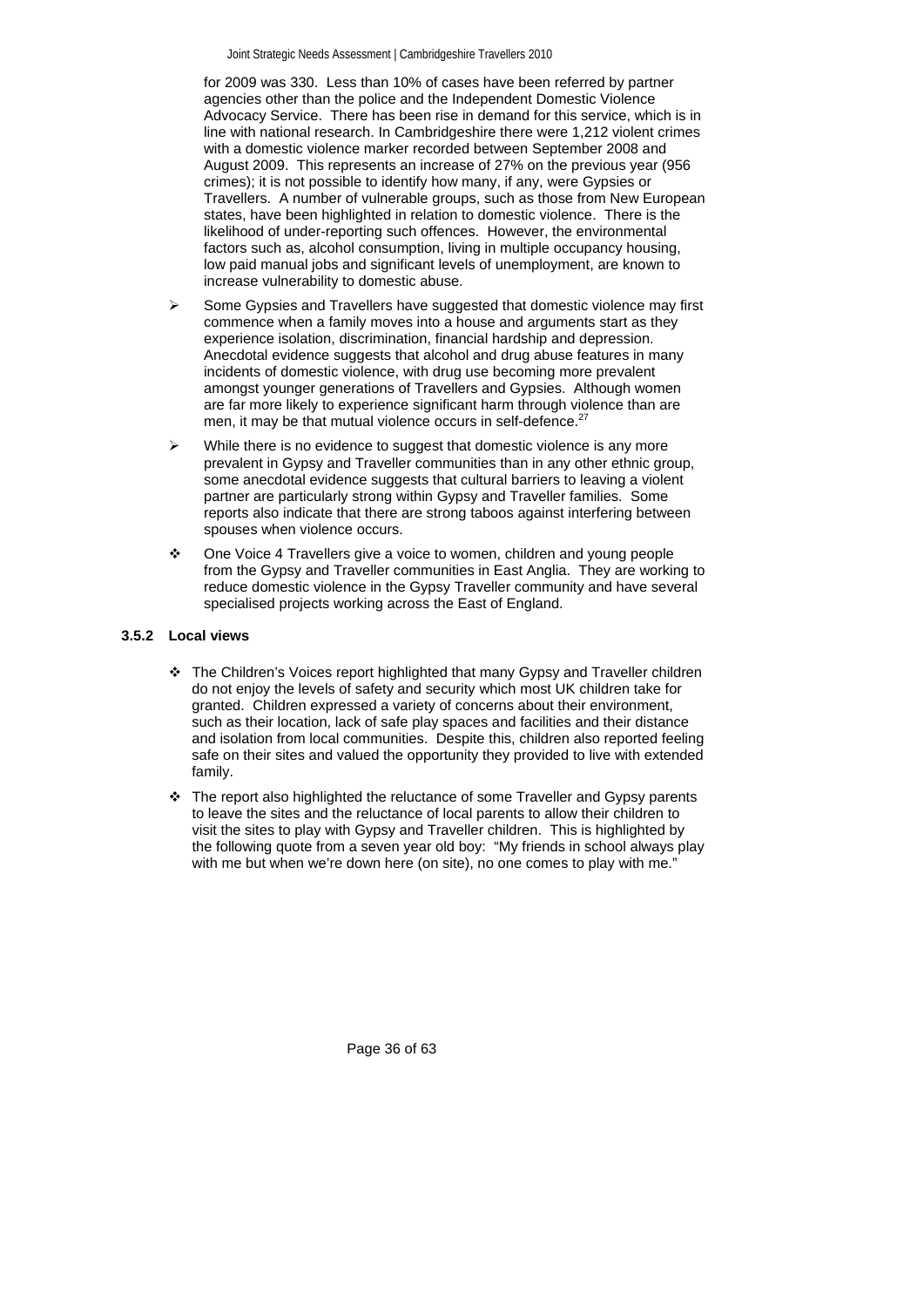### <span id="page-36-0"></span>**3.6 Racism and Discrimination**

#### **3.6.1 Facts, figures and trends**

- ightharpoonly National studies<sup>8,22</sup> have identified the entrenched and negative views held by some members of the public about Romany Gypsies and Irish Travellers. The fact that there have been signs outside public houses stating "Travellers not allowed" and Newspaper headlines calling Gypsies and Travellers "Stinker Tinker" is hard evidence of the discrimination faced by the travelling community. The Gypsy and Traveller groups interviewed gave examples of experiences of their own, that they regarded as discriminatory, painfully abusive and racist. They have little confidence that police and public services play any significant role in protecting them from discrimination and there is evidence that the general population do not recognise that Gypsies and Travellers may be the victims of crime and antisocial behaviour.
- Data from the Cambridgeshire RaID Database gives numbers of reported racist incidents in schools by victim and perpetrator. It should be noted however, that in general there is huge under-reporting of incidents, including by Gypsy, Roma and Traveller pupils due to a lack of confidence in the system.

|                            | 2007/08         | 2007/08             | 2008/09*       | 2008/09*            |
|----------------------------|-----------------|---------------------|----------------|---------------------|
| <b>Ethnic Group</b>        | <b>Victims</b>  | <b>Perpetrators</b> | <b>Victims</b> | <b>Perpetrators</b> |
| <b>White British</b>       | 95              | 457                 | 57             | 376                 |
| Irish                      | 1               | 1                   | 0              | 0                   |
| Traveller - Irish Heritage | $\overline{2}$  | 0                   | $\overline{2}$ | $\overline{2}$      |
| Roma/Roma Gypsy            | 10              | $\overline{2}$      | $\overline{8}$ | 3                   |
| Any other White            | 57              | 17                  | 45             | $\overline{7}$      |
| Background                 |                 |                     |                |                     |
| White/Black Caribbean      | 34              | 1                   | 20             | 4                   |
| White/Asian                | $\overline{22}$ | 5                   | 12             | $\overline{2}$      |
| Any Other Mixed            | $\overline{34}$ | 4                   | 30             | $\overline{7}$      |
| Background                 |                 |                     |                |                     |
| Indian                     | 37              | 3                   | 22             | 0                   |
| Pakistani                  | 19              | $\overline{6}$      | 22             | 4                   |
| Bangladeshi                | 18              | 4                   | 14             | $\overline{2}$      |
| Any Other Asian            | 27              | $\overline{2}$      | 22             | 4                   |
| Background                 |                 |                     |                |                     |
| <b>Black Caribbean</b>     | 19              | 3                   | 29             | 0                   |
| <b>White/Black African</b> | 22              | $\overline{2}$      | 19             | 1                   |
| <b>Black African</b>       | 33              | $\overline{2}$      | 31             | 1                   |
| Any Other Black            | 20              | $\overline{1}$      | 32             | 1                   |
| Background                 |                 |                     |                |                     |
| Chinese                    | 9               | 0                   | 6              | 1                   |
| Any Other Ethnic Group     | 23              | 3                   | 21             | 7                   |
| Refused                    | $\overline{5}$  | 4                   | $\overline{5}$ | $\overline{2}$      |
| <b>Information Not</b>     | 10              | 8                   | 13             | $\overline{4}$      |
| Obtained                   |                 |                     |                |                     |
| No Victim                  | 28              | $\Omega$            | 22             | 4                   |

#### **Table 12: Number of Reported Racist Incidents in School (by Victims and Perpetrators)**

\* NB the 2008/09 information does not yet include data from April – July 2009

Source:Cambridgeshire RaID Database

Page 37 of 63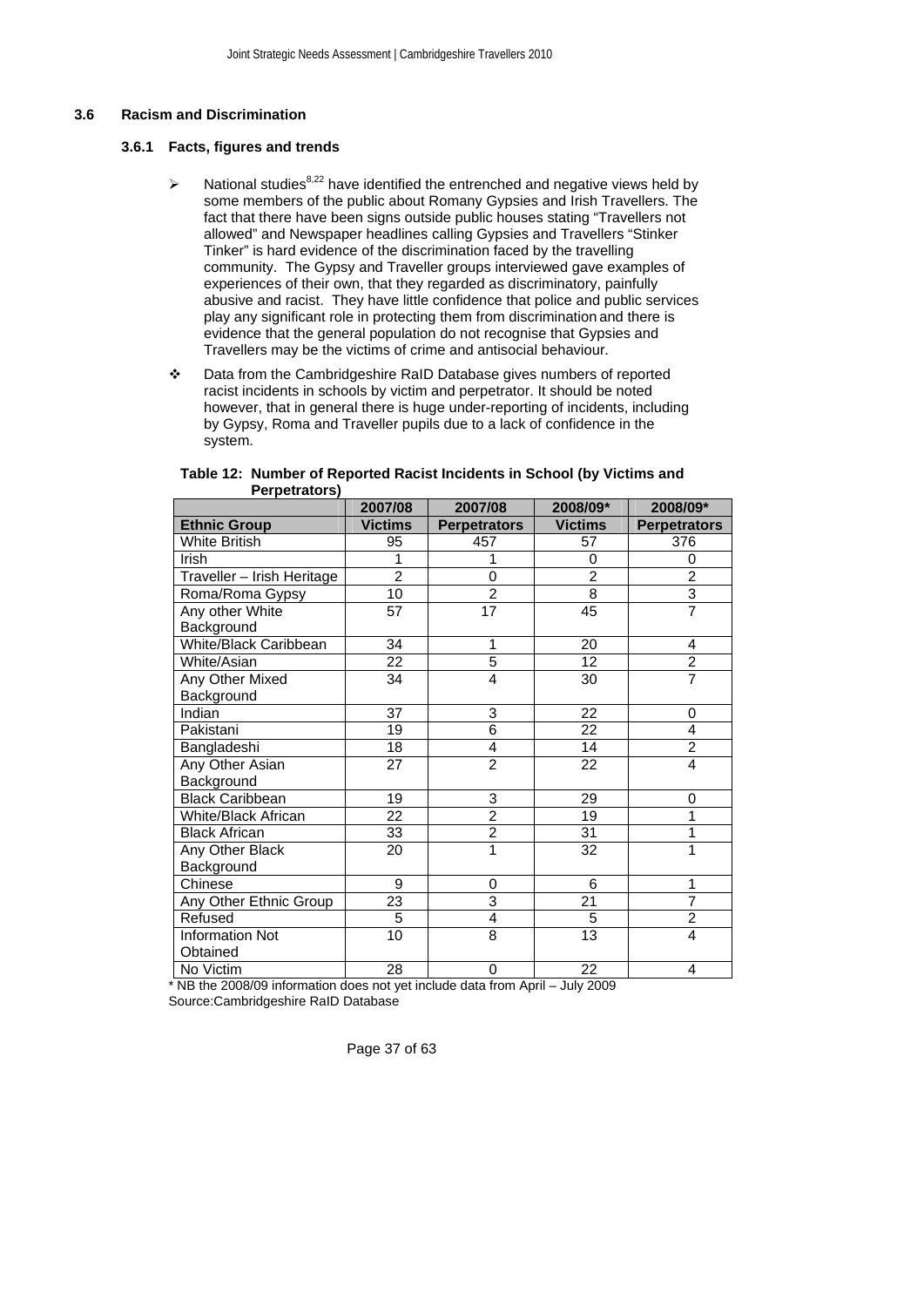# <span id="page-37-0"></span>**3.6.2 Local views**

- The Children's Voices report identified issues around identity and racism. It reported that Gypsy and Traveller children encounter high levels of misunderstanding about the nature of their identity. In particular it involves a lack of recognition that being a Gypsy or Traveller is an ethnic identity. The extensive presence of negative or stereotypical representations of Gypsies and Travellers is also keenly felt by children and many recognise how this directly affects them and increases incidents of racism and discrimination. Despite children's pride in their identity as Gypsies and Travellers many described situations in which they would choose not to reveal their ethnicity for fear that it might lead to bullying or impact upon their relationships with others.
- \* Racism was identified as the single biggest problem they faced. Children as young as five displayed an awareness of racism and many children revealed expecting to encounter it, at some level, on a daily basis. One result of the prevalence of racism was that many children described a constant expectation or anticipation of discrimination. Many different forms of racism were reported, of which name-calling was the most common. A significant number of children had also been exposed to racially motivated threats or attacks, with those living on the roadside most vulnerable to such incidents. The most common sources of reported racism were other children and the media, although many also reported receiving it from adults, including those in positions of authority. This is illustrated by the following quote from a 14 year old girl "A boy said he burned Travellers' trailers up. He said if your sister was here I'd burn her up too."
- Children employed a range of different strategies for dealing with racism which included avoidance, retaliation, hiding their identity, dismissal or reporting. Children also recognise that racism and associated fear affects their overall wellbeing and confidence.
- The Cambridgeshire Children and Young People's Plan 2009-2010 (the Big Plan 2) identifies tackling bullying and discrimination as one of its priorities and identified Gypsies and Travellers as a group who are at greater risk of bullying.

# **3.7 Key inequalities**

#### **3.7.1 Accommodation**

 A 2005 report on Gypsy and Traveller Communities in the East of England by Ormiston Children and Families Trust<sup>[33](#page-37-1)</sup> identified that a lack of secure accommodation represented the biggest issue facing Gypsy and Traveller communities in the East of England with a large number of the community homeless at the time. Eviction and enforced mobility were identified as one of the key factors preventing access to education, health care, training and work opportunities for Gypsies and Travellers.

Page 38 of 63

<span id="page-37-1"></span>l 33 Gypsy and Traveller Communities: accommodation, education, health, skills and employment – An East of England perspective. Ormiston Children and Families Trust, Cambridge, 2005.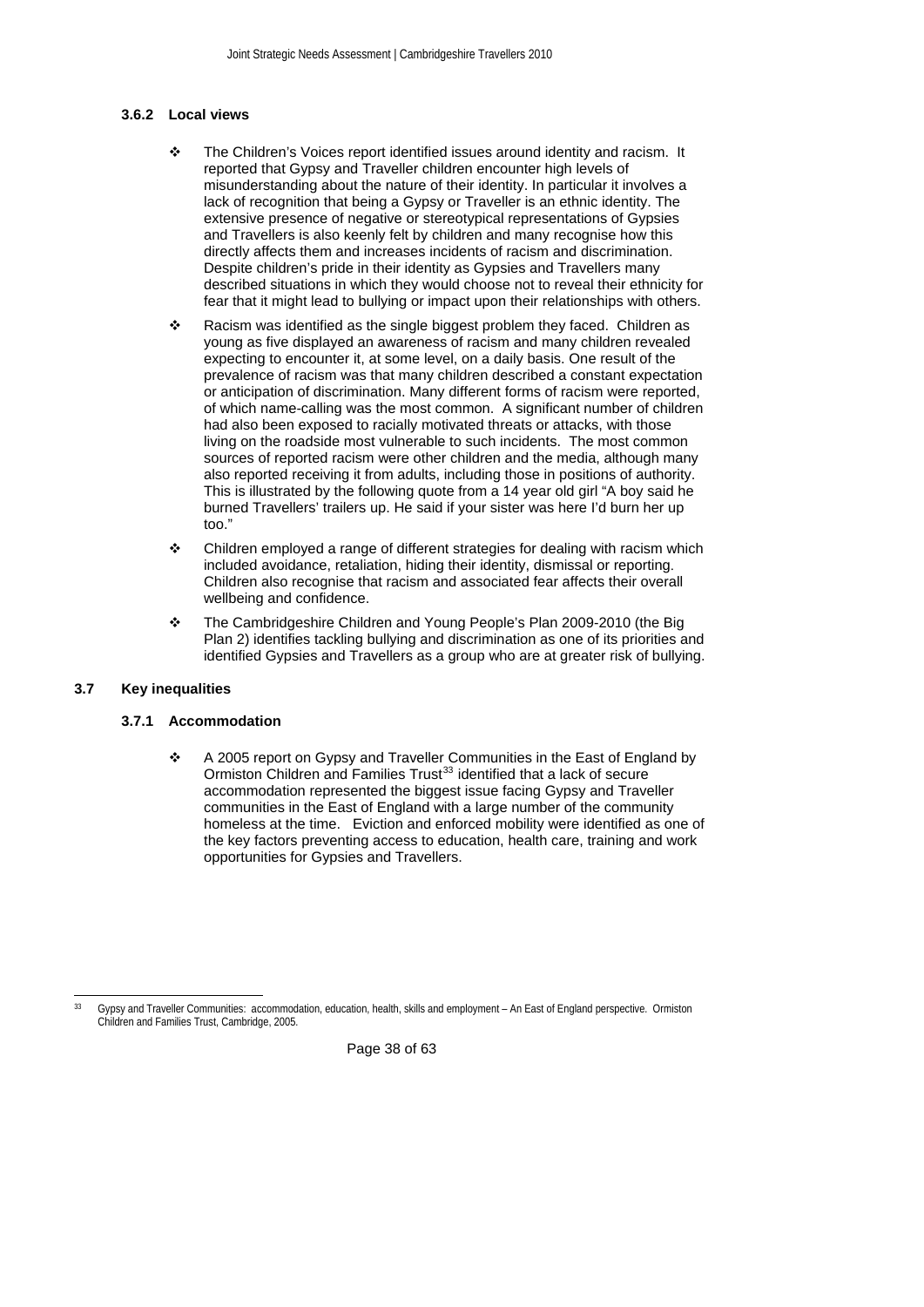<span id="page-38-0"></span>Nationally, it has been recognised that a lack of authorised sites for Gypsies and Travellers perpetuates many of the inequalities experienced by the community. Community tensions often arise when sites are developed without planning permission. Experience shows that well-run, authorised sites can be effectively integrated into local communities.<sup>[34](#page-38-1)</sup>

Selecting the right location for a site is a key element in supporting good community relations and maximising its success. As with any other form of housing, poorly located sites, with no easy access to major roads or public transport services, will have a detrimental effect on the ability of residents to:

- Seek or retain employment
- Attend school, further education or training
- Obtain access to health services and shopping facilities.

Easy access to local services, and to social contact with other residents in the community, should help deal with the myths and stereotypes which can cause community tension and instead encourage a greater sense of community with shared interests.

- \* It appears that the quality of public site provision is variable across the County (an issue raised at the Strategic Traveller Co-ordination Group). This may also apply to privately owned sites.
- ¾ In 2009, the Government produced a Good practice guide for Gypsy and Traveller Site Management.<sup>[35](#page-38-2)</sup> This emphasises the importance of a consistent approach to managing accommodation for Gypsies and Travellers and the need for good site management. Local authorities should have adequate monitoring arrangements in place to ensure effective site management practices.

# **3.7.2 Health and wellbeing**

 $\overline{a}$ 

- The 2004 University of Sheffield report on the Health Status of Gypsies and Travellers in England highlighted that Gypsy Travellers have significantly poorer health status and significantly more self-reported symptoms of ill-health than other UK-resident, English speaking ethnic minorities and economically disadvantaged white UK residents. In addition, for Gypsy Travellers, living in a house is associated with long term illness, poorer health state and anxiety. Those who rarely travel have the poorest health.
- $\triangleright$  The scale of health inequality between the study population and the UK general population is large, with reported health problems between twice and five times more prevalent. The aspects of Gypsy Traveller health that showed the most marked inequality in the 2004 report were self-reported anxiety, respiratory problems including asthma and bronchitis, and chest pain.
- ¾ According to the Sheffield report, it cannot be assumed that the health needs of Gypsies and Travellers are met by the existing health policy in relation to other ethnic minorities and socially disadvantaged groups.
- Poor mental health in the Gypsies and Travellers in Cambridgeshire is becoming apparent as the communities become more confident to self-refer to the Travellers Health Team. The Manager for Cambridgeshire Race, Equality and Diversity Service (CREDS) Team for Traveller Education also confirmed

Page 39 of 63

<sup>34</sup> Gypsies and Travellers: Simple solutions for living together. Equality and Human Rights Commission, March 2009.

<span id="page-38-2"></span><span id="page-38-1"></span><sup>35</sup> Gypsy and Traveller Site Management Good Practice Guide. Communities and Local Government, July 2009.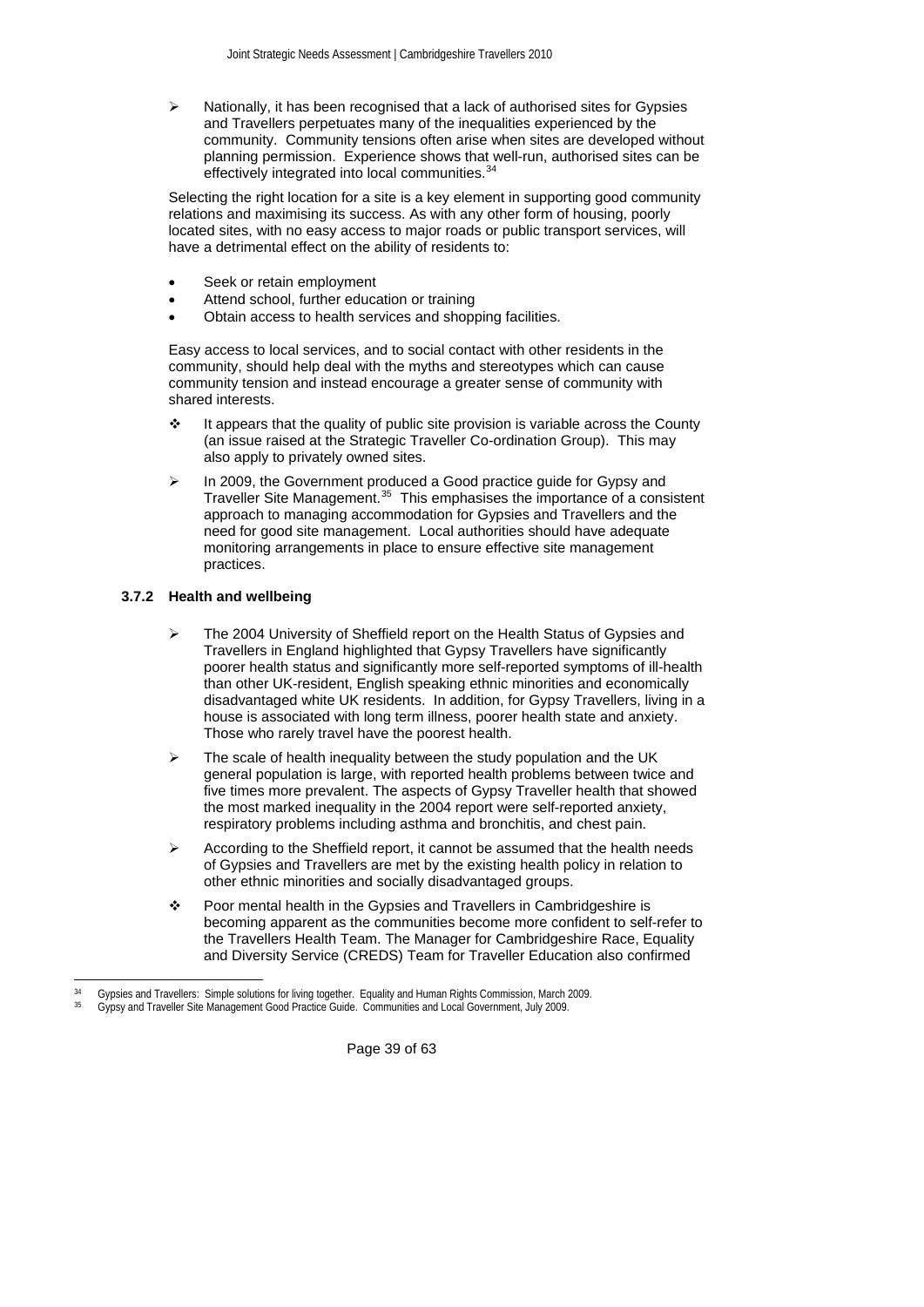that the team have been flagging mental health problems as unaddressed in these communities for several years.

- <span id="page-39-0"></span> One of the causes of stress and anxiety, reported by the Ormiston Children's and Families Trust Advocacy worker, is the threat of eviction. Support given can reduce the stress generated in relation to these issues.
- Significant issues of some Gypsies Travellers and Showmen not understanding and therefore not complying with prescribed treatment have arisen. Support to access specialist Consultant appointments through accompaniment to the consultation by the Lead Nurse has resulted in compliance with treatment and better health outcomes as a result.
- Men from the Gypsy and Traveller community do not discuss personal issues with the women in their family network and will not access health services until the problem is severe. They do not relate to female Health Professionals so the Traveller Health Team is at a disadvantage in that the Lead Nurse is a female and in her experience most of her contact has been with women about their own health issues.
- $\cdot \cdot$  It is widely reported that women's health issues are never discussed in front of men, even if it is their husband. Breastfeeding is frowned upon by the male Gypsy Traveller community as women expose their breasts in order to feed their babies, therefore very few of them breastfeed.

#### **3.7.3 Education and Employment**

There are many obstacles to achievement for Gypsy, Roma and Traveller pupils. Practical obstacles to attending school regularly include some that are a consequence of lifestyle and, to a certain extent, out of the communities' control. For example:

- Many Gypsies, Travellers of Irish Heritage and New Travellers lack a legal place to live and are subject to involuntary movement.
- Many Gypsies and Travellers live on isolated sites with limited transport.
- Many Gypsy, Roma and Traveller families move regularly from house to house.
- Many Gypsy, Roma and Traveller families have low incomes and this makes for example, purchasing uniforms difficult.
- There is also a higher incidence of poor health within some of these community groups which is exacerbated by inability to access regular medical treatment through a GP.

In addition to the practical obstacles there are many cultural ones. For example:

- A mobile lifestyle for some Gypsy, Roma and Traveller communities.
- Many Gypsy, Roma and Travellers do not view formal education beyond primary as relevant to their culture or lifestyle.
- Many Gypsies, Roma and Traveller communities fear that formal education will erode the community's moral code and values, erode their identity and even threaten kinship structure.
- The need for many young people to be part of the economic unit of the family, developing community skills and trades.
- A limited parental knowledge of the education system, rights and boundaries

Page 40 of 63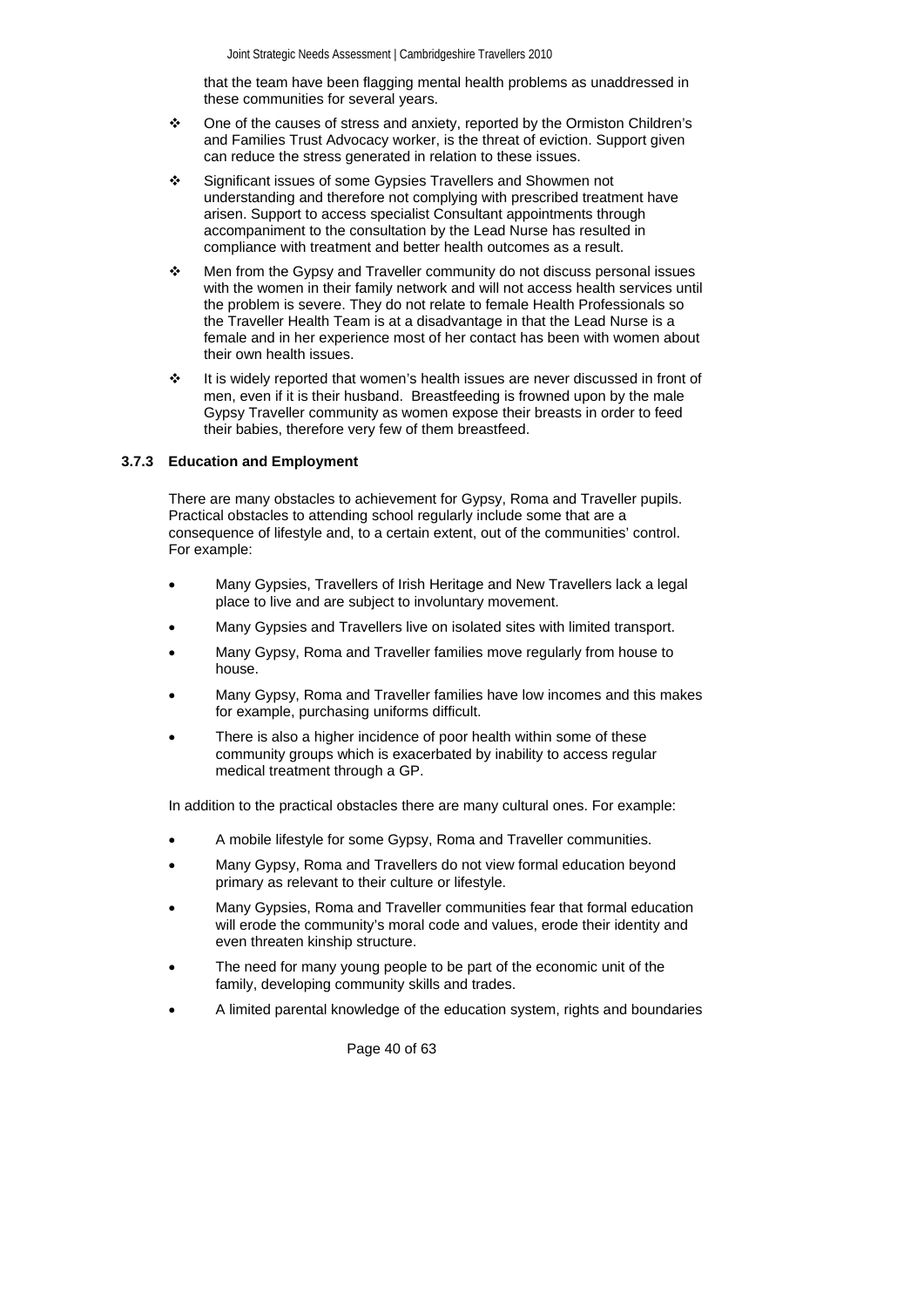In addition there are many systemic reasons for underachievement for these children and young people. These include:

- Racism in the majority community. Many families have suffered and continue to suffer racism in school environments and so, the risk of continued schooling far exceeds the perceived benefits, both to the individuals and to the community as a whole.
- Lack of knowledge and confidence of race equality issues, by some local authorities and schools, in relation to Gypsy, Roma and Traveller communities.
- Weak alignment across services in some authorities leading to limited impact.
- Lack of specific strategies to address mobility, as part of the inclusion agenda, in some local authorities and schools.
- Dependency for service delivery on Traveller Education Services (TES) by some local authorities.
- Some schools not accepting full responsibility for raising the achievement of these pupils.
- No national distance learning programme for mobile pupils.
- Inaccurate and ineffective use of data to inform interventions.
- Contradictions between inclusion and race equality policies and the way in which authorities deal with roadside encampments (Ofsted 2003).

(National Strategies Guidance to LAs and Schools July 2008)

National statistics revealed Gypsy/Roma and Traveller of Irish Heritage pupils perform considerably below the national average at all Key Stages. But very small numbers of pupils were recorded in these two categories.<sup>[36](#page-40-0)</sup> Also, 16% of Irish Traveller children, and 14% of Gypsy children achieved A\*-C grades at GCSE, compared to 59% of children overall.

The National Strategies Guidance for Local Authorities and Schools (July 2008) stated that: Local Authorities' Traveller Education Services work to ensure that the children of Gypsy, Roma and Traveller communities are increasingly well received in education and that their needs are responded to in the same way as for all other pupils. However, the lack of 'full acceptance' of these groups has contributed to the reluctance of the Gypsy, Roma and Traveller communities to self-ascribe. As stated by Ofsted in *Provision and Support for Traveller pupils (2003)[37](#page-40-1)*

*Traveller pupils are still the group most at risk in the education system. They are the one minority ethnic group which is too often 'out of sight and out of mind.* 

l

Page 41 of 63

<sup>36</sup> National Curriculum Assessment, GCSE and Equivalent Attainment and Post-16 Attainment by Pupil Characteristics in England 2005/06 (Provisional): SFR46/2006, National Statistics available at URL: http://www.dcsf.gov.uk/rsgateway/DB/SFR/s000708/SFR04\_2007v1.pd

<span id="page-40-1"></span><span id="page-40-0"></span><sup>&</sup>lt;sup>37</sup> Provision and Support for Traveller pupils. Office for Standards in Education (Ofsted), 2003.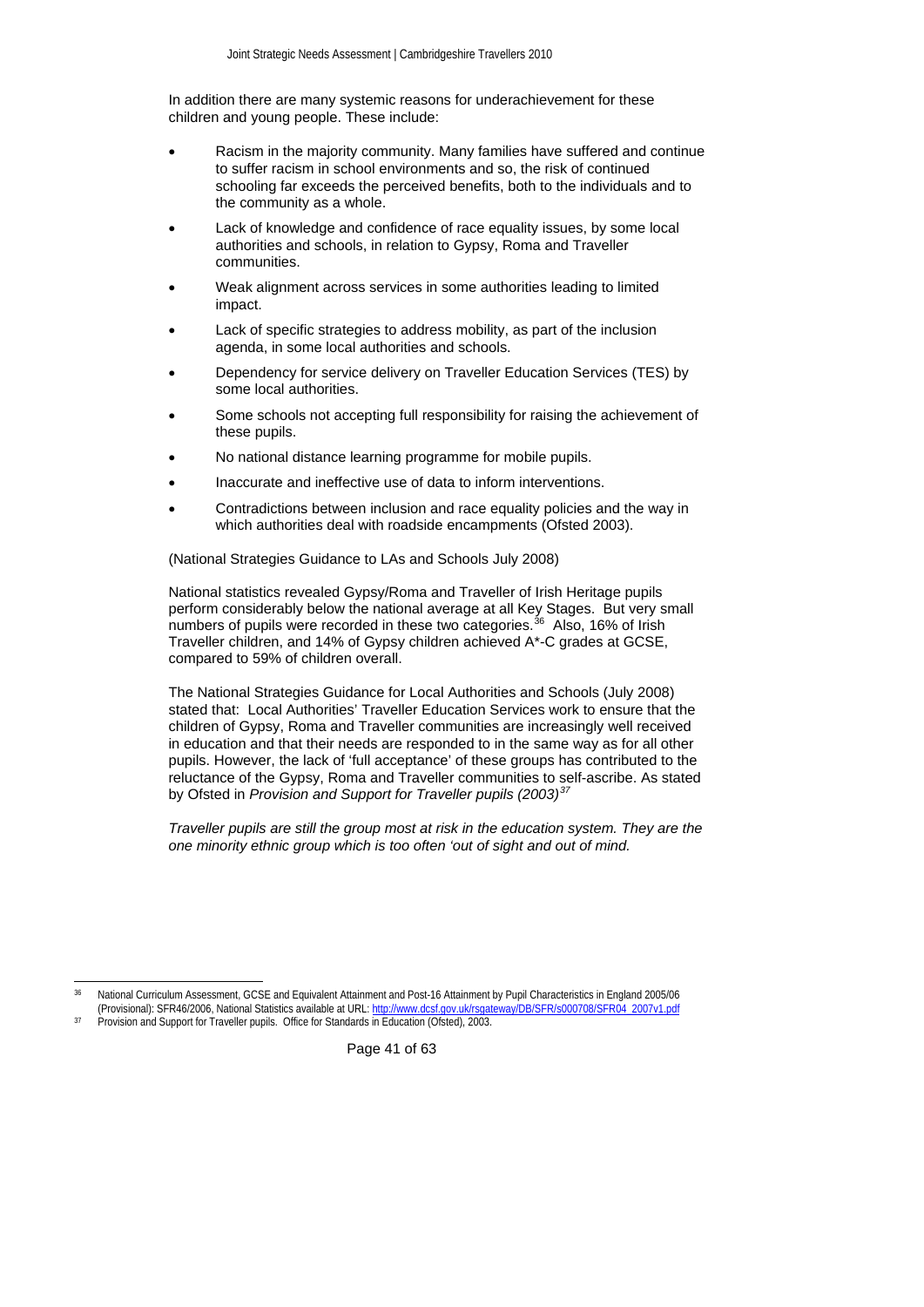<span id="page-41-0"></span>The National Primary Strategy paper *Aiming High: partnership between schools and Traveller Education Support Services (2005)[38](#page-41-1)* states*:* 

*It is important that mobility and uncertainty of lifestyle do not deny children their entitlement to a full education. Each school they attend should offer them the same opportunities as it does other children…* 

The lack of confirmed statistical data on the numbers of Gypsy, Roma and Traveller pupils in schools continues to make it difficult to assess issues of access. There are clear indications that access of children to school has improved, but as stated by Ofsted in *Provision and Support for Traveller pupils (2003)*

*The 1996 Ofsted report estimated that up to 10,000 Traveller pupils, most of them of secondary school age were not registered at school. The data from this survey*  indicate that this figure has probably increased to around 12000. Overall *participation rates, based on a population of between 70,000 and 80,000 Traveller children of school age, are unacceptably low, at around 84% at Key Stage 2 and 47% at Key Stage 4'* 

This decision not to register with a school is often actively taken by parents, who feel that the secondary curriculum, in particular, is irrelevant; community skills and trades are learnt fast at this stage and informal community-based education is both demanding and highly purposeful. In addition, many Gypsy, Roma and Traveller parents fear that continued schooling may damage their community's moral belief systems, erode their identity and even threaten kinship structures. However, irrespective of motive, these children and young people are being excluded from the opportunity to develop the skills and knowledge that will equip them to be able to participate fully and equally in society.

#### **3.7.4 Racism and Discrimination**

A review on inequalities revealed services being not welcoming or refused; of employment offers being withdrawn; and of people being harassed in or dismissed from employment. While Gypsies and Travellers have experienced such hostility for centuries, what is remarkable – and shameful – is that this continues in the present day, despite a wealth of legislation to promote equality and human rights and protect against discrimination. <sup>[10,](#page-15-4)27</sup>

## **3.7.5 Criminal Justice and Policing**

 $\overline{a}$ 

- Nationally it is reported that within the criminal justice system there is a process of accelerated criminalisation at a young age, leading rapidly to custody. This includes: disproportionate levels of Anti-Social Behaviour Orders against Gypsies and Travellers; high use of remand in custody; prejudice against Gypsies and Travellers within pre-sentence reports, the police service and the judiciary; and perpetuation of discrimination and cultural dislocation within the prison system, leading to acute distress and frequently suicide.
- \* The 2006 CSTNA reported that attitudes towards the police were generally negative and that they were reluctant to report incidents to the police as it was assumed that they would not be interested.

Page 42 of 63

<span id="page-41-1"></span><sup>38</sup> Aiming High: Partnerships between schools and Traveller Education Support Services in raising the achievement of Gypsy Traveller pupils. Department for Education, May 2005.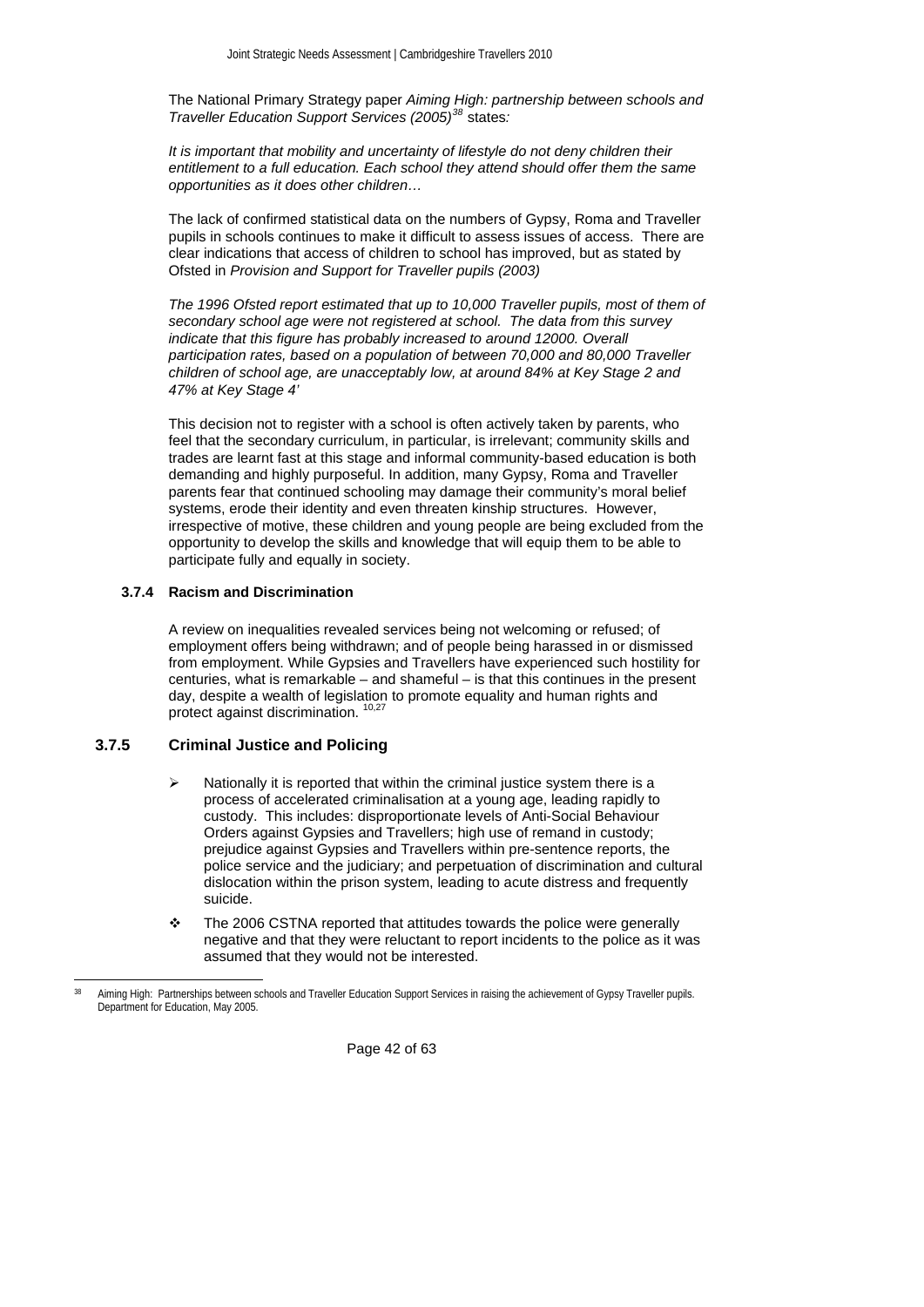- <span id="page-42-0"></span> Accurate figures of numbers of Gypsies and Travellers in the prison and youth offending populations are very difficult to obtain due to a lack of ethnic monitoring.
- \* It has been estimated that Travellers comprise up to 10% of the population of some prisons and there is some evidence of Travellers receiving custodial sentences where house dwelling offenders would not. It is not possible to be tagged if you do not have a land line for example. It has been noted in Norwich Prison that around 50% of the children accessing Ormiston's Children's Visits Service were from Travellers families.

Gypsy Travellers can be victims of crime as well as being criminals. They are no different to any other group of people in our society. There are a number of prisons in Cambridgeshire and work goes on to educate both inmates and warders about the Gypsy Traveller communities' traditions and cultures.

- An example of this work is Fenland District Council's work with Whitemoor prison. This work has enabled warders to better understand the issues and concerns of the Gypsy Traveller community within the prison and has brought forward better and continuing dialogue between all.
- $\div$  The 'One Project' is starting in HMP Peterborough in August 2010 which is a project to support males in prison aged 21 years and over from Cambridgeshire and returning to Cambridgeshire serving sentences of less than 12 months. Support will be provided to these prisoners throughout their stay in prison and post release. This is being financed through the Social Impact Bond model led by Social Finance and St Giles Trust have been contracted to do the support work. Using this model, the net cost saving to society needs to be proved before the Government will pay for the project. This service is not specific to Gypsies and Travellers but may include members of the Gypsy and Traveller community in Cambridgeshire.

# **3.7.6 Economic Inclusion**

- ¾ Economic inclusion is where families have a sound financial base and are able to access the full range of opportunities that society has to offer such as decent employment opportunities, access to business support and development and training initiatives and ability to secure credit. These are often opportunities that are difficult for Travellers to secure.<sup>[39](#page-42-1)</sup>
- ¾ The Irish Traveller Movement Paper, Economic Inclusion for Travellers, also highlights the following issues relating to economic inclusion:
	- Travellers may experience difficulties with access to affordable utilities as some Travellers are paying higher rates for electricity and other utilities than occupants of bricks and mortar housing. This issue has also been highlighted locally.
	- Travellers may find it difficult to secure finance for property or business development due to employment in a varied range of occupations or having no fixed abode.
	- Travellers may fall into debt as a result of illiteracy and lack of numeracy which may impact on household budgeting skills.
	- Travellers may not be aware of their rights or benefits again due to lack of literacy or awareness.

Page 43 of 63

<span id="page-42-1"></span> $\overline{a}$ Economic Inclusion for Travellers. The Irish Traveller Movement – Draft Paper August 2007.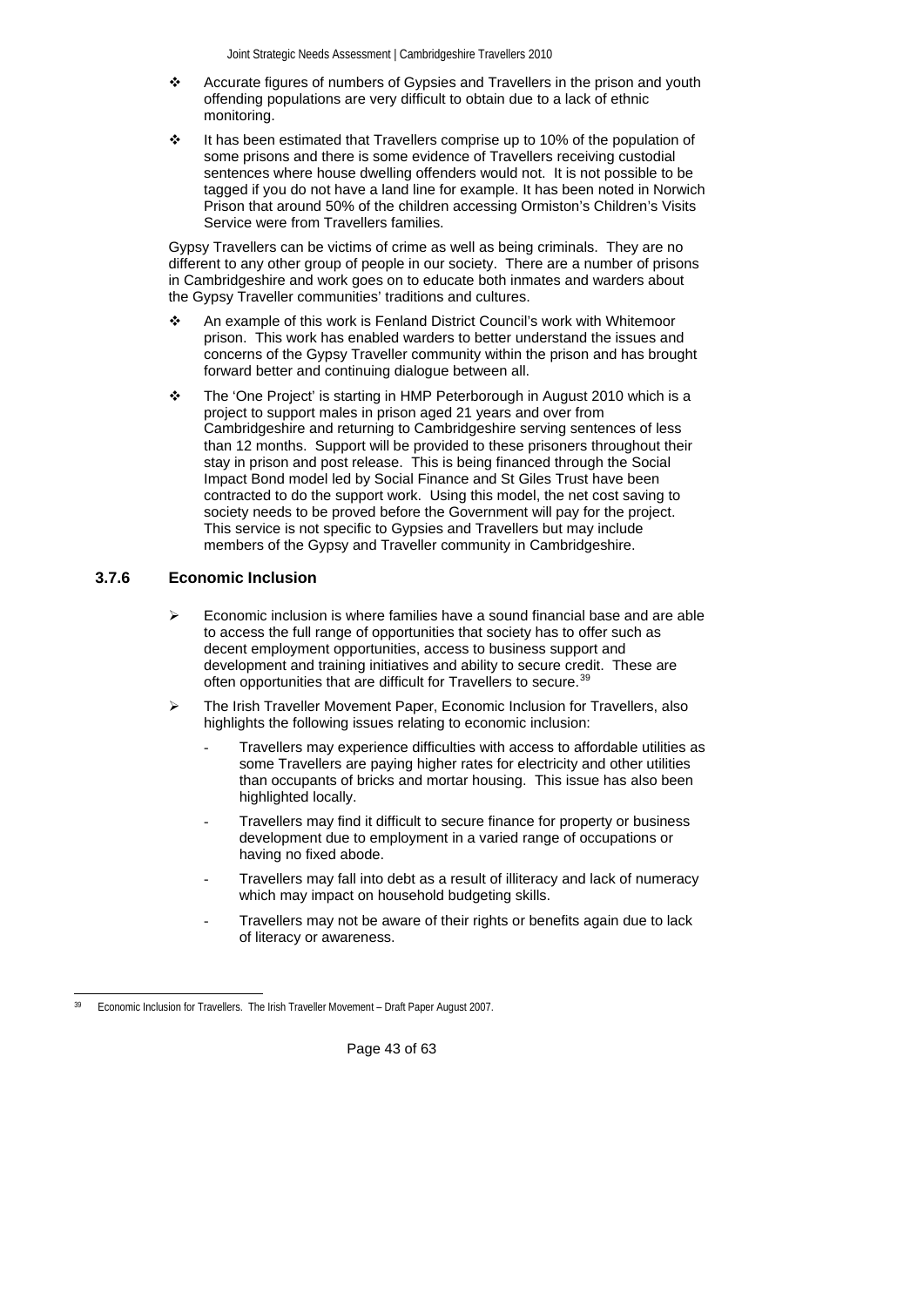#### <span id="page-43-0"></span>**3.7.7 Communication and Access to Services**

As stated previously poor levels of literacy in the Gypsy and Traveller population may make it difficult to access services and information and complete forms to receive benefits, etc. Communications should be available and provided in an appropriate format for the Gypsy and Traveller population and consideration should be given to communicating with this group by health care and other local services.

- $\triangleright$  Policy initiatives and political systems that are designed to promote inclusion and equality frequently exclude Gypsies and Travellers. Furthermore Gypsies' and Travellers' culture and identity receive little or no recognition, with consequent and considerable damage to their self-esteem.
- Nationally, it has been reported that there is a lack of access to culturally appropriate support services for people in the most vulnerable situations, such as women experiencing domestic violence.<sup>[27](#page-23-14)</sup>
- \* The experience of the Traveller Health Team in Cambridgeshire is that the Gypsy, Traveller and Showmen communities lack confidence and knowledge about how to access services, in particular, in relation to complex health issues and social care, including respite, as these communities look after their own families and don't generally ask for external agency support.
- Services such as Occupational Therapy, Continence services, Dental Access, Specialist Hospital appointments have all been facilitated by the Traveller Health Team since their inception early in 2009, because their clients either did not know how to access services, lacked confidence to do so or couldn't physically get there. Hospital transport sometimes will not collect Travellers from their homes if they live on a site.
- $\geq$  There is a widespread communication difficulty between health workers and Gypsy Travellers, with defensive expectation of racism and prejudice. Barriers to health care access include reluctance of GPs to register Travellers or visit Travellers sites, practical problems of access whilst travelling, mismatch of expectations between Travellers and health staff, and attitudinal barriers.<sup>[21](#page-23-7)</sup>
- ¾ There is a deficiency of skills and training among health care professionals in dealing with Traveller groups.<sup>[10](#page-15-4),18,[9](#page-15-6)</sup>
- There appears to be a lack of appropriate drug education delivered to Travellers, in locations where they feel comfortable, and not dependent on the recipients being able to read. There is also a lack of awareness of the existence and nature of drug services, lack of formal education, stigma and embarrassment, lack of cultural competence by services and racism, discrimination and stereotyping.<sup>24</sup>

Page 44 of 63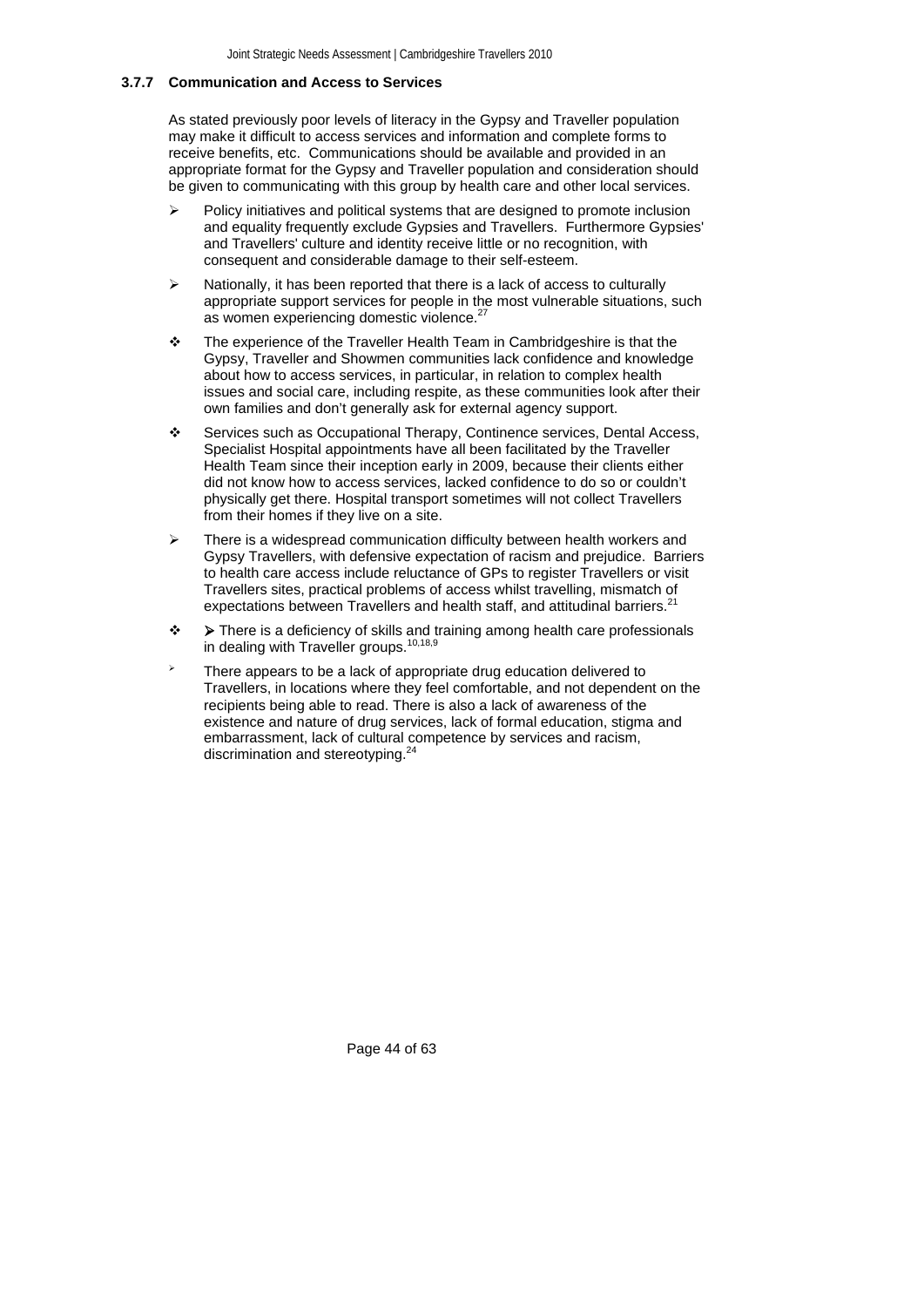# <span id="page-44-0"></span>**4. WHAT ARE WE DOING?**

# **4.1 Services for Travellers**

# **4.1.1 Travellers Health Team**

- In order to address the issues relating to difficulty of access to services, poor adult literacy, lack of knowledge and understanding of the importance of early diagnosis and treatment, particularly in relation to cancer, the Gypsy and Traveller Health Sub Group agreed that a community development approach was more appropriate for the Travelling community, providing outreach workers who could work alongside Travellers building up their trust and confidence and providing support to access a range of mainstream services including health care.
- $\cdot \cdot$  This led to the inception in January 2009 of the Gypsy Traveller Health Team, funded by the SHA, comprising a Lead Nurse employed by NHS Cambridgeshire, a Project Development Worker employed by Cambridgeshire Race, Equality and Diversity Service (CREDS) Team for Traveller Education and an Advocacy Worker and Administrator employed by Ormiston Children and Young People's Trust.
- $\div$  The critical success factors for this project are:
	- Engagement with Traveller families on the roadside, sites and housing in districts across Cambridgeshire and working closely with PCT and partners front line staff.
	- Increased trust and confidence in services by Gypsies and Travellers resulting in increased awareness and take up of services.
	- Development of health information resources for Travellers in an appropriate format eg health and wellbeing/site safety/accident prevention CDs/DVDs.
	- Increased capacity of partner organisations with a health role (statutory and voluntary) to engage with and deliver effective services for Travellers.
	- Participation in cultural awareness, equality and diversity training by frontline staff.
	- Increased inclusion of Gypsies and Travellers in ethnic monitoring systems and processes.
	- Increased involvement of Gypsies and Travellers in shaping services through participation in policy and service development opportunities.
	- Over two years the health and wellbeing of Gypsies and Travellers will have improved through greater awareness and use of services; materials will be available in appropriate formats; staff attitudes will have changed; registration and ethnic monitoring will be easier and more complete.
- Gypsy and Traveller families were used to seeing the CREDS Project Development Worker on site and she has introduced them to the Lead Nurse. Families link the team together and contact the Lead Nurse when they have a problem. The Ormiston Children and Families Advocacy Worker already had a well-established reputation across Cambridgeshire for helping Gypsy and Traveller families with problems such as accommodation, including threatened eviction, benefits claims, grant applications for white goods. The added value is that they can be referred to the Lead Nurse for health issues without the necessity for a complex referral process.

Page 45 of 63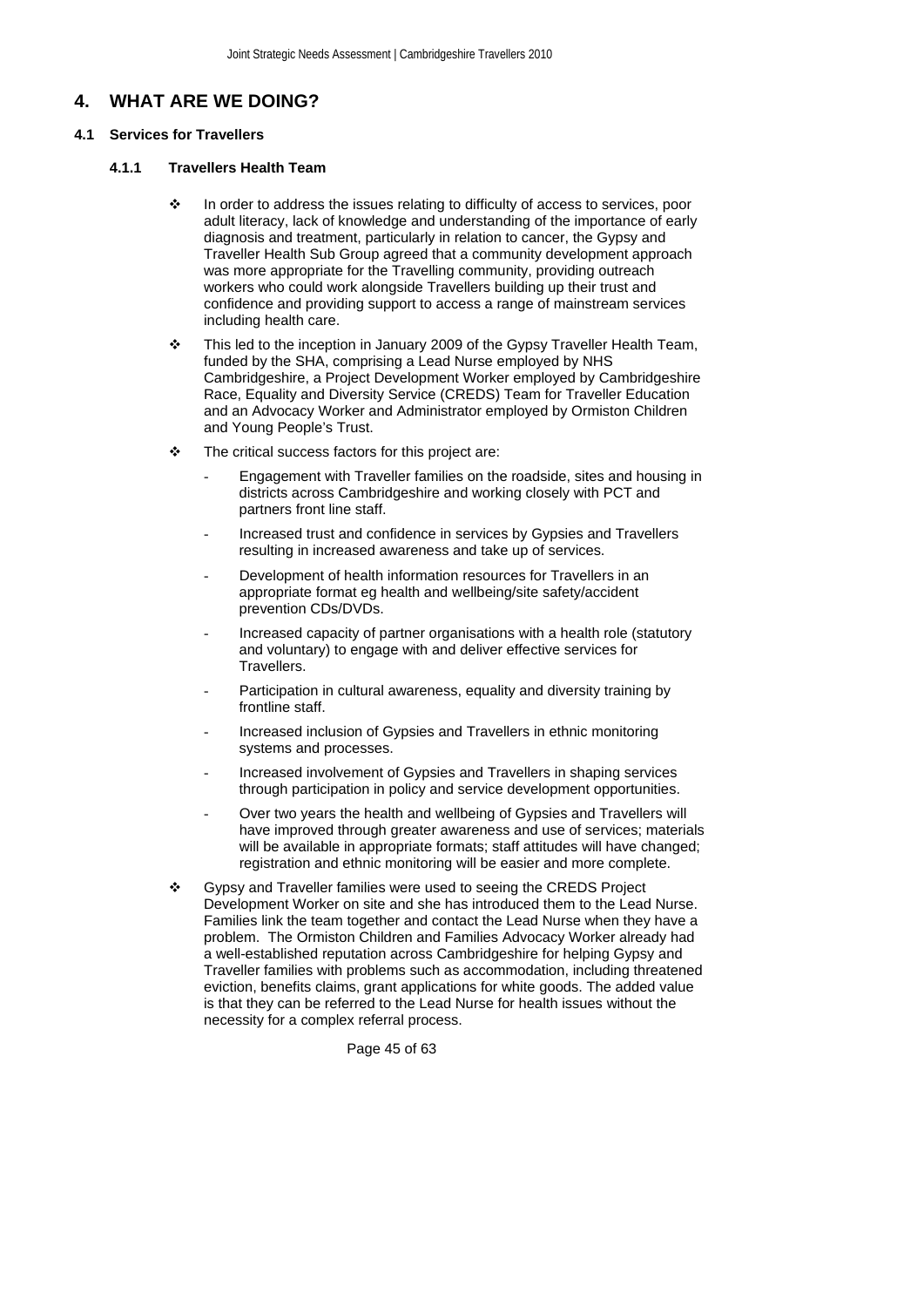The Travellers Health Team has undertaken work around the following areas:

# **Smoking**

The Traveller Health Lead Nurse has worked in partnership with local Primary Care staff to set up nurse-led clinics at a Gypsy Traveller site in Cambridge. Residents have been able to attend on-site Healthy Heart and CAMQUIT stop smoking events resulting in some positive preventative work.

# **Diet**

Successful Healthy Eating sessions for Gypsy and Traveller families were piloted in a Fenland Children's Centre during the 2009 summer holidays. In the evaluation all parents attending felt more confident in the kitchen with preparing healthy food for their families, with increased knowledge of food content ie salt, fibre, fat and budgeting for healthy food.

# **Exercise**

The Traveller Health Team have worked with Fenland District Council staff to organise family physical play sessions led by the Play Ranger during the summer holidays 2009, and free swimming lessons for Gypsy Traveller families in the summer holidays of 2010. As well as having a lot of fun, several children attending had learnt to swim by the end of the course.

# **Improving Understanding**

Most families seeking help from the Team are already registered with a GP but have not understood their health problem and therefore haven't complied with treatment. This has also been the case with some Hospital Consultant appointments relating to problems with attendance, understanding what is said and therefore compliance with treatment. A key worker from the Health Team who can facilitate this process has proved invaluable, both to the Gypsy Traveller client and to the Consultant being able to improve the treatment regimen and subsequently the health of that individual.

# **Dental services**

Another key area of help requested by Gypsy Traveller families has been access to dental treatment for acute dental problems such as abscesses and this has also been facilitated by the Health team by providing help with registration forms and contacting the Dental Access clinic to arrange appointments. Help of this nature is spread by word of mouth within the Gypsy and Travelling Communities resulting in phone calls from other individuals keen to access dental treatment.

# **Awareness raising**

Some progress has been made towards increasing the awareness among Health Professionals in Traveller cultural awareness but on an individual basis with staff groups such as District Nurses, Occupational Therapists and Practice Nurses. Plans have been formulated to develop a training package at three different levels, from a briefing session to a half day training, but so far have been met by a lack of interest from Primary Care Practices when advertised in their GP Bulletin newsletter.

Page 46 of 63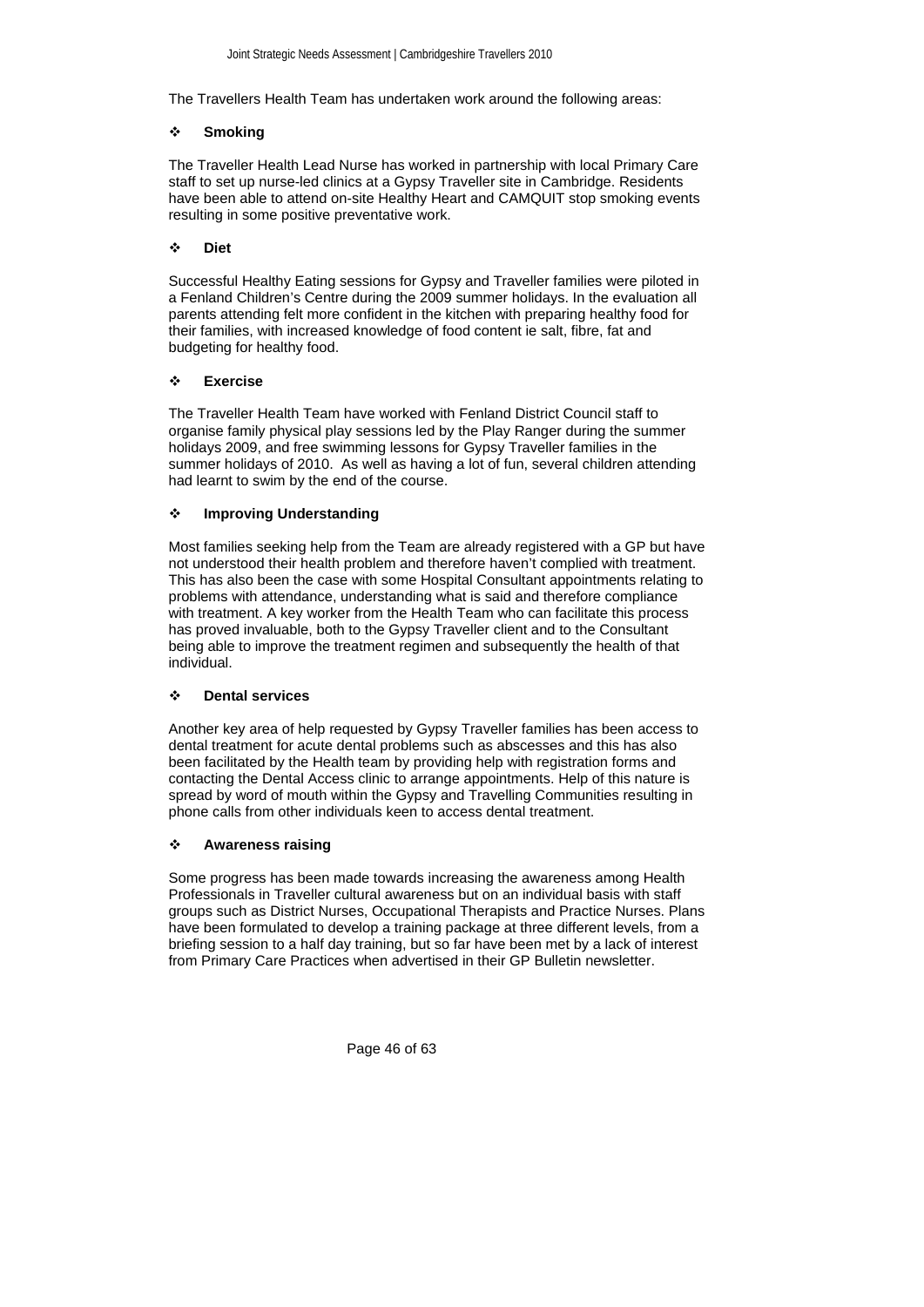# **Immunisations**

There is still a resistance to Traveller children receiving their childhood immunisations, in particular MMR. According to the East Cambridgeshire and Fenland Travellers Health Needs Assessment carried out in 2006 the majority of Travellers interviewed thought immunisation was a problem, some thought single dose vaccines would be available, some thought the older generation influenced decisions and others thought the adverse media coverage had had a negative influence. Measles cases have occurred in the Gypsy Traveller communities very recently. There have also been enquiries to Practice Nurses by Gypsy Traveller families for Primary Vaccinations which contain no pertussis (whooping cough). These vaccines are no longer available as all primary courses and the pre-school booster also contains pertussis.

# **Appropriate communications**

The most popular medium for providing specific information to the Gypsy and Traveller community appears to be by CD/DVD. Information has been provided in that format in relation to smoking cessation and H1N1 flu vaccinations. MMR information is available in that format but currently out of stock at Department of Health (DH). The latter is very important as there have been several cases of measles recently amongst Gypsy Traveller children in Cambridgeshire sites. Their parents are still wary of giving their children MMR or pertussis, due to historical cultural attitudes handed down from one generation to another, and more recently adverse publicity about the MMR. A Practice Nurse from South Cambridgeshire reports success in vaccinating Gypsy and Traveller school age children with both doses of their MMR vaccine.

# **Children's Centres**

The Health Team has had some success in integrating Gypsy and Traveller families into their local Children's Centres in Fenland and South Cambridgeshire through partnership working. Local Obesity Groups funded Healthy Eating sessions specifically for Gypsy and Traveller families which were held at the Children's Centres during the summer holidays in 2009. This resulted both in an increase in Gypsy and Traveller families knowledge, skills and awareness of preparing and cooking healthy meals, and enabled those families to gain the confidence to go on to access other services provided at the Children's Centre, including pre-school placements for Gypsy Traveller children. The aim is that the children will progress from the pre-school setting into the Primary School with their peers from the non-Travelling community. The intention is that this early contact between the children will increase understanding of each others cultures and thus reduce bullying and school drop out of Travellers and eventually increase their educational attainment.

# **Health Trainers**

The Traveller Health Team have recruited a Community Development worker, seconded from the Public Health team, to recruit and train peer Health Trainers in Cambridge City and South locations. So far two Travellers have completed their Level 2 training and one will progress to Level 3 training, together with some others who will begin at Level 3. It is anticipated that the Health Trainers will be able to influence the health messages given to their peers at a local level, ensuring they are delivered in the correct format and an acceptable manner.

Page 47 of 63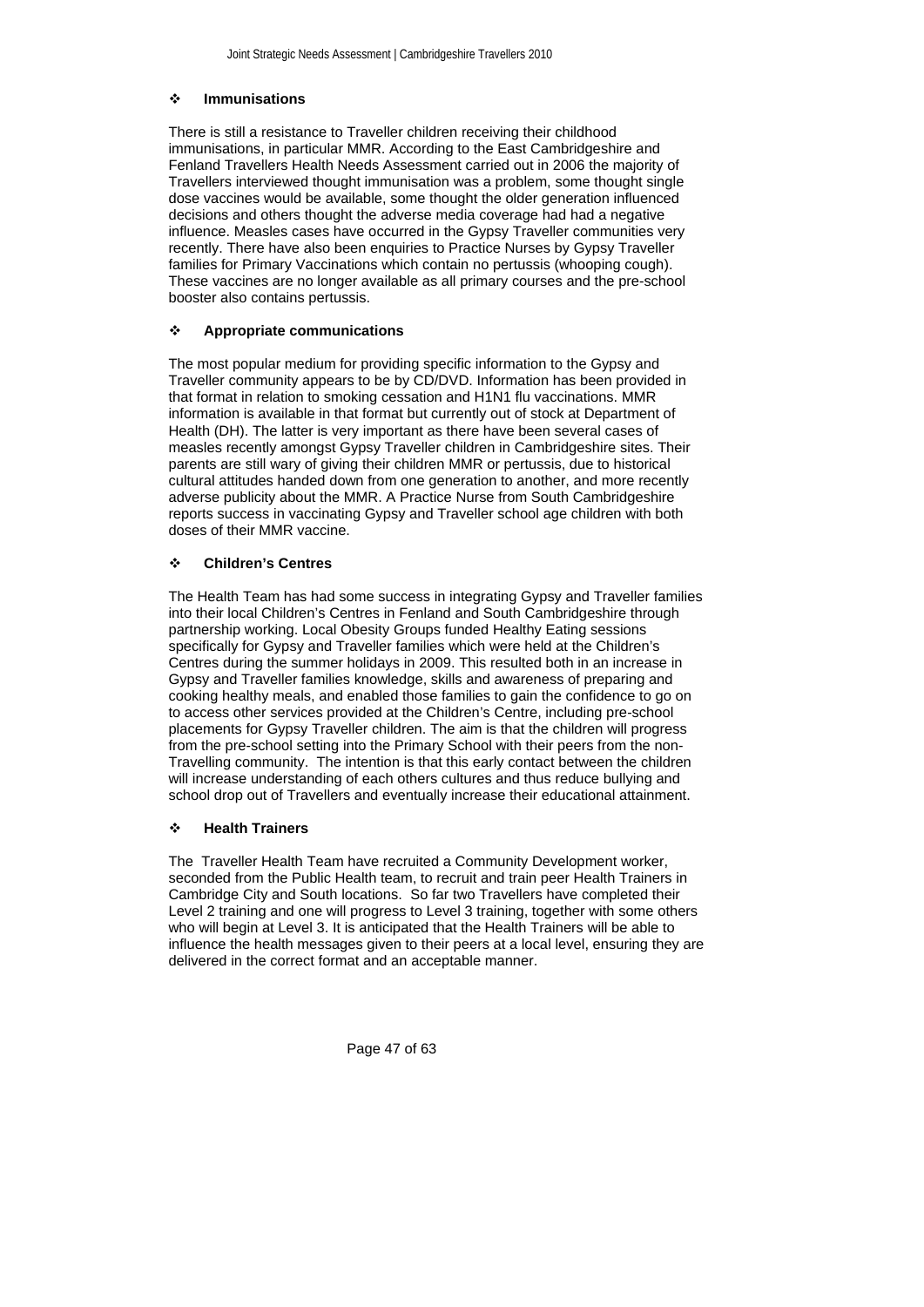#### <span id="page-47-0"></span>**4.1.2 Ormiston Children and Families Trust's Travellers Initiative**

- Ormiston Children and Families Trust's Travellers Initiative Cambridgeshire was formed in 2001 as a result of "Cambridgeshire Travellers Review Research Reports Nos. 1-6", carried out by Dr Leanne Weber for the County Council between January 1998 - February 1999.
- Ormiston Children and Families Trust had a track record of working with Travellers in other counties and District and County Councils funded them to run an 18 month pilot project to build relationships with Gypsies and Travellers in Cambridgeshire and to identify what services they needed. This led to Advocacy and Children's Participation Services being established in 2003 with funding obtained from Comic Relief, Big Lottery, Community Legal Services, Cambridgeshire County Council and other local funders.
- \* The Travellers Initiative Cambridgeshire continues to provide a range of services to improve outcomes for children, young people and families from Travelling Communities including:
	- Providing opportunities for young Gypsies and Travellers mainly aged five to 13 years to participate in activities and the development of services and to access mainstream services.
	- An advocacy service which focuses on tackling the general socioeconomic and environmental factors which are part of the main determinants of health. The service provides practical support to Gypsies and Traveller families to help them improve their accommodation, living conditions and income. It also encourages lifestyle changes such as smoking cessation and healthy cooking. The service supports Travellers to access courses such as first aid and baby massage at local Children's Centres and was recognised by Government as an example of good practice [www.idea.gov.uk/idk/core/page.do?pageId=17918903](http://www.idea.gov.uk/idk/core/page.do?pageId=17918903).
	- The advocacy service also offers activities and training to build Travellers confidence and improve their skills, supports them to identify the barriers they need to overcome in order to move towards employment and provides practical support to eliminate the barriers. For example finding out about public transport, apprenticeships, job hunting, CV writing, provision of information about self-employment, and support to obtain relevant licenses needed to carry out work.
	- The service also helps Gypsies & Travellers become active community members by volunteering and getting involved in consultations and events which are relevant to them.
	- It also works with other organisations to improve the way they deliver services to Gypsies & Travellers in Cambridgeshire, by raising awareness of the issues, helping develop policy/ practice and by offering social work student placements.
- During April to June 2010, there were a total of 120 referrals to Ormiston Children and Families Trust. Of these 67% (80) related to children and 33% (40) related to adults. The table below shows the reason for referral, broken down by adult and child. This shows that the most common reason for referral was accommodation (28%) followed by financial (23%). The majority of referrals were self-referrals accounting for 95% (38) of adult referrals and 94% (75) of child referrals. The remaining referrals were from a relative, district council or Traveller Education.

Page 48 of 63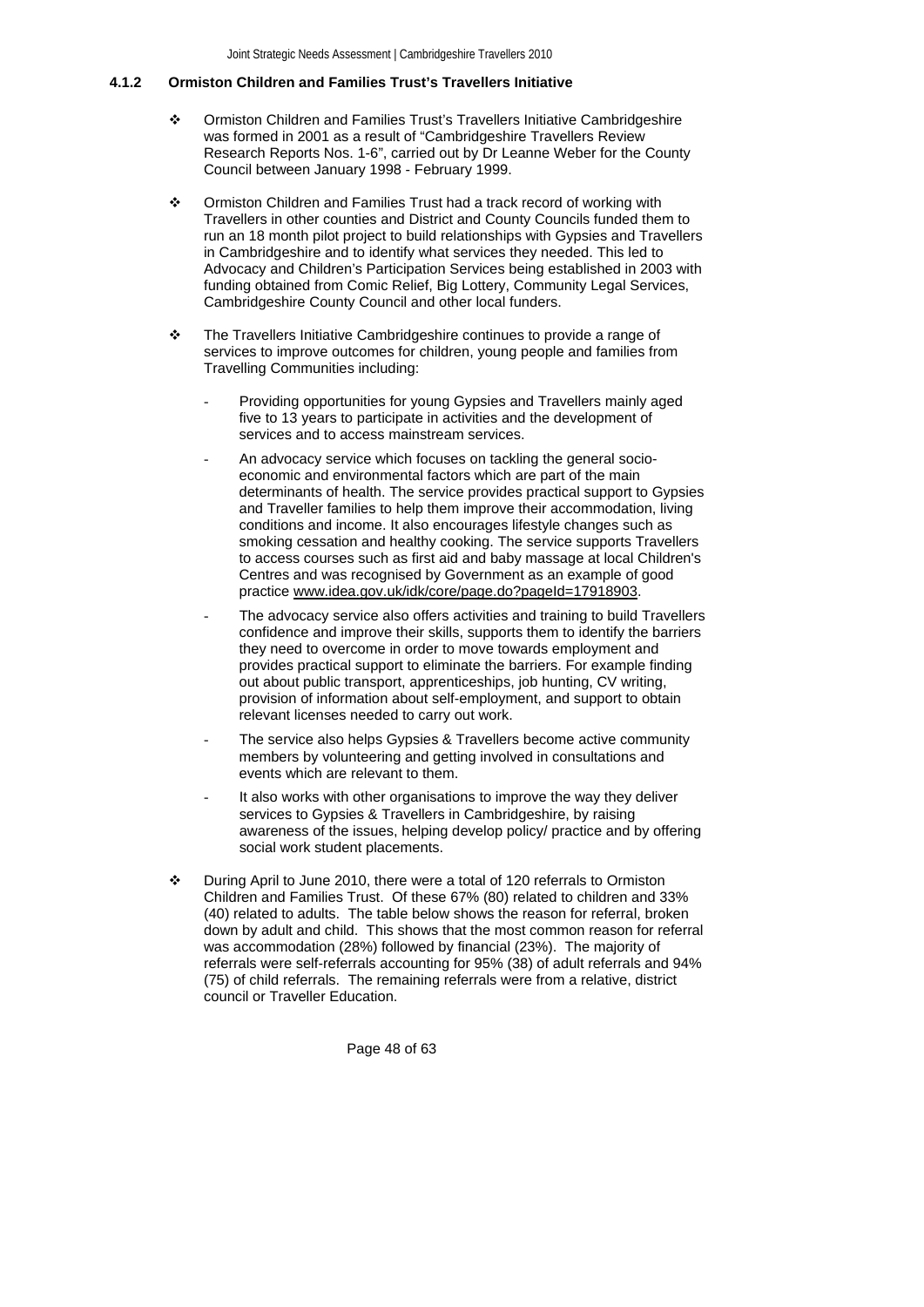| <b>Referral Reason</b> | <b>Number of</b><br><b>Adults</b> | <b>Number of</b><br><b>Children</b> | <b>Total Referrals</b> |
|------------------------|-----------------------------------|-------------------------------------|------------------------|
| Accommodation          | 12                                | 32                                  | 44                     |
| <b>Benefits</b>        | 8                                 |                                     | 9                      |
| Charity                | 11                                |                                     | 15                     |
| Education              | 10                                | 6                                   | 16                     |
| Employment             | 3                                 | Ω                                   | 3                      |
| Family - support       | O                                 | 3                                   | 3                      |
| Financial              | 12                                | 24                                  | 36                     |
| Health                 | 5                                 | 9                                   | 14                     |
| Legal                  |                                   | 5                                   | 12                     |
| Miscellaneous          | 2                                 |                                     | 2                      |
| Skills development     |                                   |                                     |                        |
| Total                  | 71                                | 84                                  | 155                    |

**Table 13: Reason for referral to Ormiston Travellers Initiative, April – June 2010**

Source: Ormiston Travellers Initiative, June 2010

 $\cdot$  A summary of the type of support given by Ormiston during this period is shown in the table below. This shows that the most frequent activity undertaken is advocacy.

| <b>Activity</b>                   | <b>Number</b> | $\%$ |
|-----------------------------------|---------------|------|
| Advocacy                          | 77            | 79%  |
| Advocacy: self development skills | 2             | 2%   |
| Assessment of need: home          | 5             | 5%   |
| Claiming benefits                 |               | 7%   |
| Home setting up support           |               | 1%   |
| Independent living skills         |               | 1%   |
| Information giving: face to face  |               | 1%   |
| Information giving: telephone     |               | 1%   |
| Mediation                         |               | 1%   |
| Money management skills           |               | 1%   |
| Support: family                   |               | 1%   |
| <b>Total</b>                      | 98            |      |

| Table 14: Ormiston Activity Summary, April – June 2010 |  |  |
|--------------------------------------------------------|--|--|
|--------------------------------------------------------|--|--|

Source: Ormiston Travellers Initiative, June 2010.

- Ormiston Travellers Initiative provided an Information Service between 2004 and 2007 which promoted NHS Direct. This led to increased awareness and use of the service by Travellers, which many found useful. However a postcode is needed to access the service.
- \* In 2008 Ormiston Travellers Initiative Cambridgeshire worked in partnership with Cambridgeshire PCT and local Gypsy and Travelling Communities to produce an information guide for health professionals on the health of Gypsies and Travellers called **"An insight into the Health of Gypsies and Travellers."** The guide is aimed at primary care, secondary care, hospital and community staff as well as other allied health professionals. It has been developed to help them understand how and why members of Gypsy and Travelling communities may behave in certain ways regarding their health and health care. It also sets out recommendations for health professionals to consider when working with individuals from Gypsy and Traveller communities. The Guide was widely disseminated throughout the PCT and can be downloaded free of charge from <http://www.ormiston.org/opus575.html>

Page 49 of 63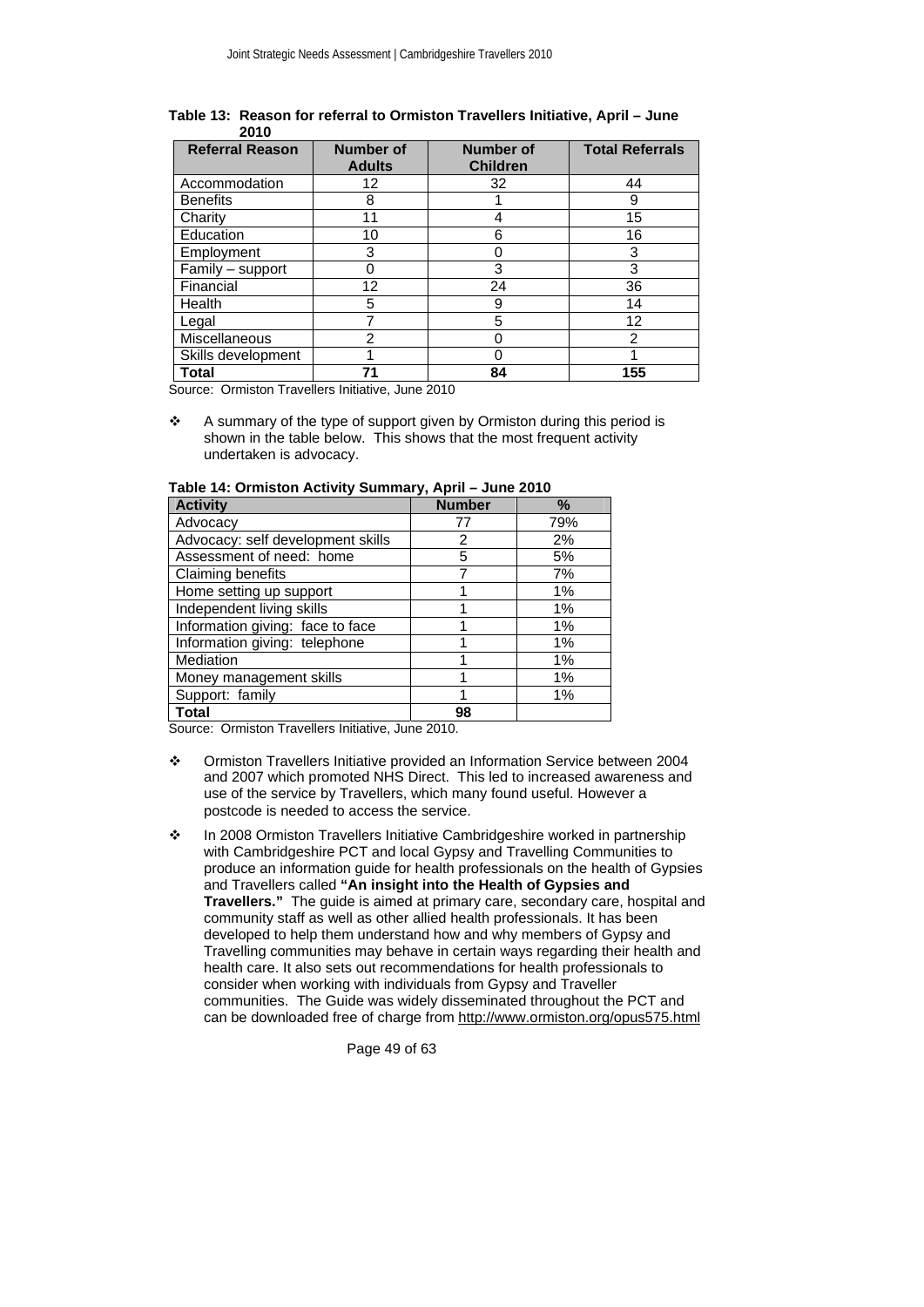<span id="page-49-0"></span> The Ormiston Children and Families Trust Advocacy worker has successfully bid for Investing in Communities (IiC) funding and has worked with the CREDS Community Development worker to fund vocational courses for Gypsy and Travellers at local Regional Colleges. These include plastering, welding and plumbing courses leading to a recognised qualification which is necessary for accessing work. Showmen have also been offered funding to do a Food Hygiene qualification in order to run their food stalls at their fairgrounds.

# **4.1.3 Local Authority Services**

- $\triangleright$  An important positive attribute implemented that is working well is the availability of Gypsy and Traveller Liaison Officers who have the responsibility for supporting and assisting Romany Gypsies and Irish Travellers and representing their views throughout the councils. The presence of these workers and their teams has made a huge impact on local authorities' ability to deliver effective services to these groups.
- See Fenland District Council example of good practice (section 5.2.1)
- \* The County Council's Supporting People programme helps by funding support in Fenland and Huntingdonshire and is looking to expand support to all districts.
- Many members of the Gypsy and Traveller community are striving to address their problems and stand up for their rights. For instance, a number of examples exist of initiatives to: provide children with a better education; enable them to take part in enjoyable and constructive leisure activities; maintain their cultural heritage and identity; ensure accessible and appropriate health and social care services; develop training provision and employment opportunities; and support political and community engagement among Gypsy and Traveller communities. Gypsy and Traveller organisations themselves are responsible for instigating and undertaking many such initiatives, sometimes in partnership with statutory agencies or voluntary bodies.

# **Cambridgeshire Race, Equality and Diversity Service (CREDS)**

- $\div$  The aim of CREDS Team for Traveller Education is to address inequalities of achievement and access to education by Gypsy, Roma and Traveller children in Cambridgeshire.
- Since 2006, CREDS Team for Traveller Education has successfully involved several Cambridgeshire schools in the National Strategies Gypsy, Roma, Traveller Achievement Programme. The aims of the programme are:
	- To improve long term outcomes for Gypsy, Roma and Traveller pupils, including the narrowing of achievement gaps, through building capacity and sustainability at Local Authority and school level.
	- To ensure that the needs and educational aspirations of the Gypsy, Roma and Traveller communities and their children are realised and expanded through effective personalised learning.
	- To support the development of inclusive schools, including the promotion of race equality and the strategic management of mobility.
	- To improve the knowledge and understanding of the cultural and educational issues relating to Gypsy, Roma and Traveller communities and equip teachers with strategies to raise expectations and strengthen teaching.

Page 50 of 63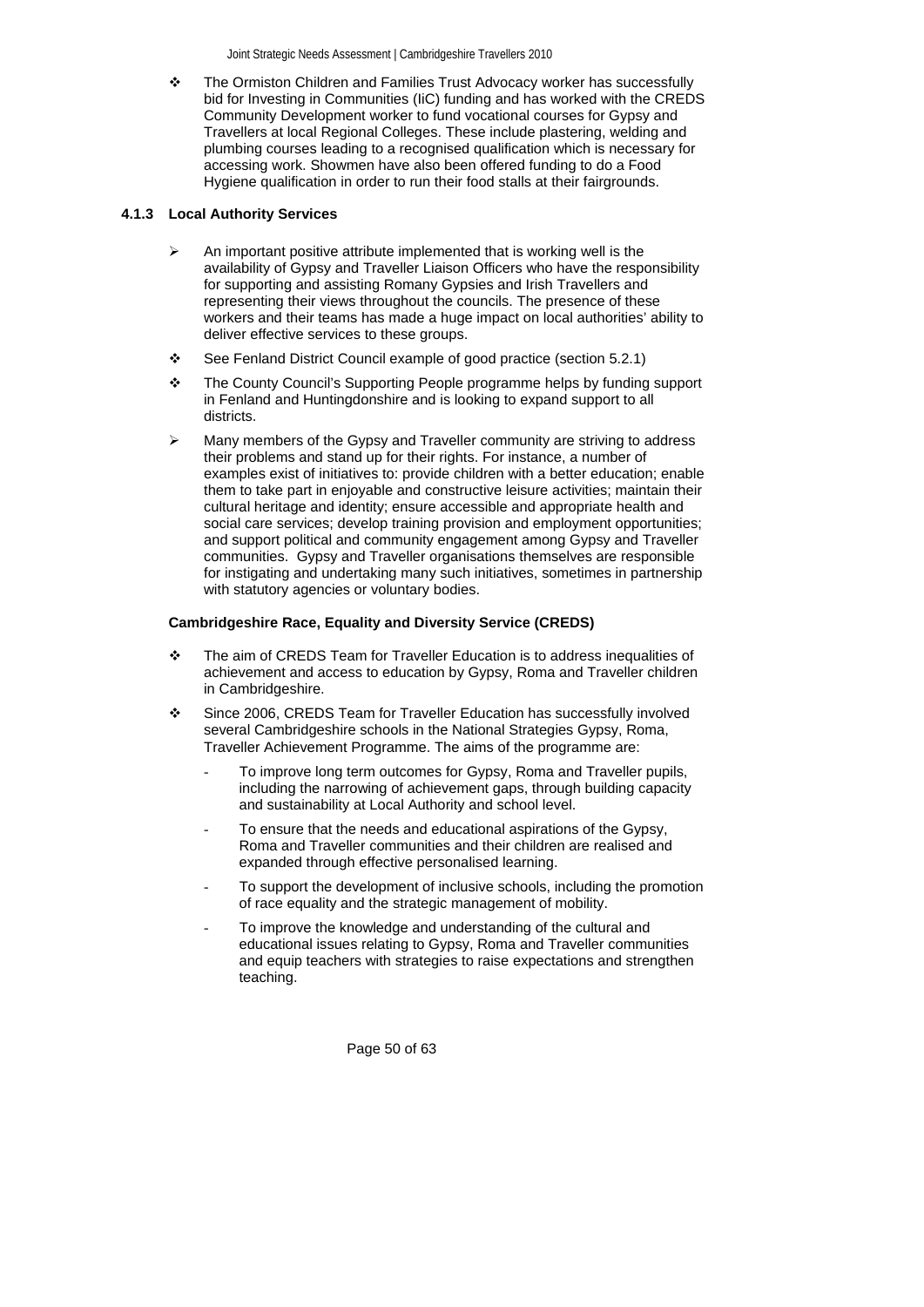- To tailor existing mainstream resources and guidance produced by the National Strategy and the DCSF to address Local Authority and school priorities relating to Gypsy, Roma and Traveller pupils' attainment
- <span id="page-50-0"></span> $\div$  Initial findings on the impact of the pilot were very positive. For example in the pilot schools the percentage of pupils achieving level 4 and above in English and Maths at Key Stage 2 jumped from 18% in 2006 to 37% in 2008.
- $\cdot \cdot$  Initial government funding for this programme ceased at the end of 2008/09, but CREDS are intending to continue to roll out this very important programme as far as possible, given current financial constraints on both the Local Authority and schools.
- \* CREDS Team for Traveller Education is also currently running a Transition and Retention Project in Cambridgeshire to facilitate and encourage school focus upon secondary transition and retention for all Gypsy, Roma and Traveller (GRT) children in secondary education. There is also a strand looking at transition from pre-school to the primary phase.
- CREDS Team for Traveller Education has produced an audio CD for young people and schools to both inform young people that racially motivated bullying of young Gypsies and Travellers within Cambridgeshire's schools is a serious issue that must be resolved and to raise awareness within the wider community that such bullying is painful, destructive and wrong and that it is having a major impact on the education and quality of life of young Gypsies and Travellers. The CD also acts to raise professionals' and other school staff's awareness in order to resolve any bullying issues and to prevent them from occurring in the future.
- During 2009, the Traveller Health Team CREDS Project Development Worker Lead Nurse and Fenland District Council Play Ranger put together a six week programme during the school holidays which focussed on play or sport which took place at the Murrow Children's Centre. Sixteen children attended with their parents and as a result they accessed free swimming lessons and followed the programme around the whole of the Fenland area. In order to reach more families in these communities, it would be beneficial to take these activities on to Travellers sites.

# **4.1.4 Policing**

- \* Cambridgeshire Constabulary developed a revised Force Gypsy and Traveller Engagement Action Plan in December 2009 to improve the standard of policing services offered to Gypsy and Traveller communities in Cambridgeshire. This was developed following consultation with partner agencies and community members. The overarching goal of the plan is to ensure that the policing of Gypsy and Traveller communities is 'mainstreamed' and to achieve a state whereby an engagement plan is no longer required. The action plan is monitored by the Cambridgeshire Constabulary Diversity Steering Group and includes the following desired end states:
	- All officers and staff have a basic understanding of issues affecting Gypsy and Traveller communities and those with specific responsibility for Gypsy and Traveller communities to have an elevated understanding of the specific issues relating to their role.
	- Training to be quality assured by members of local Gypsy and Traveller communities.
	- Uniformed inspectors to follow force policy on management of unauthorised encampments.

Page 51 of 63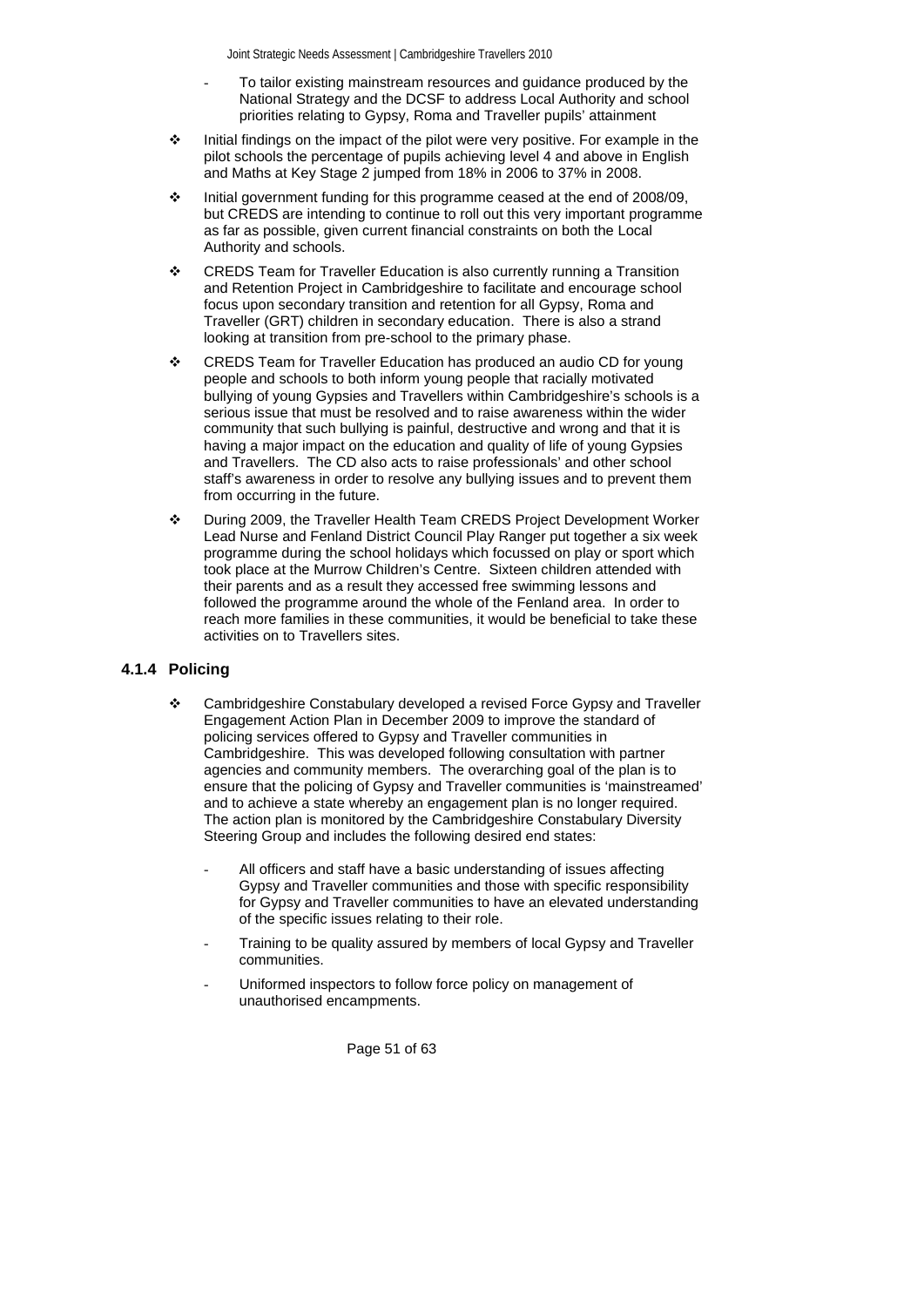- <span id="page-51-0"></span>Private and local authority run authorised Gypsy and Traveller sites treated as integral part of Neighbourhood Policing Team (NPT) and regularly patrolled by NPT as part of business as usual and hold regular drop in sessions at local Gypsy and Traveller sites.
- Gypsies and Travellers to expect equivalent policing response to other communities when victims or alleged perpetrators.
- Working in partnership with other statutory and non-statutory service providers to deliver effective public services to the Gypsy and Traveller community.
- Force systems for data recording to include information on the demographics of the individual.

### **4.1.5 Other Services**

A **Community Development Worker** has been employed by Friends, Families and Travellers, a voluntary organisation which seeks to end racism and discrimination against Gypsies and Travellers.

The **NHS Health Checks** programme is currently being implemented in Cambridgeshire. In Cambridge City one GP practice has initiated organising site visits to offer health checks to the Gypsy and Traveller community in the future and the Travellers Health Team will also offer the checks.

# **4.2 Resources and Leadership**

- $\cdot \cdot$  In Cambridgeshire, Gypsy and Traveller policy is led by the Travellers Strategic Coordination Group (TSCG). The membership of this group includes key lead officers from the public agencies responsible for Gypsies and Travellers including Cambridgeshire County Council, the five district councils (East Cambridgeshire, Fenland, Huntingdonshire, South Cambridgeshire and Cambridge City), NHS Cambridgeshire, Cambridgeshire Constabulary, Supporting People and Ormiston Children and Families Trust. The purpose of the group is:
	- To improve outcomes and life choices for Gypsies and Travellers and promote community cohesion in Cambridgeshire.
	- To achieve this they will support and advise Public Service Board (PSB) and Cambridgeshire Together by working in partnership to develop, evaluate and ensure the delivery of a Traveller Action Plan for Cambridgeshire across the key public agencies responsible for working with the Traveller community.
	- The group will be accountable to Cambridgeshire Together.
	- To liaise with other agencies upon broader issues to ensure that strategies, policies and plans can improve the life chances of Cambridgeshire's Gypsy and Traveller Communities.
- \* Sub groups have been established to lead on particular areas and report to the TSCG. These include the Travellers Health Sub Group led by NHS Cambridgeshire and the Site Provision Group.

# **Is what we are doing working?**

# **4.3.1 Travellers Health Team**

\* There seems to be increasing trust placed in the Traveller Health team since their inception as a full team in April 2009. Gypsy and Traveller families had

Page 52 of 63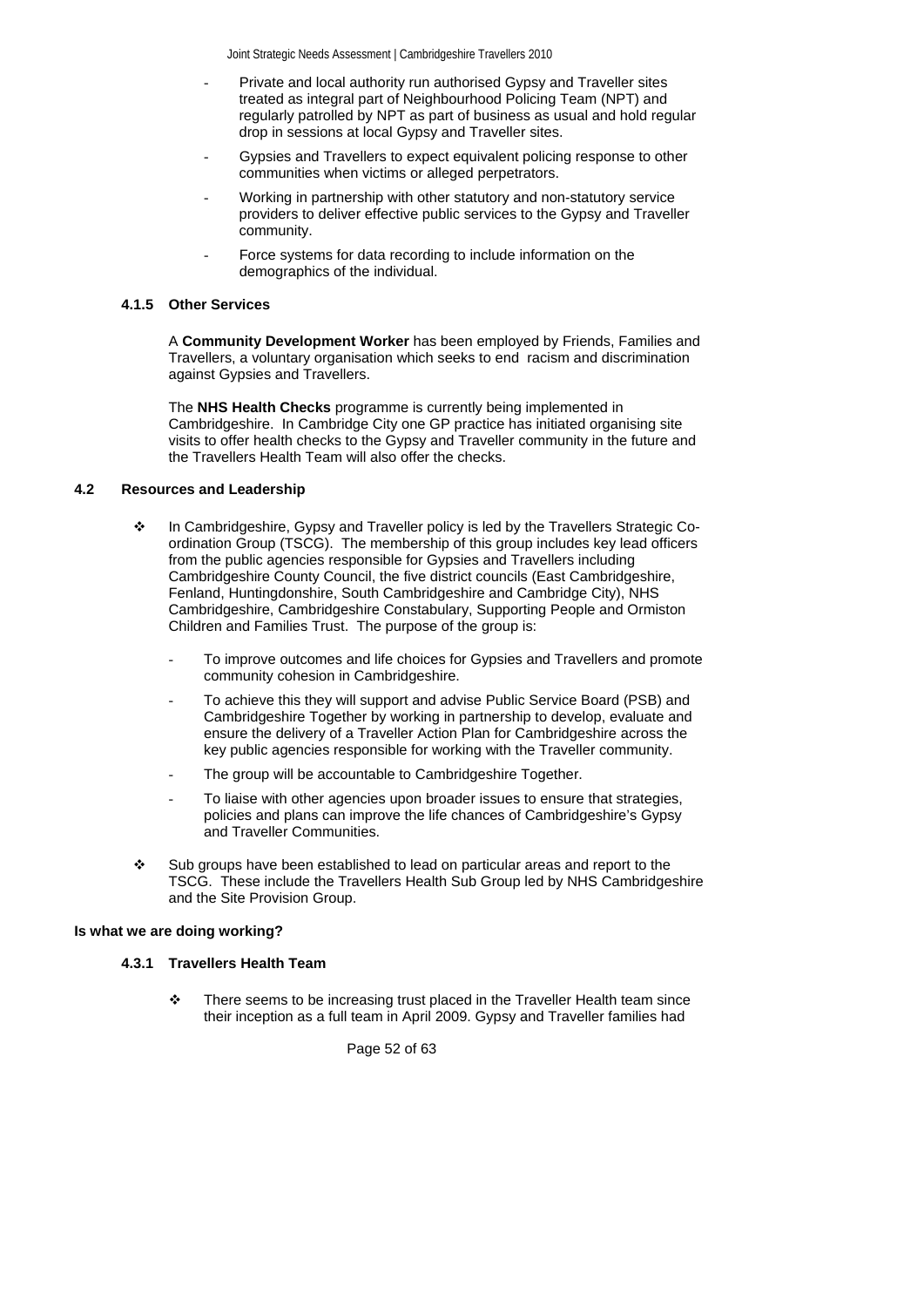already received an Advocacy service from the Ormiston Children and Families Trust so enhancing that service with a dedicated and experienced Lead Nurse and a dedicated Community Development Worker from CREDS who already had links through past project work has so far been very successful.

- Having a dedicated Health Team comprising partners with differing expertise is working extremely well but requires strengthening with more resources, both in terms of additional expertise for mental health, new staff focusing on male Gypsy and Traveller needs and supporting the work of the Lead Nurse who is only reaching the tip of the iceberg. One visit to a site recently generated twenty enquiries ranging from benefits enquiries, a pregnant lady who had had no ante-natal care, urinalysis resulting in a referral to the GP for a possible urinary infection, an enquiry from a lady expecting twins and processing of a Healthy Start application.
- \* Working closely with Children's Centres is opening up pathways for Gypsy and Traveller families to receive all their services and giving them the confidence to cross the threshold in the first place. They are then able to enjoy activities alongside non-Traveller families, thus breaking down some of the misconceptions on both sides.
- $\div$  Having a key worker for Gypsy and Traveller families with complex health and social issues has proved to be extremely helpful in unpicking some of the reasons why previous attempts by doctors to deliver treatment to a Gypsy or Traveller patient has been unsuccessful through non-compliance or failure to attend for follow-up.
- Delivering drop-in clinics at a Gypsy Traveller site has proved successful because of word-of-mouth communication once trust has been established. One visit can generate a lot more contacts than expected through this mechanism. Involving local GP practice staff in delivering services on-site has proved useful as the nurses know the patients and can action interventions such as overdue blood tests and repeat prescription requests.
- Gypsies and Travellers are starting to have increasing confidence in the Traveller Health Team for their issues relating to advocacy, adult learning and general health but the team lack the specialist knowledge required for assessing mental health and delivering an intervention or referring for appropriate specialist help. Male Gypsy and Travellers would also be more likely to engage with the Health Team if a male nurse was attached to the team.
- $\cdot \cdot$  Working as a team has enabled additional funding to be sought and obtained for specific purposes such as vocational courses, family healthy eating sessions, swimming lessons for children, literacy courses and Health Trainer courses. The reason that works well is that the CREDS worker asks the communities what they would like, funding is found either from Investing in Communities (IiC) managed by the Ormiston Children and Families Advocacy worker, Children's Centre budgets (Cambridgeshire County Council ) or Health (NHS Cambridgeshire).
- Gypsy and Traveller families are registering with GP practices but raising the awareness of cultural differences is still an outstanding piece of work for the Traveller Health Team to progress. Work is still outstanding regarding recording monitoring ethnicity and awareness training for Health staff at all levels.
- \* Partnerships have been developed with other professionals to enable the delivery of more acceptable and accessible services to Gypsy and Traveller families. Some of those partnerships have been with Health colleagues such

Page 53 of 63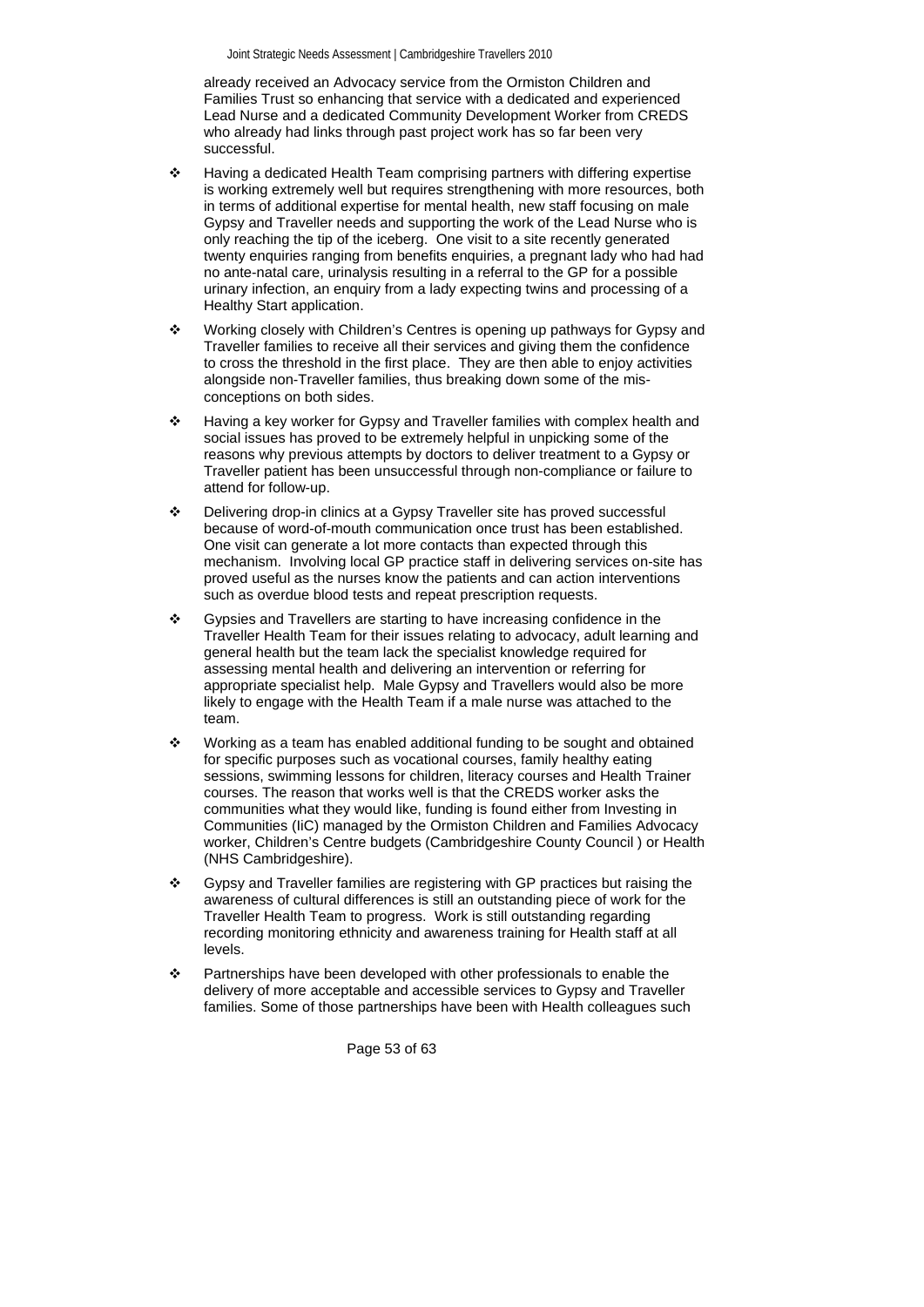as GPs, Consultants, Community Nurses and other staff such as Occupational Therapists, and others with Children's Centres, other CREDS workers and District Council Traveller Liaison Officers.

## <span id="page-53-0"></span> **4.3.2 Accommodation**

- $\div$  A programme of site provision is currently underway with each of the Cambridgeshire Districts at varying stages in relation to the preparation of relevant Development Plan Documents as follows:
	- East Cambridgeshire District Council identified potential Gypsy and Traveller sites as part of their Site Specific Allocations document options (consultation closed on the 19th August 2010).
	- Fenland District Council identified an area of search in the Wisbech area for additional Gypsy and Traveller sites as part of their Core Strategy and Development Policies Preferred Options 2 (consultation in 2007).
	- Huntingdonshire District Council identified potential Gypsy and Traveller sites as part of their Strategic Housing Land Availability Assessment Update (consultation closed 30 July 2010).
	- South Cambridgeshire District Council identified potential Gypsy and Traveller sites as part of their Gypsy and Traveller Development Plan Document options (subject to public consultation last year [2009]).
- As part of this process they have been considering the suitability of land for residential and transit sites including land which is in public ownership including that which belongs to Councils (both District and County).

Page 54 of 63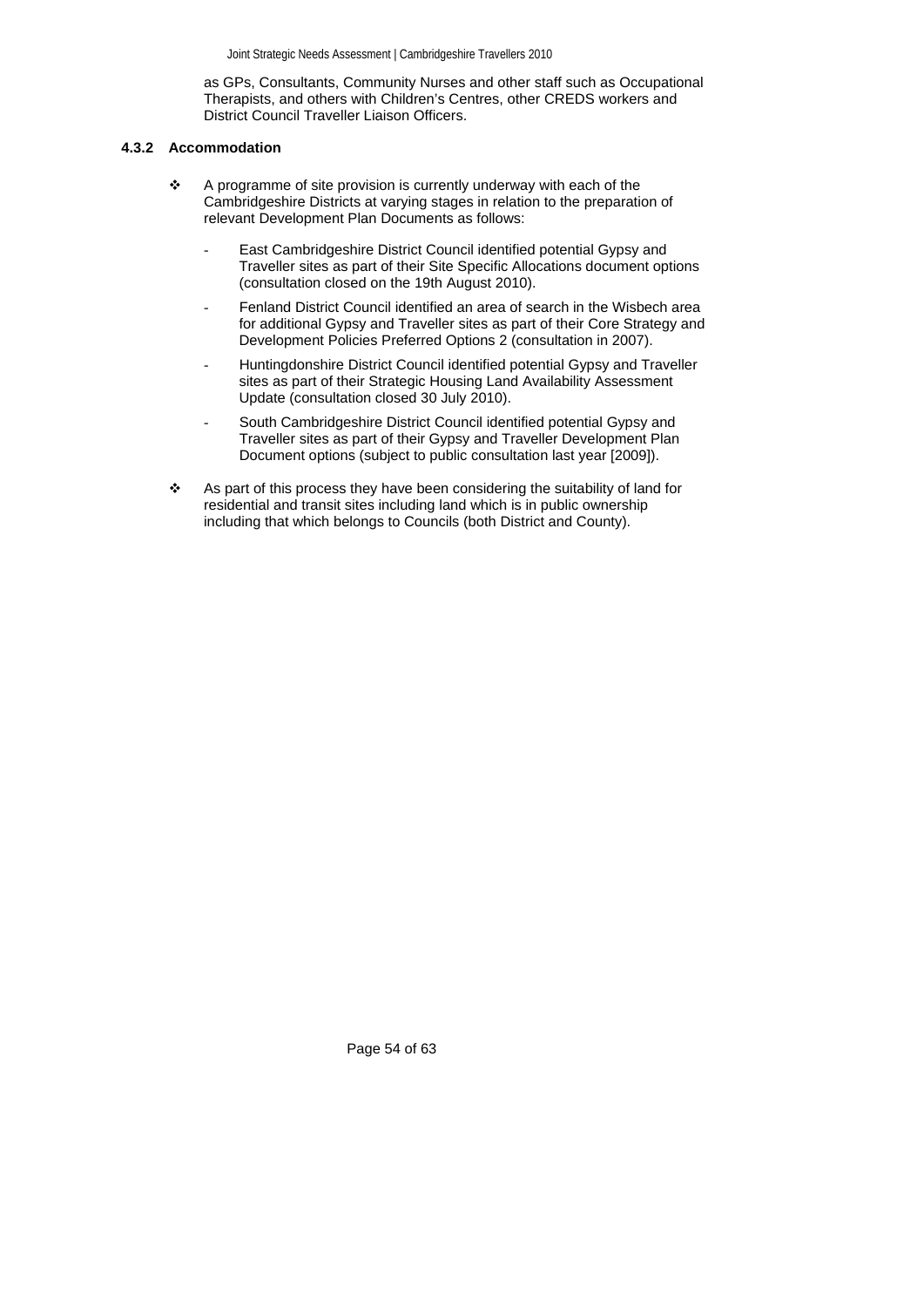# <span id="page-54-0"></span>**5. WHAT SHOULD WE BE DOING?**

#### **5.1 What are the gaps in knowledge/services?**

#### **5.1.1 Data sources**

One of the consistent issues highlighted throughout the JSNA has been the lack of ethnic monitoring by organisations, which makes it problematic to accurately identify the Gypsy and Traveller population and their needs. Organisations should be encouraged to add Romany Gypsy and Irish Traveller, as a minimum, as separate categories in their ethnic monitoring systems.

#### **5.1.2 Communications and access to services**

Although there is some evidence of good practice across the County, there is a lack of information for the Gypsy and Traveller community in appropriate formats such as audio or DVD. Most existing communications are written which presents problems for members of the community with poor levels of literacy as they may have to rely on other members of the community with better literacy levels or professionals.

Access to services presents a particular problem for the community and there is a lack of understanding and awareness of the services available. Again this may be due to poor literacy levels or cultural barriers.

Male health and mental health have been flagged as issues where further support is needed for the Gypsy and Traveller community.

# **5.1.3 Resources and leadership**

There is strong leadership on Gypsy and Traveller policy across Cambridgeshire, but there appears to be differences between districts and lack of an overall strategy for Gypsies and Travellers in Cambridgeshire. There is no joint strategic approach to Gypsies and Travellers needs across the local authorities to pull together all the agencies and resources, including travelling communities, to both improve outcomes for Gypsies and Travellers and promote community cohesion. There is also a need for consistent practices in site management across the County. The production of a model SLA for site management may improve consistency and reduce inequalities between different sites.

#### **5.1.4 Community engagement**

 $\overline{a}$ 

Although it was decided not to consult with Gypsies and Travellers for the purpose of this JSNA due to the existing evidence available, the importance of engaging with the Gypsy and Traveller community should be acknowledged and mechanisms put in place for continued community engagement by all local services in the future.

The Travellers Health Team are hoping to use the *'Working Together for Change: using person-centred information for commissioning' [40](#page-54-1)* approach to review the experiences of Gypsies and travellers and determine their priorities for change. This approach places service users at the heart of the commissioning process by using person-centred information to inform commissioning of local services.

Page 55 of 63

<span id="page-54-1"></span><sup>40</sup> Working together for change: using person-centred information for commissioning. Department of Health, June 2009. [http://www.puttingpeoplefirst.org.uk/\\_library/Resources/Personalisation/Personalisation\\_advice/WTFC\\_Final.pdf](http://www.puttingpeoplefirst.org.uk/_library/Resources/Personalisation/Personalisation_advice/WTFC_Final.pdf)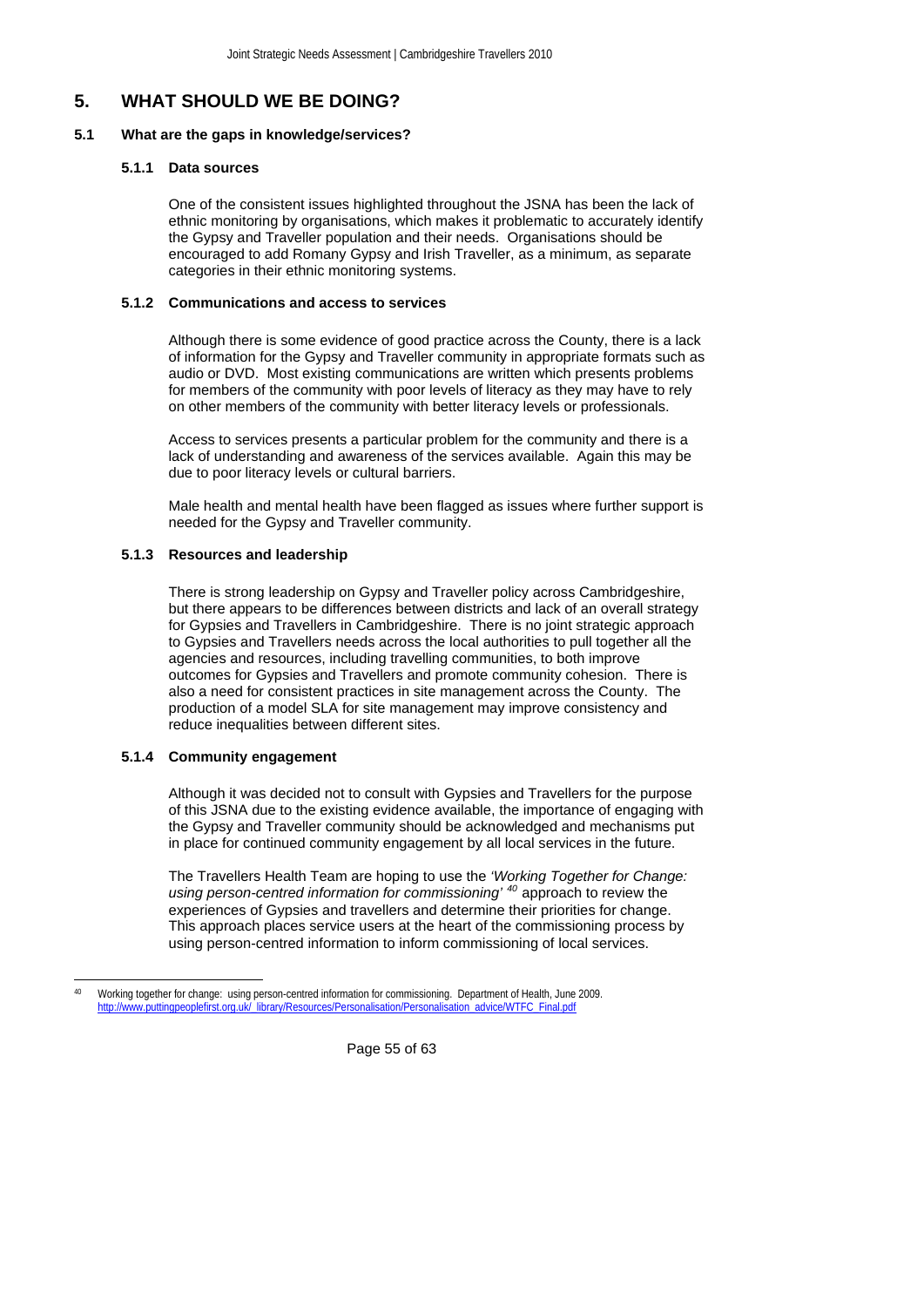#### <span id="page-55-0"></span>**5.2 Areas of good practice**

A number of areas of good practice have been highlighted across Cambridgeshire, in particular the work of the Traveller's Health Team, CREDs and Ormiston Children and Families Trust, mentioned previously.

Work at both County Council and District Council level should also be mentioned. A particular example from Fenland District Council is included below.

#### **5.2.1 Local good practice – Fenland**

- \* The objectives Fenland District Council (FDC) has for its work with the Traveller Community is to educate, engage and consult with Gypsies and Travellers to enable them to lead safe, healthy and supported lives. These objectives have been developed after extensive community consultation. This proactive strategy is an example of the relationship that has been built up between FDC and the Traveller community, which is one of trust and two way communications. This approach has been assisted by funding from Cambridgeshire County Council's Supporting People programme enabling Fenland to put their philosophy into practice.
- $\div$  The Gypsy and Traveller community are actively involved in shaping the service they receive and have a better quality of life through intervention and support from the Council.
- $\div$  FDC are consciously trying to build capacity within the Fenland Traveller community to diversify their skills range through offering opportunities to train for new skills such as social research and computer literacy courses. This will empower members of this diverse community to apply for mainstream jobs and train others within their community.
- \* As well as building skills, Fenland is committed to supporting every individual that comes to live on one of their Traveller sites. Each new arrival receives a Traveller welcome pack which is available in pictorial and audio format and sets out all the support services available in the district and how they can access them. This includes council services but also help lines, travel information, locations of places of worship and other useful telephone numbers. This is supplemented by each new person receiving an individual supporting people plan, which looks at all of their needs that FDC need to support in order for individuals to lead an independent lifestyle. Every child also receives a support plan for dependent children, which covers health and educational support issues.
- $\div$  Within these documents the council and the individual enter into an agreement of mutual support and understanding. This document describes what type of behaviour is acceptable in order for the relationship to be maintained such as not being anti social and respecting the environment. The agreement is reviewed every six months in order to ascertain if individual needs are being met.
- FDC have also empowered the Traveller community to hold their own Traveller Forum meetings, which are fully funded by FDC. These forums are run for Travellers by Travellers. FDC provides training to those who organise the meetings such as how to chair a meeting. These forums provide an ideal opportunity to engage with the Traveller community and discuss any issues they may have before they become larger problems.
- All of these projects are complemented by training for council staff, elected members, members of the local strategic partnership, people from other local authorities and residents from within the community. This training helps a

Page 56 of 63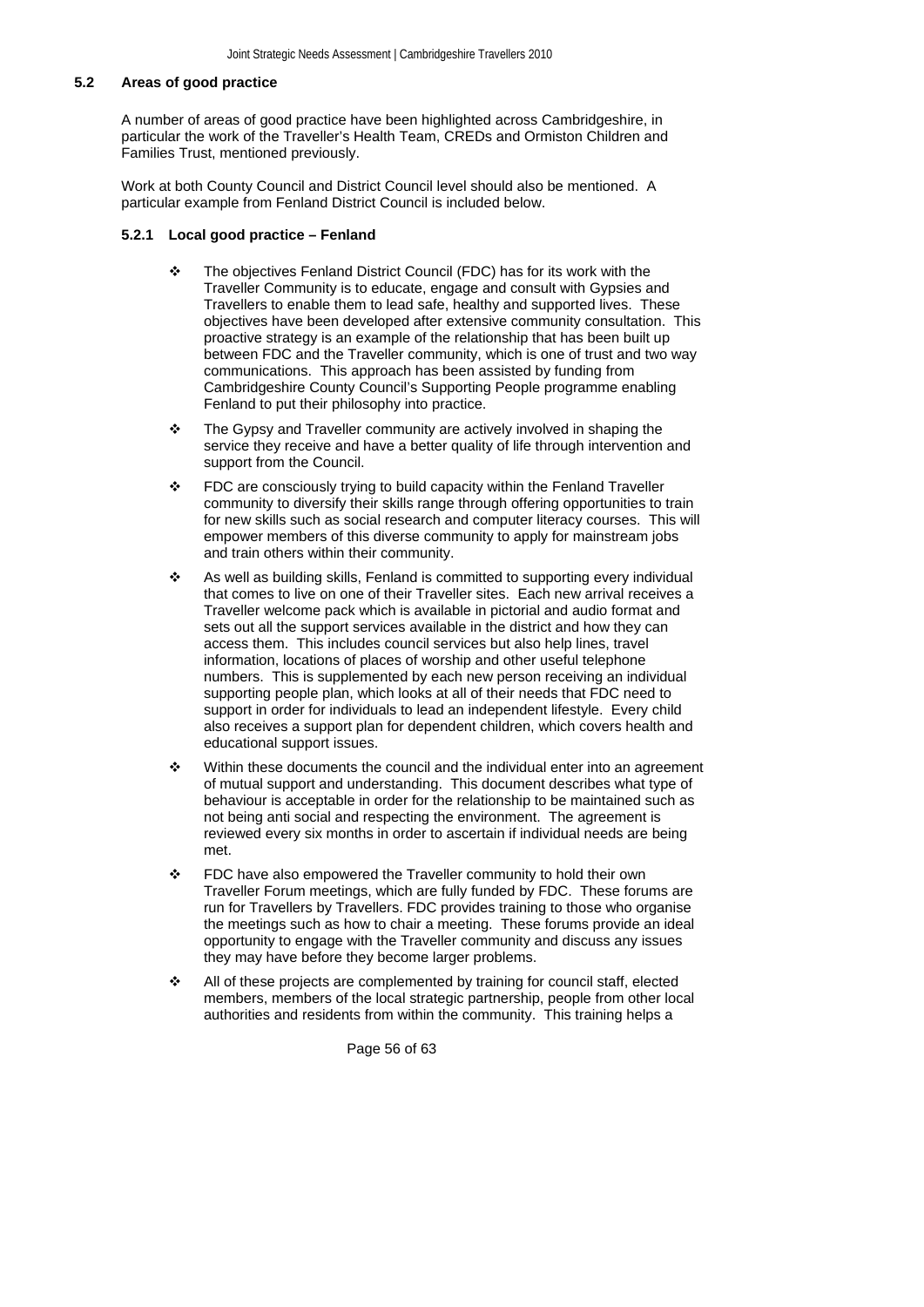person to become more aware of the cultural background and needs of Gypsies and Travellers, which helps to promote good relations between the settled and Traveller community.

- <span id="page-56-0"></span>Fenland DC has also carried out a substantial piece of work with the Traveller Community on the issue of reporting hate crime. There is vast under reporting of hate crime by the Traveller community. Therefore, in partnership with Cambridgeshire police, FDC have worked within the Traveller community to improve their confidence in the police. This has included the production of a CD called 'Stop Bullying Me,' which sets out that bullying is unacceptable and is a crime, and encourages Travellers to report incidents of hate crime both in school and the wider community.
- Every individual Gypsy Traveller that comes to one of the five local authority Traveller sites has benefited from the service Fenland District Council provides. This includes a Travellers Sites Welcome Pack, Individual Supporting People Plan and access to education so FDC can ensure that they are providing a service that allows every single Gypsy Traveller to live a healthy, safe and happy life.
- However, it is not just Gypsy Travellers that come to Fenland that are benefiting. FDC has been singled out by the Equality & Human Rights Commission as a model of best practice for their work with Gypsy Travellers, therefore they have been approached by many other local authorities, including large unitary authorities such as Bristol City Council and Bradford MBC for help and advice on how to provide a better service to their own Travelling Communities. FDC are always more than willing to share their knowledge and expertise and have help numerous authorities address issues that has provided the Traveller community in other areas with a better quality of life. This has included running regional training courses and a regional conference to showcase best practice. FDC also attend national conferences for national housing associations and other local authorities as well as the Chartered Institute of Housing and Chartered Institute of Environmental Health.
- 100% of residents were satisfied with the service they received from Fenland District Council in their recent Traveller site satisfaction survey. This survey is carried out annually and has consistently achieved very high satisfaction results. FDC have also received hundreds of positive comments from the Traveller community through feedback forms. However, many comments from this section of society are often verbal because traditionally, the Traveller community have had difficulties accessing education. FDC are changing this situation by empowering the Traveller community to access many different types of learning experiences from IT courses, to university accredited courses and schooling.

#### **5.2.2 Pacesetters Programme**

The Pacesetters Programme was launched in March 2008 and is a partnership between local communities who experience health inequalities, the NHS and the Department of Health. The programme involves working with SHAs and Trusts to deliver equality and diversity improvements and innovations resulting in patient, service user, staff and community involvement in the design and delivery of services. Furthermore the programme aims to reduce health inequalities for patients and service users and develop working environments that are fair and free of discrimination. Due to the serious health inequalities between Gypsy and Traveller groups and others in the UK, improving the health status of Gypsies and Travellers was made a core change that every Trust participating in the Pacesetter Programme had to address. The areas of work focused on:

Page 57 of 63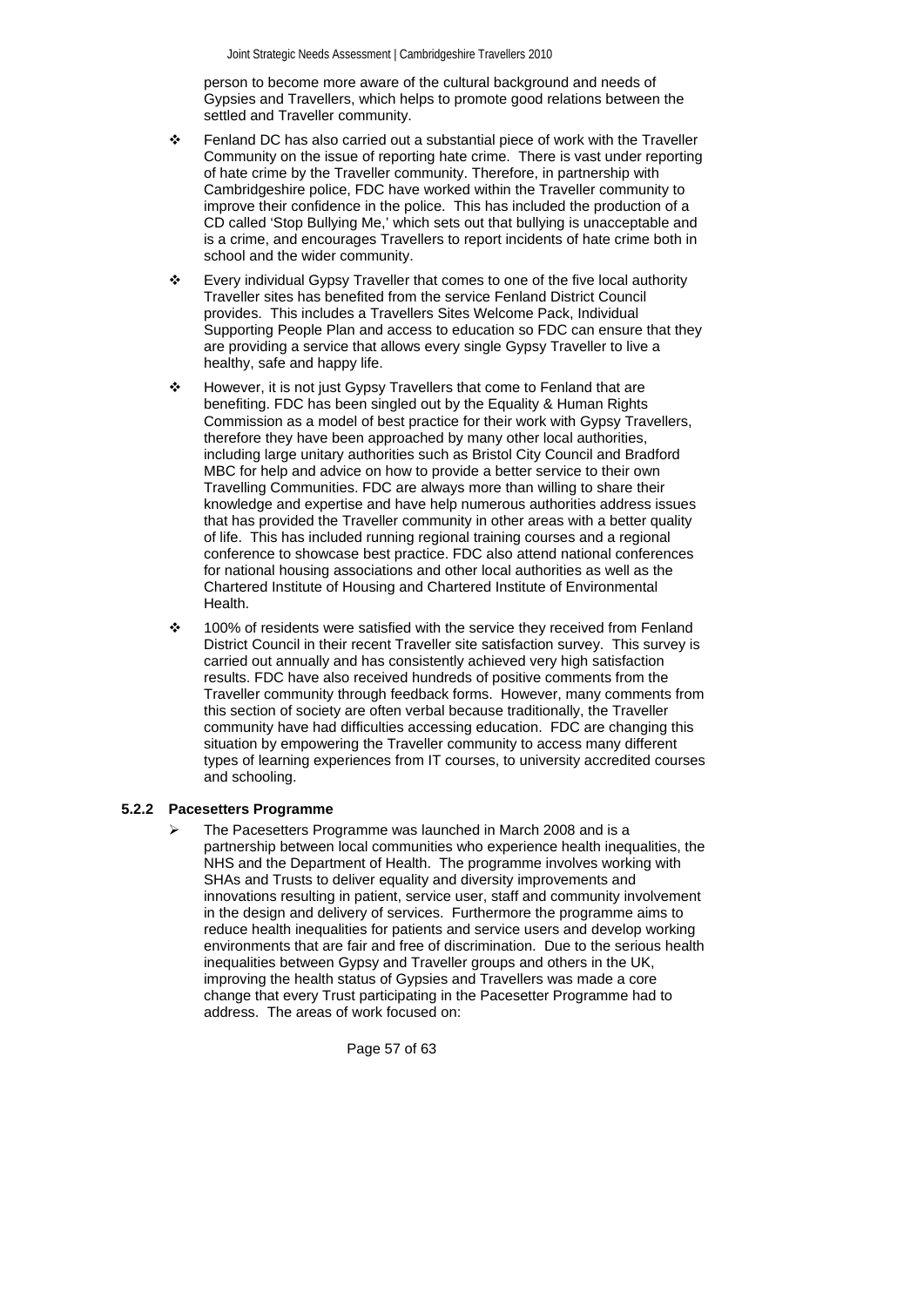- Raising awareness.
- GP registration and better access to NHS.
- Better sharing of personal health information.
- $\geq$  An evaluation of the Gypsy, Roma and Traveller core strand of the Pacesetters Programme was published in April 2010.<sup>[41](#page-57-0)</sup> This described six case studies which represented a range of service improvement themes which included;
	- Training community members as 'Health Ambassadors' to raise awareness of the culture and health needs of Gypsy and Traveller communities, break down barriers and encourage trust and dialogue with healthcare staff.
	- Staff awareness training programmes.
	- Design of a hand held health record to support access to healthcare and facilitate continuity of care.
	- Production of a directory of resources to increase awareness of local services, support access to health care and serve as a health promotion tool.
	- Health event to raise awareness of health services amongst community members.
	- Production of a theatre drama to address the key issues of mental health in relation to the Roma community.
- $\triangleright$  The projects are ongoing but the evaluation identified some short term gains which included making links and engaging with community members, improving cultural awareness among health care staff, increasing awareness of health needs and health services among Gypsies, Roma and Travellers and raising the profile of their health needs. It is noted that many of these gains have been made in the process of involvement.

Page 58 of 63

<span id="page-57-0"></span> $41$ 41 Pacesetters Programme Gypsy, Roma and Traveller core strand Evaluation Report for the Department of Health. Van Cleemput P, Bissell P, Harris J, April 2010.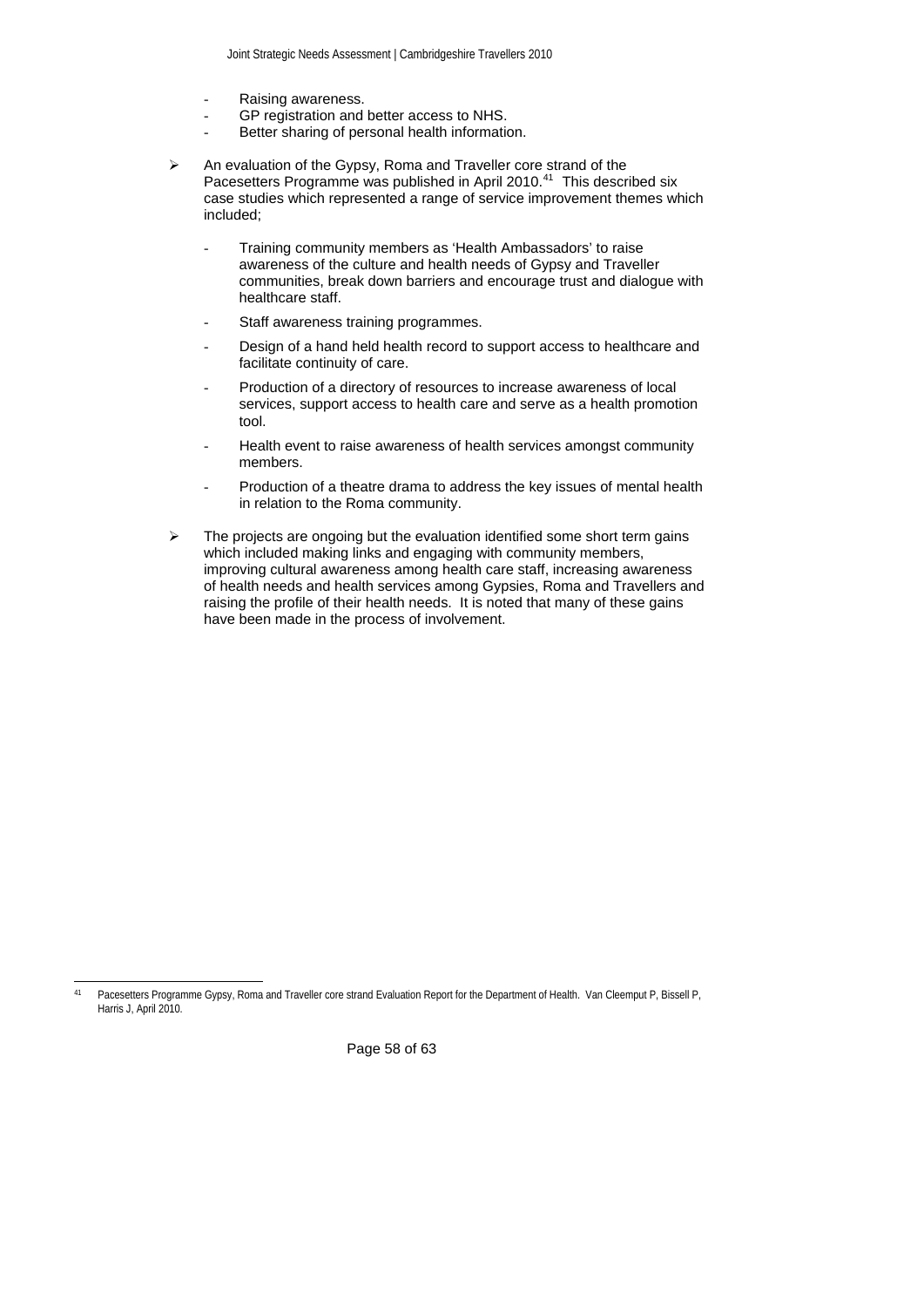# <span id="page-58-0"></span>**6. RECOMMENDATIONS**

- 1. Develop a County wide Gypsy and Traveller strategy to improve outcomes and life chances for Gypsy and Traveller communities and promote and enable community cohesion in Cambridgeshire.
- 2. Data collection and ethnic monitoring:
	- There is a need for better data collection and ethnic monitoring. Local authorities, the NHS and other public bodies should review their ethnic monitoring systems to include Romany Gypsy and Irish Traveller as separate categories.
	- The resulting data should be used for better planning and commissioning.
	- Work should be undertaken to encourage Gypsies and Travellers to complete the 2011 census.
- 3. A number of health issues have been identified and there should be a focus on:
	- Early intervention/prevention and promotion of immunisations and screening.
	- Mental health specialist support services.
	- Male health specialist support services.
	- More support around complex health needs.
	- Investigation into infant and maternal mortality and prevalence of disabilities in the Gypsy and Traveller population; further work is needed to help understand this.
	- Raising awareness of Gypsy and Traveller culture with professionals.
	- Training health champions from the Gypsy and Traveller community.
- 4. Service information and communications need to be provided in an accessible format to the Gypsy and Traveller population and the content appropriate.
- 5. Accommodation:
	- The implications of the revocation of the Regional Spatial Strategy should be considered and the need for additional Gypsy and Traveller accommodation addressed.
	- Promote consistent site management practices across the County.
- 6. Continue emphasis on promoting good practice for the education of Gypsy, Roma and Traveller children, young people and their families in schools and other educational settings.
- 7. Encourage sharing of good practice across different organisations.
- 8. Promote continuing community engagement with the Gypsy and Traveller population.
- 9. Develop strategies to promote integration between the settled and Traveller communities to reduce mistrust, fear and discrimination.

Page 59 of 63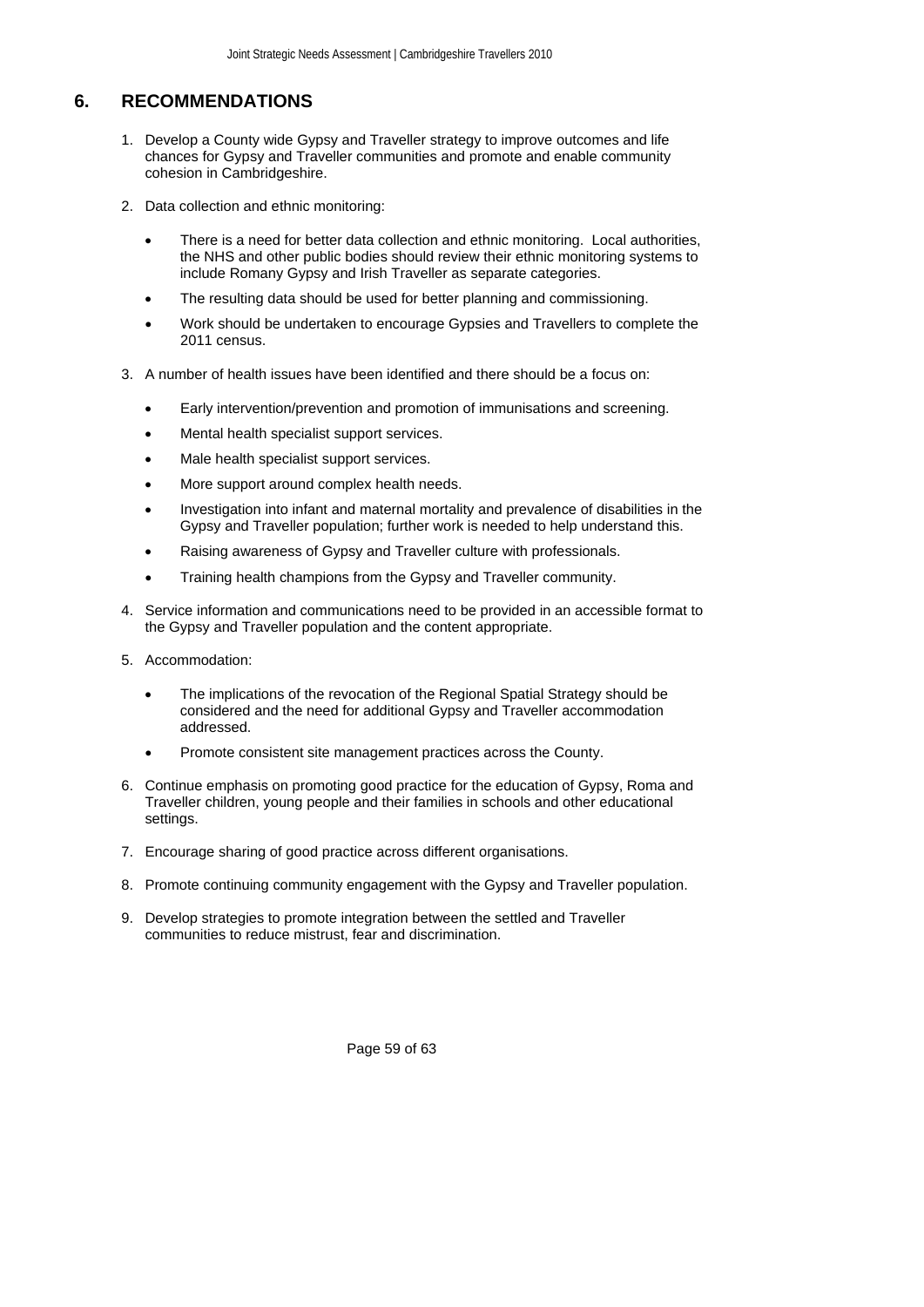# <span id="page-59-0"></span>**7. APPENDICES**

# **7.1 Summary of recommendations from literature**

A number of recommendations have been made in the existing literature, however some are more relevant than others and some are no longer applicable or are out of date. Please refer to the relevant sections of the JSNA. The recommendations have been separated into Cambridgeshire specific and national recommendations.

# **7.1.1 Accommodation**

# **Cambridgeshire Specific**

- $\div$  A programme of site provision should be initiated and investigate suitable land in council ownership to contribute, either for transit sites or for sale as private sites.  $10,16$  $10,16$  $10,16$
- \* Monitor and review planning policy and planning decisions on private Gypsy sites, with a view to increasing the supply of private authorised accommodation.
- Systems should be put in place to monitor the number of gypsy and traveller households in permanent housing, especially social housing so that their needs can be identified.
- \* The Gypsy and Traveller Sub-District Needs Assessment should be reviewed every five years.

# **Cambridgeshire and National**

 ¾ To improve training for public authority staff on Gypsy/Traveller needs and cultural factors and to promote understanding of Gypsy culture through libraries, museums and material for schools.All local authorities should take the responsibility for putting Romany Gypsies and Irish travellers at forefront of their routine mainstream work, on both strategic and operational levels. $^{22,16}$  $^{22,16}$  $^{22,16}$  $^{22,16}$ 

#### **National**

Local authorities and land owners, their enforcement agents, and the police should give clear notice of an intention to carry out an eviction, to provide an opportunity for those living on an unauthorised site to leave voluntarily; and should provide information on alternative, appropriate places to go.<sup>[8](#page-15-5)</sup>

# **7.1.2 Health**

#### **Cambridgeshire and National**

- ¾ Commissioning dedicated or specialist health workers, including their community development and liaison role, would be welcomed by Gypsy & Travellers.<sup>[18](#page-22-4),21</sup>
- $\diamond$  > Improving the cultural competence of health service staff is a priority, to combat racist and discriminatory attitudes based on ignorance or fear, which feed into defensive hostility and promotes communication difficulties. Any developments in cultural safety training should be evaluated.<sup>[18](#page-22-4),21</sup>
- ¾ To ensure information for Travellers is in an appropriate format.

Page 60 of 63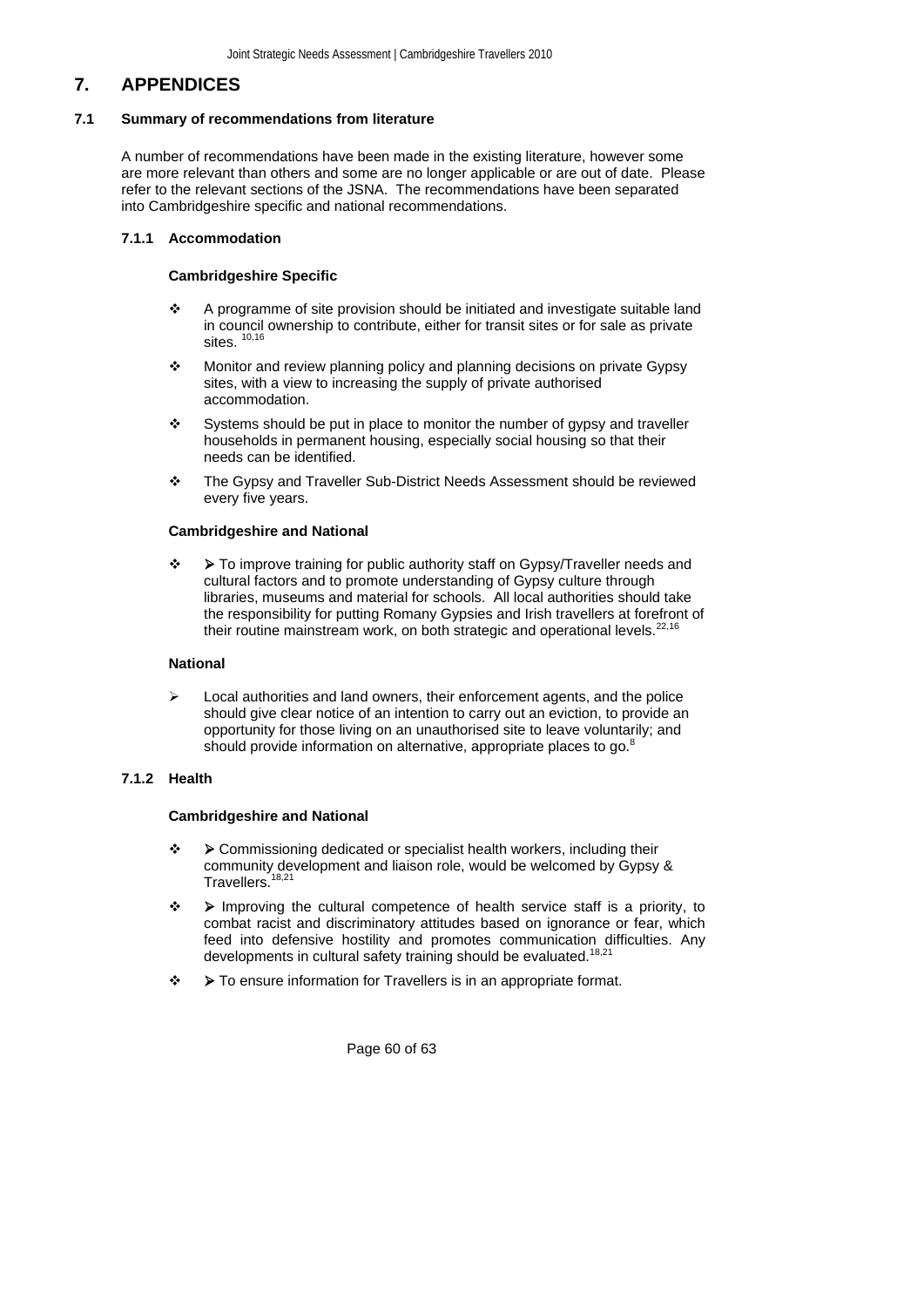- <span id="page-60-0"></span> ¾ Better coverage of Gypsy Travellers in NHS ethnic monitoring would address their 'invisibility' in public health terms.<sup>[18](#page-22-4),21</sup>
- ¾ Health authorities and trusts need to develop a less bureaucratic , less intrusive and speedier process for registering Romany Gypsy and Irish<br>Traveller families with local CBs and deptites  $^{18,21,22}$ Traveller families with local GPs and dentists.

# **National**

- Methods are needed to improve access to and cultural safety of health services for Gypsy Travellers.<sup>[21](#page-23-7),[26](#page-23-12)</sup>
- ¾ Working in partnership with Gypsy Traveller communities in the delivery of health care would be both possible and effective.<sup>[21](#page-23-7)[,26](#page-23-12)</sup>
- As many of the determinants of health status are outside the remit of the Department of Health, inter-Departmental co-ordination with regard to Gypsy Traveller health seems advisable. A Task Force on a co-ordinated strategy to Gypsy Traveller health would command wide support.
- ¾ Increase awareness amongst Travellers of drugs, drug-related issues, and drug services.<sup>[24](#page-23-15)</sup>

# **7.1.3 Mental health**

# **Cambridgeshire**

- **The provision of information**  Most women did not know where to get information about local mental health services and were likely to give up easily if initial attempts were unsuccessful. Attempts to provide information would need to take into account the low levels of literacy among Traveller communities.[25](#page-23-11)
- **The establishment of a specialist mental health worker**  This idea was well received and all participants thought it would be a useful service for themselves or others (particularly those who had lost close family members). The qualities they hoped to see in a specialist mental health worker were: female (in order to be able to speak to women); trustworthy; open-minded and non-judgemental; discrete (confidential); and able to see things from a Traveller's point of view.
- **The importance of working with existing staff (eg Ormiston Children and families Trust's 'outreach workers')** - Without this it would be very difficult for a specialist mental health worker to obtain the confidence and trust of the local communities.<sup>[25](#page-23-11)</sup>

# **National**

- ¾ A more balanced range of effective therapies such as peer support services, psychotherapeutic and counselling treatments as well as pharmacological interventions which are culturally appropriate and effective.
- ¾ A more active role for Black and Ethnic Minority (BME) communities and BME service users in the training of professionals, in the development of mental health policy and the planning and provision of services.<sup>[42](#page-60-2)</sup>
- ¾ A workforce and organisation capable of delivering appropriate and responsive mental health services to BME communities.<sup>42</sup>

Page 61 of 63

<span id="page-60-2"></span><span id="page-60-1"></span> $\overline{a}$ Delivering Race Equality in Mental Health Care. Department of Health. January 2005.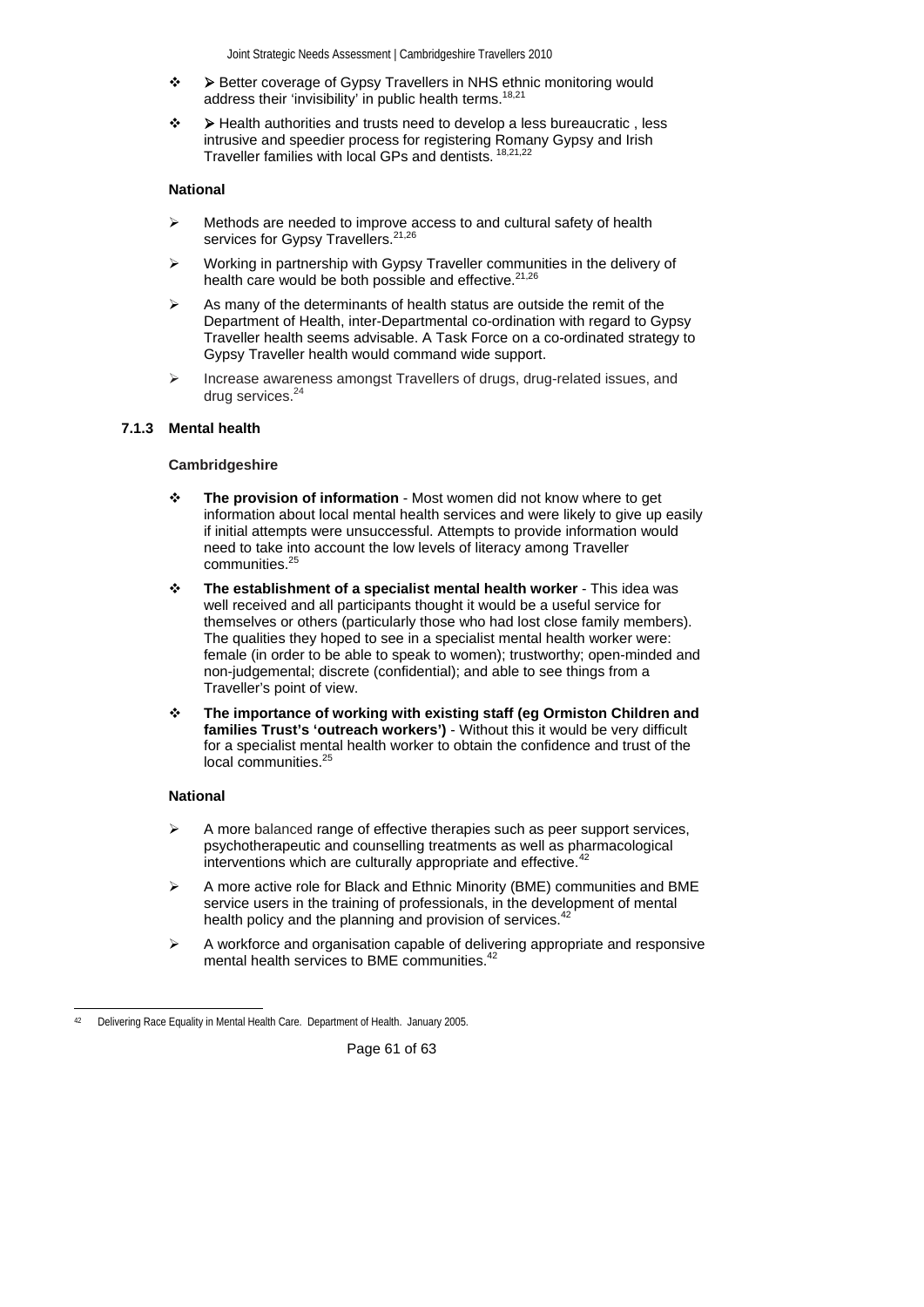- <span id="page-61-0"></span> $\triangleright$  Develop in collaboration a community resource pack in a variety of formats, not just on written format, on health information. This should include information for support to those who are suffering upset emotionally.<sup>[43](#page-61-1)</sup>
- $\triangleright$  In conjunction with agencies with specialist knowledge develop a training pack for health agencies and professionals to inform about cultural aspects of life of Romany Gypsies, Irish Travellers and other Traveller groups.<sup>[43](#page-61-2)</sup>

# <span id="page-61-4"></span><span id="page-61-2"></span> **7.1.4 Education**

# **National[44](#page-61-3)**

- $\triangleright$  The need for greater flexibility of, and recognition of GRT culture within, the curriculum.
- $\triangleright$  The need for increased and more appropriate formal training opportunities for both new and practising teachers, which are quality assured.
- The encouragement of greater involvement of Gypsy, Roma and Traveller parents in supporting their children's learning, which could have benefits in terms of breaking down cultural barriers and reinforcing the benefits of education, both for their children and for them.
- ¾ Increased co-ordination between those working in children's services (particularly in relation to issues affecting Gypsies, Roma and Travellers) and those responsible for broader policies, such as health and housing. Currently, there appears to be a gap between policy and effective service provision.
- $\triangleright$  Greater recognition and focus at a national level of the scale of the social. cultural and economic issues still affecting GRT communities in the UK.

# **7.1.5 Policies and strategies**

# **National**

- $\triangleright$  There should be greater leadership at national level.
- There should be clearer guidance on how local authorities should or can respond to applications and move forward pro-actively in advance of formal policies being in place.<sup>[12](#page-18-1)</sup>
- Both local authorities and central Government need to monitor temporary planning permissions.
- ¾ Communities and Local Government should coordinate work with Gypsy and Traveller community groups, the financial industry and other relevant government departments to consider the development of financial products to support Gypsies and Travellers to develop their own sites.<sup>[8](#page-15-5)</sup>
- $\triangleright$  Local authorities should improve their monitoring of progress towards improving site provision for Gypsies and Travellers.
- $\triangleright$  More effective implementation of existing educational policies and legislation to ensure that Gypsy, Roma and Traveller children continue in education at least until the age of 16.

l

Page 62 of 63

<sup>43 &</sup>quot;I know when it's raining." Derbyshire Race Equality Liaison Group. May 2008.

<span id="page-61-3"></span><span id="page-61-1"></span><sup>44</sup> Improving the outcome for Gypsy, Roma and Traveller pupils A review. Wilkin A, Derrington C, Foster B 2009 <http://www.dcsf.gov.uk/research/data/uploadfiles/DCSF-RR077.pdf>